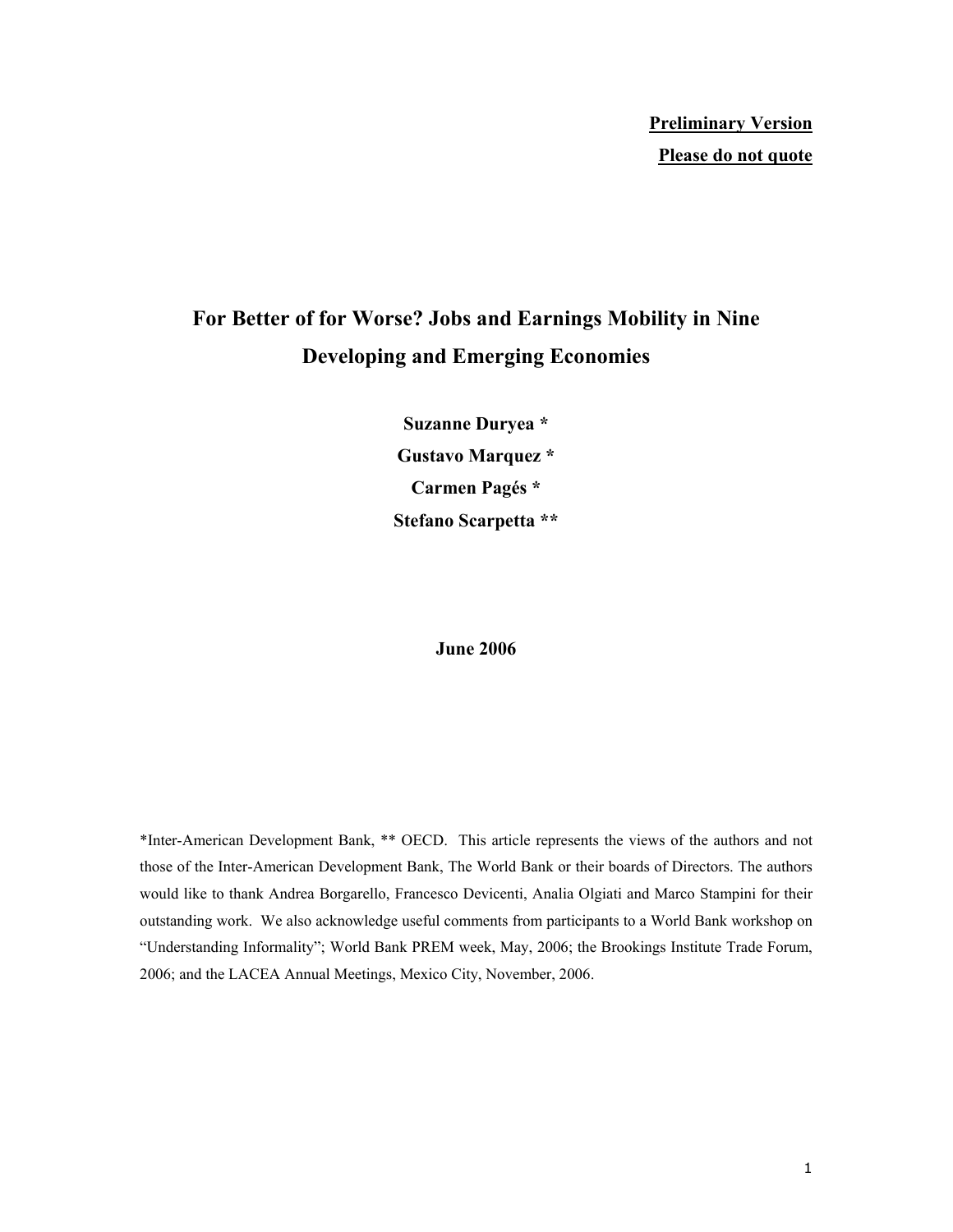#### **1. Introduction**

Recent evidence suggests that most market economies show significant dynamism. Many firms are created and destroyed every year, and surviving firms undergo a continuous process of transformation (Caves 1998; Bartelsman and Doms 2000; Bartelsman and others, 2004, for surveys). As a result, a substantial number of jobs are created and destroyed, and an even larger number of workers change status in the labor market, moving across jobs, from employment to unemployment and vice versa, and also entering and exiting the labor market (see, for example, Davis and Haltiwanger 1999). Large, if not even larger, rates of mobility are also observed in developing countries (see IADB 2003, World Bank 2005; Maloney, 1999; and Bartelsman and others, 2004).

As noted by Haltiwanger and others (2004) one of the most controversial debates on institutional design and economic policy has been sparked around the tradeoffs associated with labor mobility. On the one hand, mobility may promote efficiency and growth if economic forces induce the reallocation of resources towards the most productive uses. On the other hand, high mobility may imply uncertainty for workers with associated concerns about income security.

Such trade offs between economic efficiency and job stability become particularly important in the context of middle and low income countries where limited safety nets do not insulate workers against economic risk. In the last fifteen years, many of them have seen rapid economic transformation lead by structural reforms and trade integration. While such reforms have brought productivity gains (Fernandes, 2002; Pavcnik, 2002; Eslava and others, 2004) they have also heighten labor reallocation (Haltiwanger and others 2004, Eslava and others, 2004) Analyzing the welfare costs of such reforms is beyond the scope of this study. More modestly, we assess the nature of labor mobility in a sample of countries that underwent important – albeit different -- structural reforms over the past decade with significant impact on the magnitude and characteristics of labor mobility.

There is an extensive research on job and workers flows. But this research has often focused on movements across the three basic statuses in the labor market: Employment,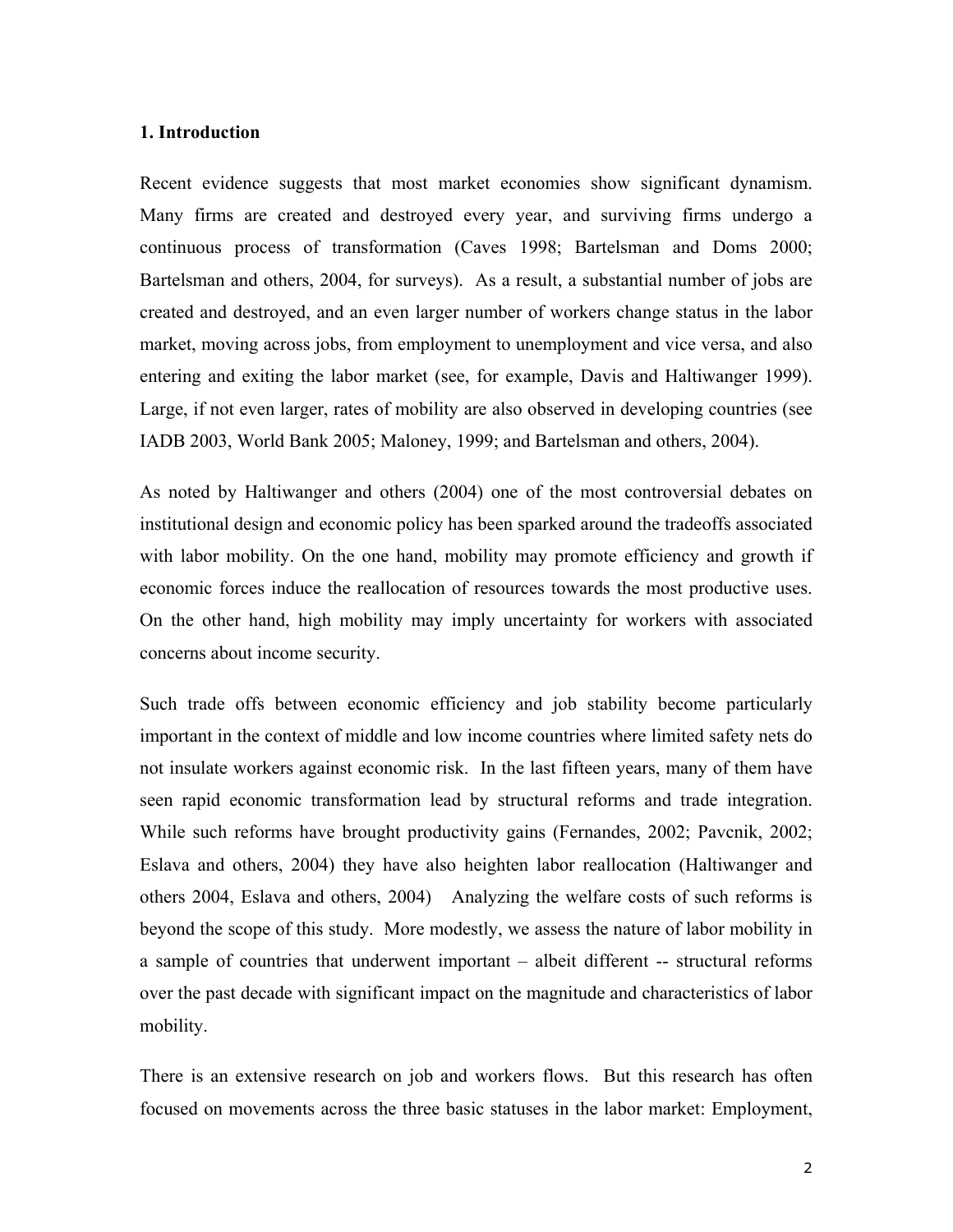Unemployment and Out of the Labor Market. There is little evidence on worker flows – and the related wage changes – across different types of jobs. This is particularly relevant for many developing countries, where the incidence of the informal, unregistered or grey economy looms large and there are potentially large differences in the level of earnings, benefits and employment conditions across different types of jobs.

This paper examines worker flows – and associated earnings changes -- across different statuses in the labor market and, within employment, across different types of jobs. We focus the study on 3 countries in Latin America and 6 countries in transition of Europe for which we have longitudinal data. We identify different typologies of jobs, using as much as possible, harmonized definitions across countries.

In the statistical and economic literature there are different definitions of informality. Some of these definitions try to account for different forms of non-reporting or partial reporting of activities to the tax authorities and adjust GDP estimates to include these activities (see e.g. Schneider, 2004). Other definitions refer to the share of employment that may not be fully registered or declared. The definition of informal employment has also evolved over time in an attempt to better capture the heterogeneity and complexity of informal work arrangements. In particular, the definition has moved from the enterprise approach – whereby workers in micro activities or self-employed were classified as informal – to one that focuses on working conditions and registration of the contract.<sup>1</sup> Drawing from the most recent definition of informal employment and the limitation of our data to characterize working conditions in most countries, we have identified informal wage employment as those employees who do not have affiliation to the social security system through their employment contract or do not have a written contract at all. Thus, we classify workers in six labor market statuses: formal wage employment;

 $\frac{1}{1}$ The official definition of informal employment of the 1993 15<sup>th</sup> International Conference of labor statisticians focused on the enterprise as the unit of reference for the identification of informal employment – informal own account activities or informal enterprises defined as those below a size threshold or lack of registration. At the  $17<sup>th</sup>$  International Conference of Labor Statisticians the definition shifted to the characteristics of the job rather than those of the enterprise: "Informal employment" is understood to include all remunerative work – both self-employment and wage employment - that is not recognized, regulated or protected by existing legal or regulatory frameworks and non remunerative work undertaken in an income-producing enterprise".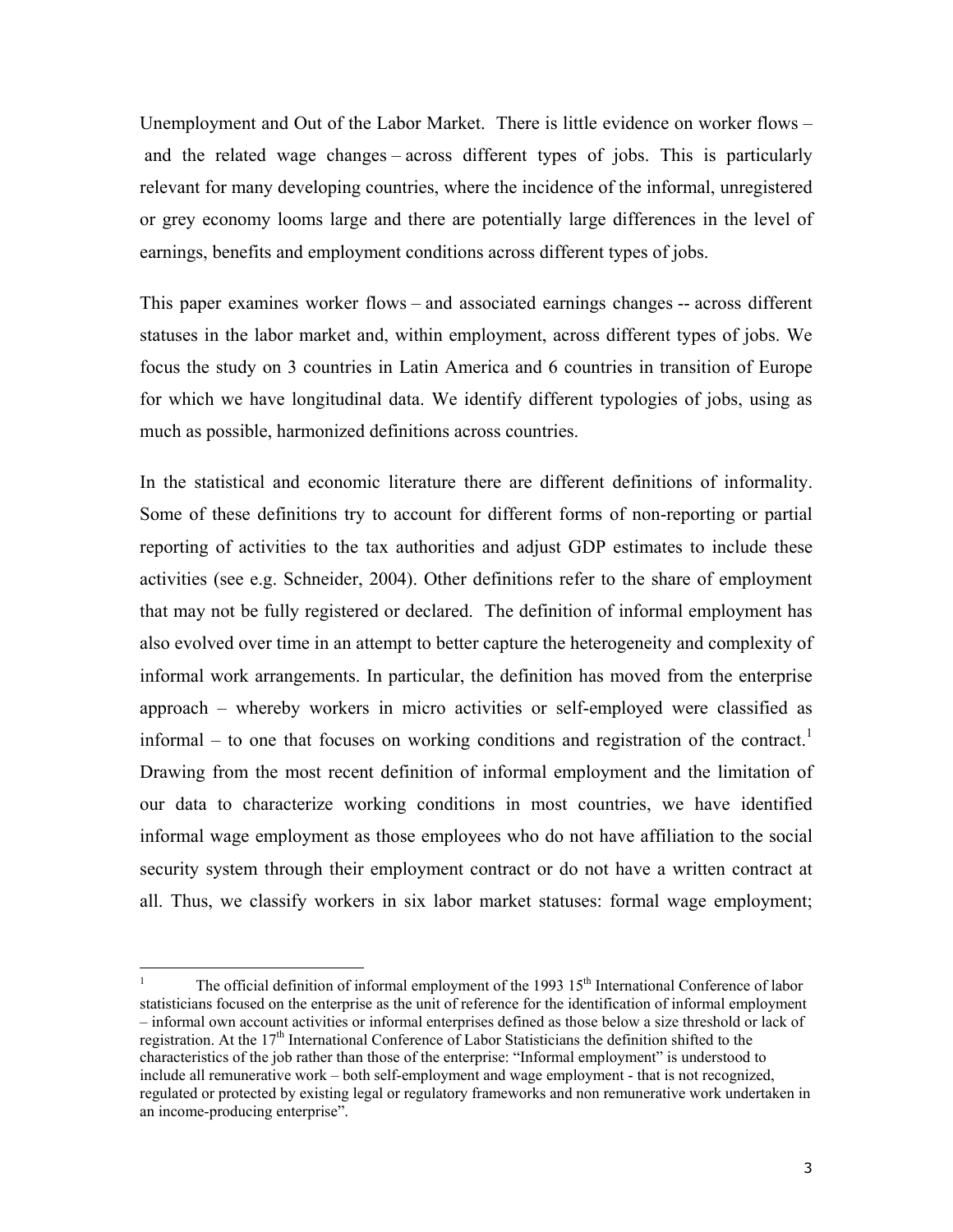informal wage employment; self-employment in agricultural activities, self-employment in non-agricultural activities; unemployment; out of the labor force.

The paper addresses a number of empirical questions, including: what is the magnitude of worker flows in different countries? Are there common patterns in the flows across specific statuses in the labor market? For example, are flows into unemployment more likely to occur among those in formal or informal jobs? Or, is informality a stepping stone for moving to a formal job? Moreover, what is the impact on wages of moving from one type of job in the labor market to another? Are those moving to informal wage employment always losing in terms of wages? Are those moving to self employment gaining?

The paper is structured as follows: Section 2 discusses our methodology to assess labor market mobility and associated wage changes. Section 3 presents our longitudinal micro data drawn from Household Surveys and Labor Force Surveys. Section 4 discusses labor transitions for our countries, also controlling for different sizes of the populations of origin and destinations. The section also presents regression analyses of the transition across different states in the labor market aimed at assessing the key individual and firm characteristics that influence the transitions while also controlling for the labor market status of origin. Section 5 looks at the position in the earnings distribution of workers that change labor market status; while Section 6 focuses on wage changes associated with labor market transitions. Finally, Section 7 provides some tentative conclusions.

## **2. Assessing labor mobility and their impact on earnings**

### *2.1 Measuring mobility*

We assess the degree of mobility of individuals in the labor market and the patterns of mobility across different statuses in different ways. Individuals are classified as belonging to one labor market status in year *t* and one status in year *t*+*k*, where *k* is positive integer. We follow individuals over time exploiting the longitudinal dimension of the data.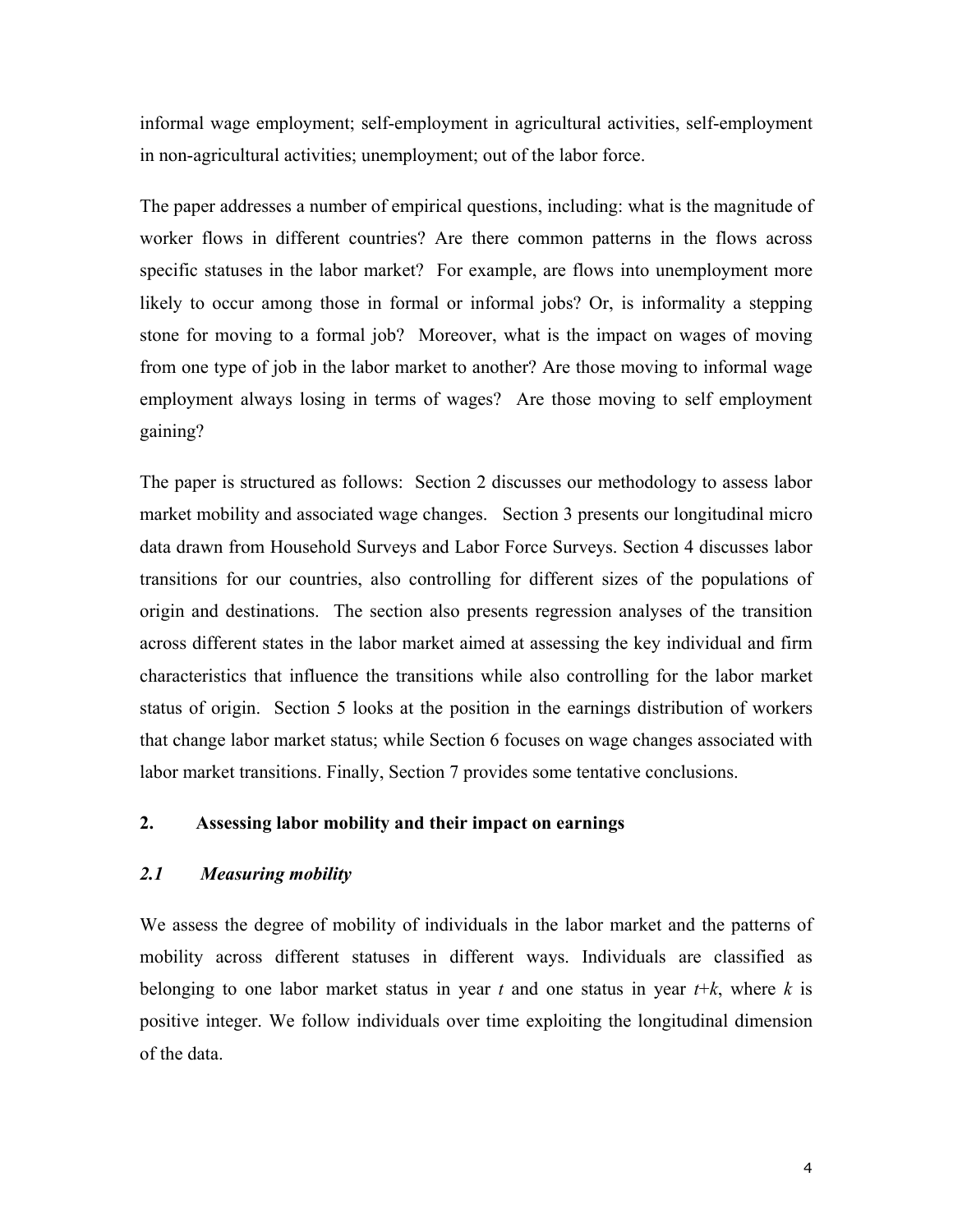The simplest way to describe labor mobility is by calculating the conditional probabilities of finding a worker in status *j* at *t+k*, conditional on the fact that she was in status *i* at time *t*, that is to say,  $P_{ii}$ , or transition matrix. Formally,

(1) 
$$
p_{ij} = p(S_{t+k} = j \setminus S_t = i) = p(S_t = i \cap S_{t+k} = j) / p(S_t = i)
$$

By construction, the sum of the elements in each row of a transition matrix is equal to one, and the totals at the bottom of each column represent the share of workers in each status at the end of period  $t+k$ . For countries for which data are available for more than two years, the transition matrices are constructed pooling all individual transitions, regardless of the period they occur.

The first step in our analysis of the dynamics of labor market is to compute aggregate indicators of mobility out of the observed transitions (the  $P_{ij}$  matrices). The objective here is to assess the "quantity" of mobility, rather than the structure of inter-status flows to which we will turn in the next section.

We use two classes of indicators to analyze the size of these inter-state flows. The first one addresses the question of what fraction of workers change state in any given period, disregarding origin and destination states. These indicators are based on the whole transition matrix. The second exploits the fact that there are substantial differences in the mobility of workers observed in different labor market states. These indicators only make use of the main diagonal elements of the transition matrix and are used here to highlight the fact that certain labor market states tend to exhibit much larger persistence than others.

Within the first class of aggregate mobility indicators we consider two indicators that make use of the fact that perfect mobility and perfect immobility result in two limiting matrices. Perfect immobility is a situation where the probability of transition from any state in *t* to the same state in  $t+1$  equals 1 and the probability of transition to any other state equals 0. This process results in a transition matrix equal to the identity matrix I. In the case of perfect mobility the probability of transition to any state in  $t+1$  is the same disregarding the state in *t*. This process results in a transition matrix with all rows equal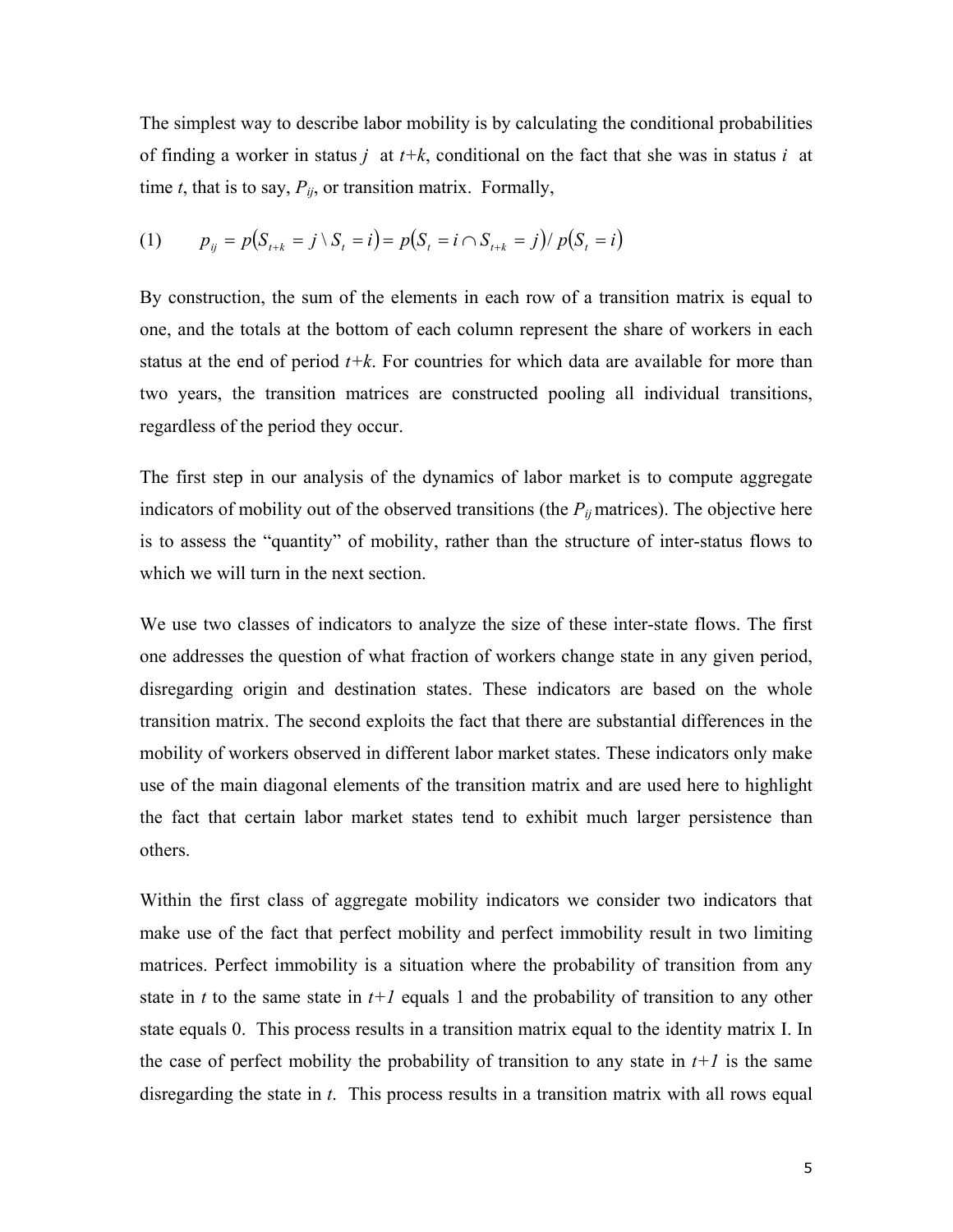to the invariant distribution and thus the determination of this matrix is zero. We therefore compute the following two measures

$$
(2) \quad MT = \frac{1}{J-1} \Big[ J - trace(P_{ij}) \Big]
$$

(3) 
$$
MD = 1 - |\det(P_{ij})|^{\frac{1}{J-1}}
$$

where *J* is the number of states under consideration and  $trace(P)$  refers to the sum of the main diagonal elements of the *P* matrix. By construction the *MT* measures the importance of state-persistence, as it is decreasing on the value of the main diagonal elements of the matrix. *MT* would be 0 in the case of perfect immobility and 1 in case of perfect mobility. Similarly, the *MD* indicator varies between 0 in the case of perfect immobility ( $det(I) = 1$ ) and 1 in the case of perfect mobility, where again *J* refers to the number of states and *det(P)* refers to the determinant of the P matrix. MD measures the overall quantity of mobility. Mobility can also be assessed out of the individual elements of the main diagonal of the transition matrix

The observed transition probabilities can be difficult to compare across countries. This is because the probability of moving across states is affected by the size of the destination sector. Maloney (1999) proposed a way to "standardize" the transition probabilities by the size of the terminal status, i.e.  $P_{ij}/P_{j}$ . The rows of the new transition matrix  $Q_{ij}$  will now indicate the tendency to flow into a status *j* compared with a purely random shuffling. However, the  $Q_{ij}$  transition matrix only considers the pulling forces of destination sectors due to their relative size, but do not consider possible differences in the job creation rate of each state. This is particularly relevant when some sectors of the economy are expanding while other are contracting and these different sectors have different typologies of jobs (e.g. small service activities with a lot of informal employees and self-employment are expanding, despite being still small, at the expenses of job losses by the still large but declining manufacturing industries with formal employment). To tackle this issue, we follow Pagés, Paternostro and Stampini (2006) and compute an alternative measure of transition -- denominated *Tij* matrices -- that takes into account the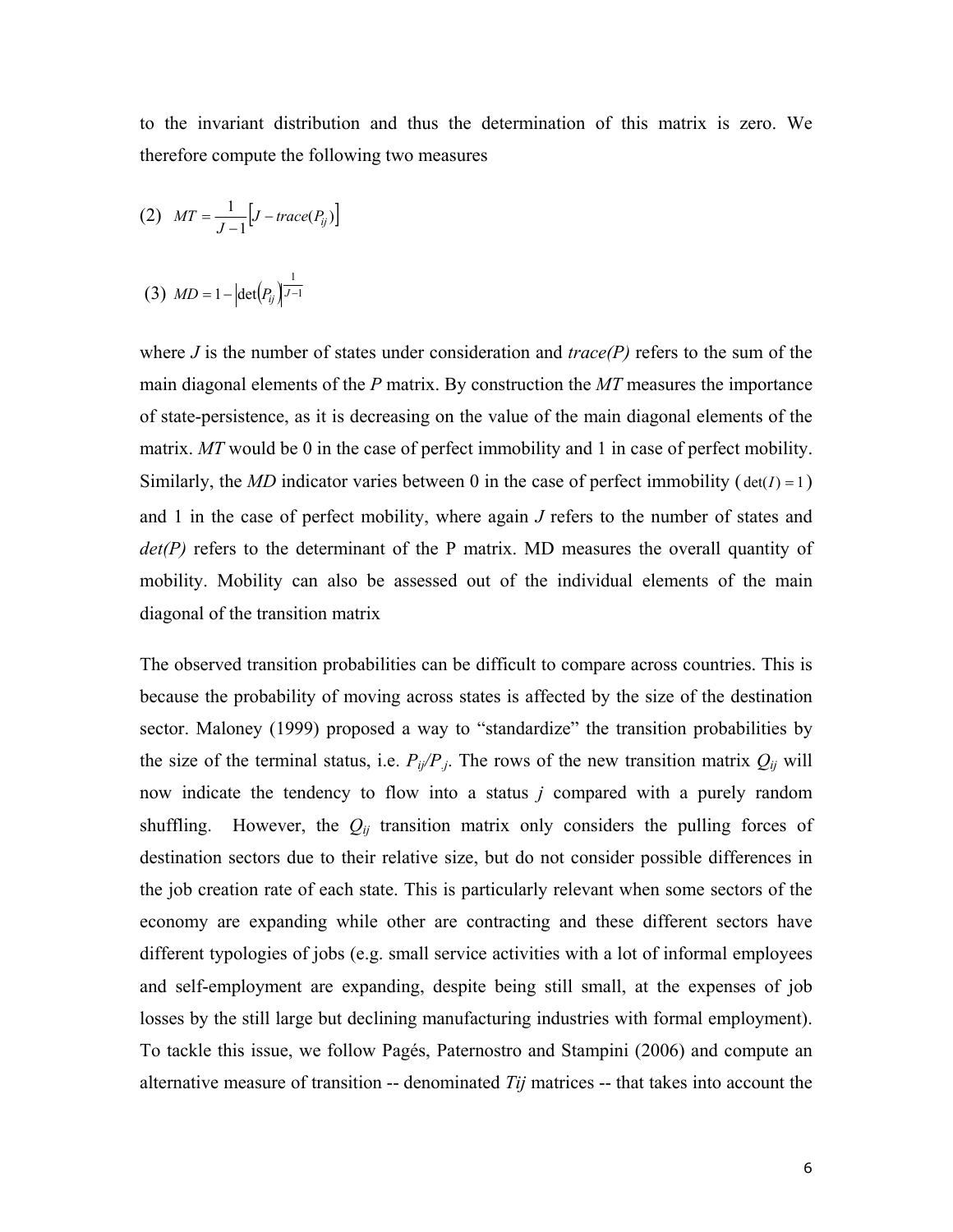change in the size of the population in each status in the labor market. This measure assesses whether workers leaving sector *i* have a particular tendency to move to sector *j*. The off diagonal elements of the T matrix are ratios of the share of workers – among those leaving sector *i* - who join sector j and the share of jobs made available by sector *j* among all the possible destination sectors, i.e. all but *i*.

The elements of the matrix T can be formally expressed as:

(4) 
$$
T_{ij} = \frac{\frac{N_{ij}}{\sum_{k \neq j} N_{ik}}}{\frac{\sum_{k \neq j} N_{kj}}{\sum_{r \neq i} k_{\neq r}}} = \frac{N_{ij}}{\frac{N_{i}}{N_{\square j} - N_{ji}}}
$$

Where  $N_{ij}$  is the number of individual moving from sector *i* to sector *j*,  $N_{i\Box}$  is the number of individuals initially in sector i,  $N_{ii}$  is the number who did not make any transition,  $N_{i\parallel} - N_{ii}$  is the number of jobs destroyed by sector i, i.e. the number of individuals who left sector *i* and are now looking for a job in sector  $k \neq i$ . In addition,  $N_{\mathbb{Q}_j}$  is the number of individuals in sector j after the transition, so that  $N_{\alpha j} - N_{jj}$  is the number of jobs created by sector *j*. Finally,  $\frac{N_{\text{Uj}} - N_{jj}}{\sum (N_{\text{Uk}} - N_{kk})}$ *k kk*  $k \neq i$  $N_{\scriptscriptstyle \Box i}-N$  $N_{\cap k} - N$ ≠ −  $\frac{1}{\displaystyle\sum(N_{\text{c}}_k -1)}$ Ц is the ratio between the number of jobs created by

sector j and the number of total jobs created by sectors accessible to individuals who left sector *i*, i.e. all sectors but *i*.

An index  $T_{ij}$  above one indicates a positive tendency to make the transition from *i* to *j*.

Finally, we also consider two additional indicators based on the values of the T matrix. The first one, which we denominate  $F_{ij}$  is given by  $F_{ij}=T_{ij}+T_{ji}$  and measures the overall size of the gross flow between two given states adjusting for the relative openings in a given sector. The second one,  $R_{ij}$ , is defined as  $R_{ij} = T_{ij}/T_{ji}$  and measures whether there is a larger tendency in one direction in the flows across states *i* and *j*. For  $F_{ij}$ , values greater than 2 indicate above average mobility between these two sectors compared to the overall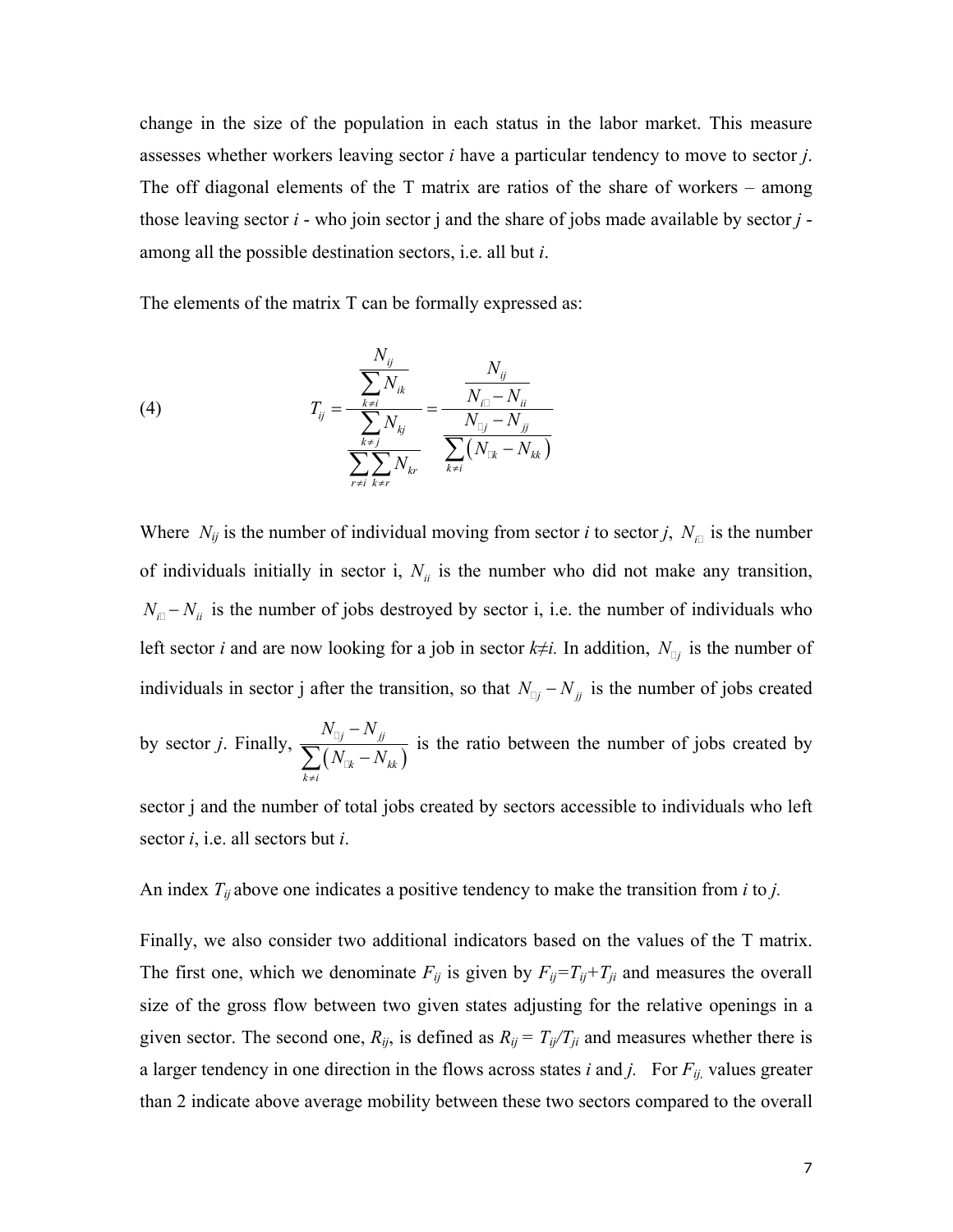country mobility while a value greater than 1 for  $R_{ij}$  indicates stronger mobility from *i* to *j* than vice versa.

### *2.2 Worker Heterogeneity*

Another objective in our analysis is to account for the heterogeneity of individuals across states and the fact that different individuals are likely to have different probabilities of transiting across states. In particular, we aim to assess whether differences in individual characteristics of the population of origin have an impact on their probabilities of moving to the other possible destination states. To do so, we estimate a *dynamic multinomial logit model* of the probability of being in state *j* in period *t+k* conditional on being in state *i* in period *t* controlling for a number of individual and household characteristics that are likely to influence the decision to participate in the labor market, seek different types of jobs and to move to other statuses. Then we predict transition probabilities conditional on the initial labor market status. The dynamic multinomial logit offers a statistically rigorous way of assessing whether, given the initial state, a worker is more or less likely to move to another state given her characteristics.

We assume that an individual *m* can be in any of *J* possible labor market states at time *t.*<sup>2</sup> We consider the maximum of 6 states in the labor market. The "utility" of being in state *j*  $(j = 1, \ldots, J)$  in time period  $t > 1$  is specified as:

$$
(5) \tV_{m,j,t} = \alpha_{mj} + X_{mt}^{\dagger} \beta_j + Z_{mt-1}^{\dagger} \gamma_j + \varepsilon_{mjt}
$$

where  $X_{mt}$  is a vector of explanatory variables that includes gender (female), location (rural), age and age squared, education dummies (primary or less, lower secondary, upper secondary and tertiary), household head, household size, household dependency ratio and time dummies.  $Z_{mt-l}$  is a vector of dummy variables indicating the initial labor market status, and the interactions of these dummies with female, age, education dummies. Here the non working sector is taken as the reference state. The vectors *βj* and *γj* are parameters to be estimated.  $\alpha_{mj}$  is a random effect reflecting time invariant unobserved heterogeneity. To identify the model,  $\beta_l$ ,  $\gamma_l$ , and  $\alpha_{il}$  are normalized to 0. The  $\varepsilon_{mjl}$  are i.i.d.

 $\frac{1}{2}$ 

See also Gong, Soest and Villagomez (2000).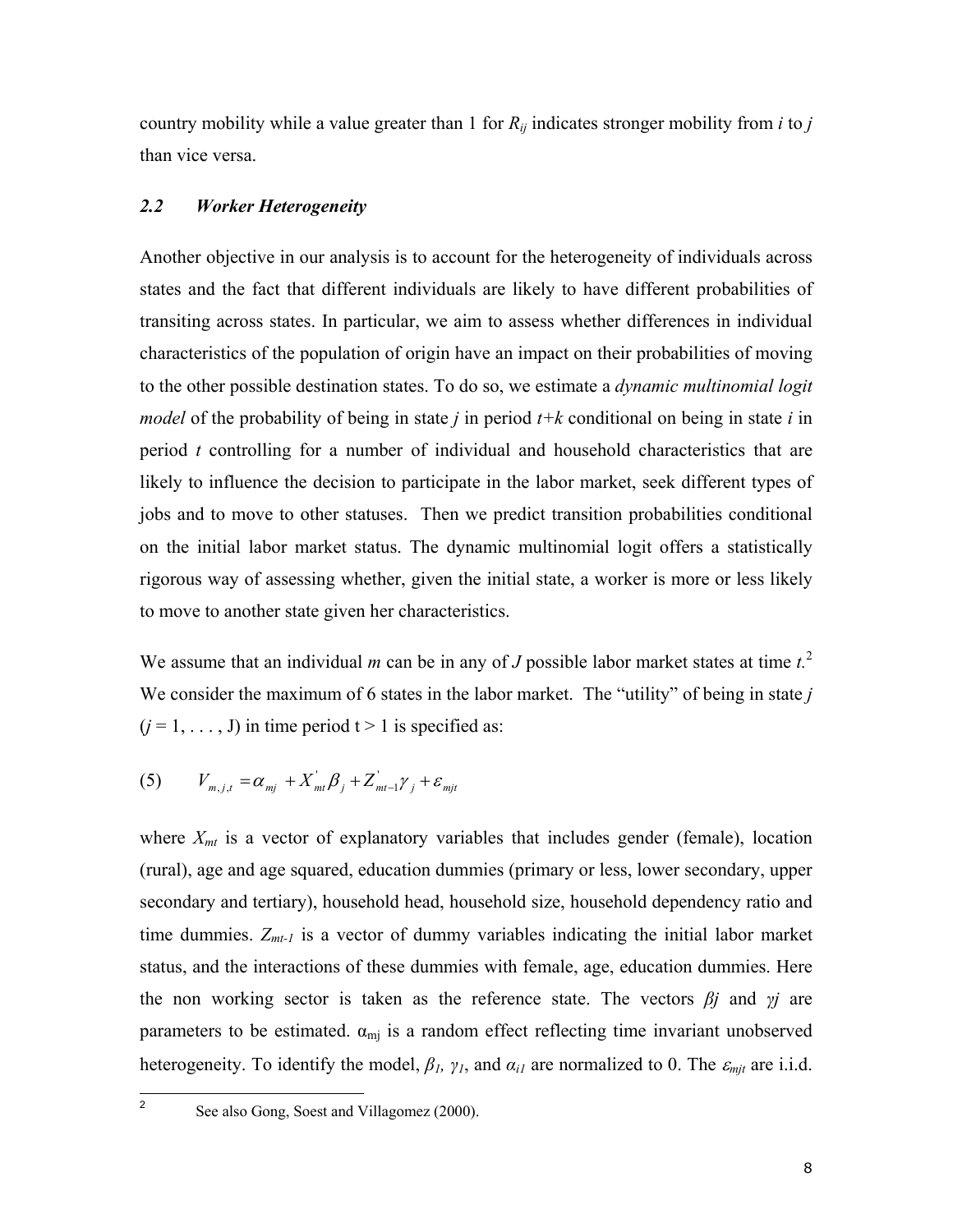error terms. They are assumed to be independent of the  $X_{mt}$  and  $\alpha_{mi}$ . Hence, the probability for individual *m* to be in state *j* at time  $t > 1$ , given characteristics  $X_{mt}$ , random effects  $a_{mj}$  's and the lagged state dummies, can be written as:

(6) 
$$
P(j | X_{mt}, Z_{mt}, \alpha_{m1}, ..., \alpha_{mJ}) = \exp(X'_{mt} \beta_j + Z'_{mt-1} \gamma_j + \alpha_{mj}) / \sum_{s=1..j} [exp(X'_{mt} \beta_s + Z'_{mt-1} \gamma_s + \alpha_{ms})]
$$

The presence of the lagged labor market status  $Z_{it-1}$  in the specification introduces a possible bias in the estimation insofar as the lagged status may be correlated with individual characteristics. In particular, these individual characteristics may affect the labor market status of the individual at any point in time and thus also its probability of moving from there to another status.. The solution to this problem would be to use the Heckman (1981) procedure in which for  $t = 1$  a static multinomial logit model replaces equation  $[6]$  above.<sup>3</sup> The practical implementation of this procedure is, however, affected by limitation in our data. For a set of countries (see data section) the rotating structure of the survey implies that we only observe one transition per individual and thus we cannot estimate the initial conditions static logit equation. But even for those for which the panel data cover more than two years, estimating the initial condition has proven difficult. Given the available individual characteristics, the model yielded several insignificant coefficients of the first stage and thus was not able to properly account for the selection of workers in different states (e.g. formal and informal as well as informal and unemployment). As often stressed, a poor initial equation specification may actually induce an unknown bias in the estimation of the dynamic multinomial logit rather than improve the results. For this reason, we have not implemented the two stage procedure.

However, given the limitation of the multinomial logit estimates, we are using the predicted transition probabilities only in a sensitivity analysis for the observed transitions. Together, the different transition matrices (P's and T's) and the multinomial logit analysis provide an overall view of labor market dynamics.

 3 See Chay and Hyslop (2000) and Gong and van Soets (2001) for a discussion on how to deal with the initial conditions.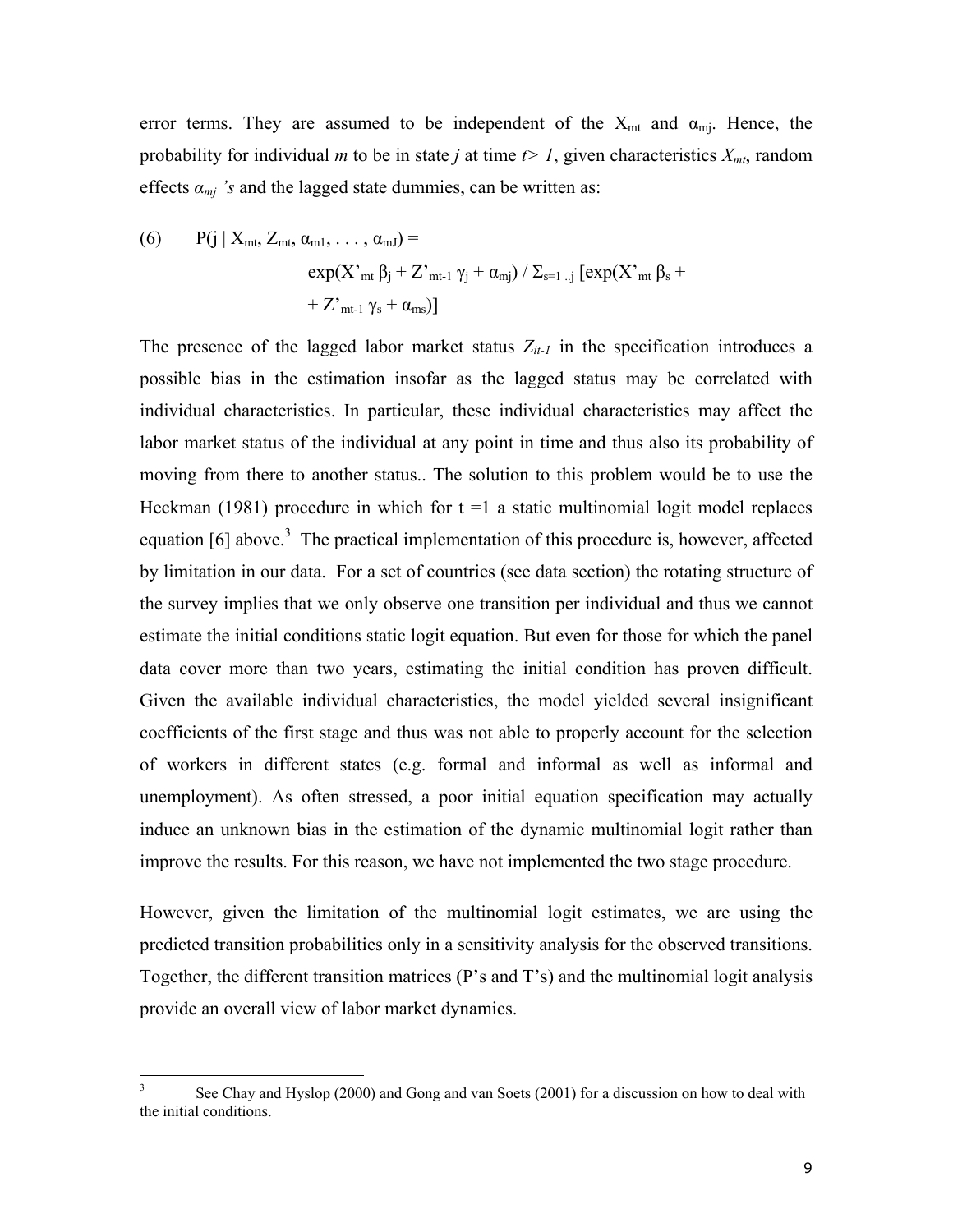### *2.3 Estimating earnings differentials and effects of labor mobility*

The second main step of our analysis is to look at how the transition from one job to another affects individual earnings. the changes in their earnings when they change job.

To control for unobserved individual characteristics, we also run the following specification of the wage equations for the sub sample of workers that experienced a change in job in the period observed by the data:

(7)

$$
\Delta \ln(w_{mt}) = \alpha + \sum_{i=1}^{J} \sum_{j=1}^{J} \beta_{ij} \left( S_{mi(t)} \cdot S_{mj(t-1)} \right) + \sum_{i=1}^{J} \sum_{j=1}^{J} \delta_{ij} \left( S_{mi(t)} \cdot S_{mj(t-1)} \right) X_{mt} + \gamma X_{mt} + \sum_{t=2}^{T} \varphi_t D_t + \varepsilon_{it}
$$

Where *w* is the hourly wage; *S* represents the state in the labor market, *X* is a vector of individual characteristics that are assumed to affect not only the status in the labor market at any point in time, but also the probability of moving across states in the labor market; *D* are time dummies and *e* is the *iid* error term. Individual and job characteristics include age and age squared, education, occupation and industry (vector  $X_{mt}$ ).

To assess the effect of a job switch on earnings we predict the mean change in hourly earnings associated with changes in employment. However, this estimate does not take into account the change in earnings that may have occurred among those workers who remained in the origin state. To properly assess the effect of transition we thus compute a difference in difference estimate as follows:

(8)  $\Delta \Delta w = \Delta w_{ik} - \Delta w_{ii}$ 

Where  $\Delta w_{ik}$  is the predicted wage change for a worker switching from state *i* in period t-1 to sector *k* in period t and  $\Delta w_{ii}$  is the predicted wage change for workers remaining in state *i*.

#### **3. Data and stylized facts**

#### *3.1 The longitudinal data for the study of labor transitions*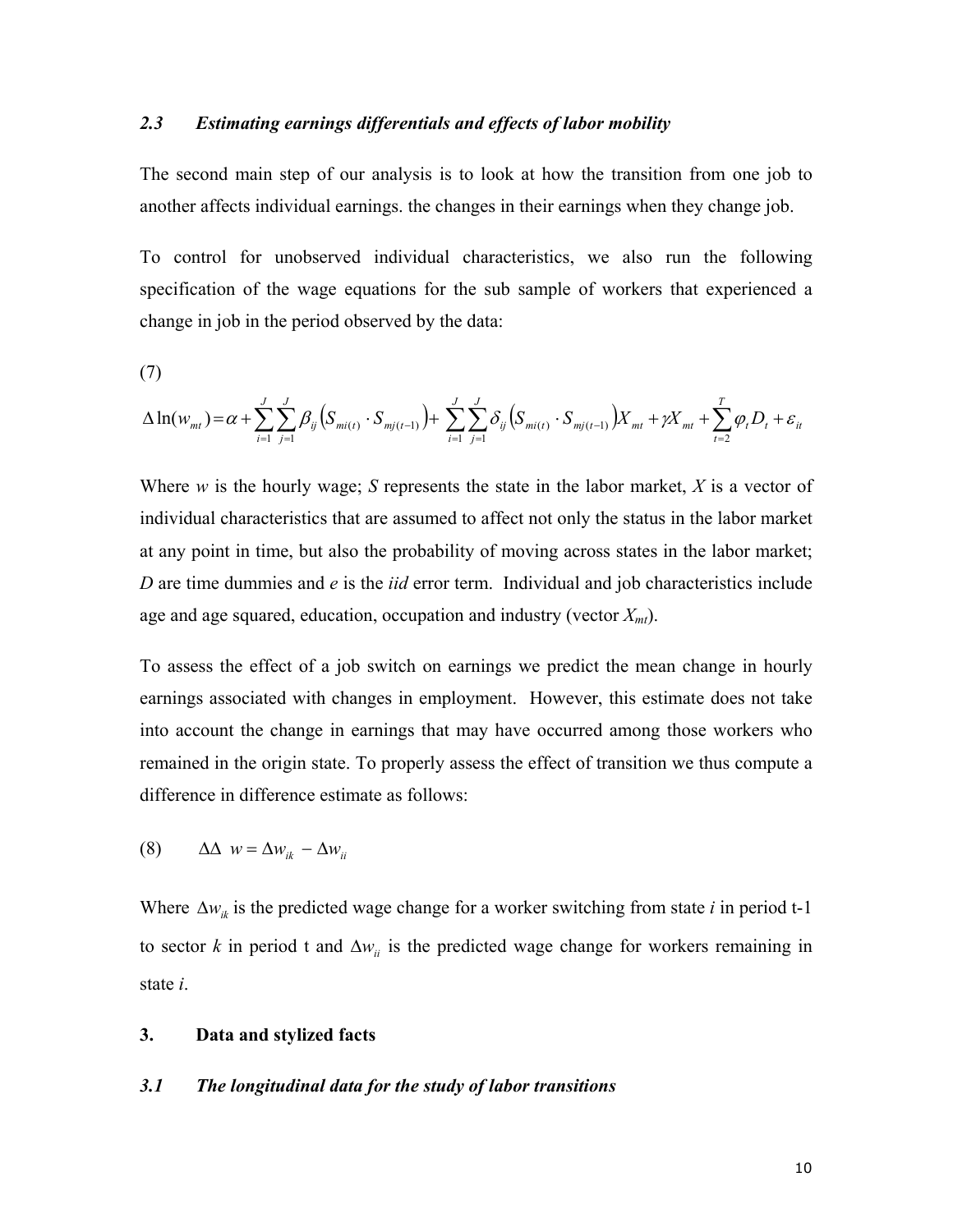We perform a comparative analysis of labor mobility in nine countries, six from Eastern Europe and the Former Soviet Union (Albania, Georgia, Hungary, Poland, Russia and Ukraine) and three from Latin America (Argentina, Mexico and Venezuela). The countries were selected on the basis of availability of longitudinal data and the possibility of identifying different forms of employment, in particular those with and without affiliation to social security and with written contracts. Table 1 provides the main sources of the longitudinal data. Some differences among surveys are noteworthy. In Argentina and Mexico, data are collected only in urban areas. We analyze transitions across one-year periods, as this periodicity is commonly available. One exception is Georgia where the longest time period between interviews is 9 months. When more than two years of data are examined for a country, an individual can, in theory, contribute multiple transitions, but we only consider one transition (the first) per person in the analysis.

As it is standard in panel data analysis, some attrition exists such that not all households can be re-interviewed in subsequent periods (Peracchi and Welch, 1995). Attrition however does not alter the composition of the linked sample relative to the cross section.

## *3.2. Definition of variables*

In our analysis, we consider six different statuses on the labor market: out of labor force, unemployed, formal employees, informal employees, self-employed and farmers. Individuals not belonging to any of these categories (for example employers or cooperative members) are excluded, as the number of observations is not sufficient to perform a sensible dynamic analysis. The definitions are as consistent as possible across countries. Individuals are out of the labor force when they did not work during the week before the survey, and did not look for a job in the previous two weeks. Unemployed are those who did not work in the last week, but had looked for a job Formal employees are those who receive a salary and are entitled to social security benefits; in some cases, when information about social security is not available, formality is defined on the base of existence of a written (and sometimes registered) contract, and of the regularity of the job. Employees are considered informal when not entitled to social security benefits, or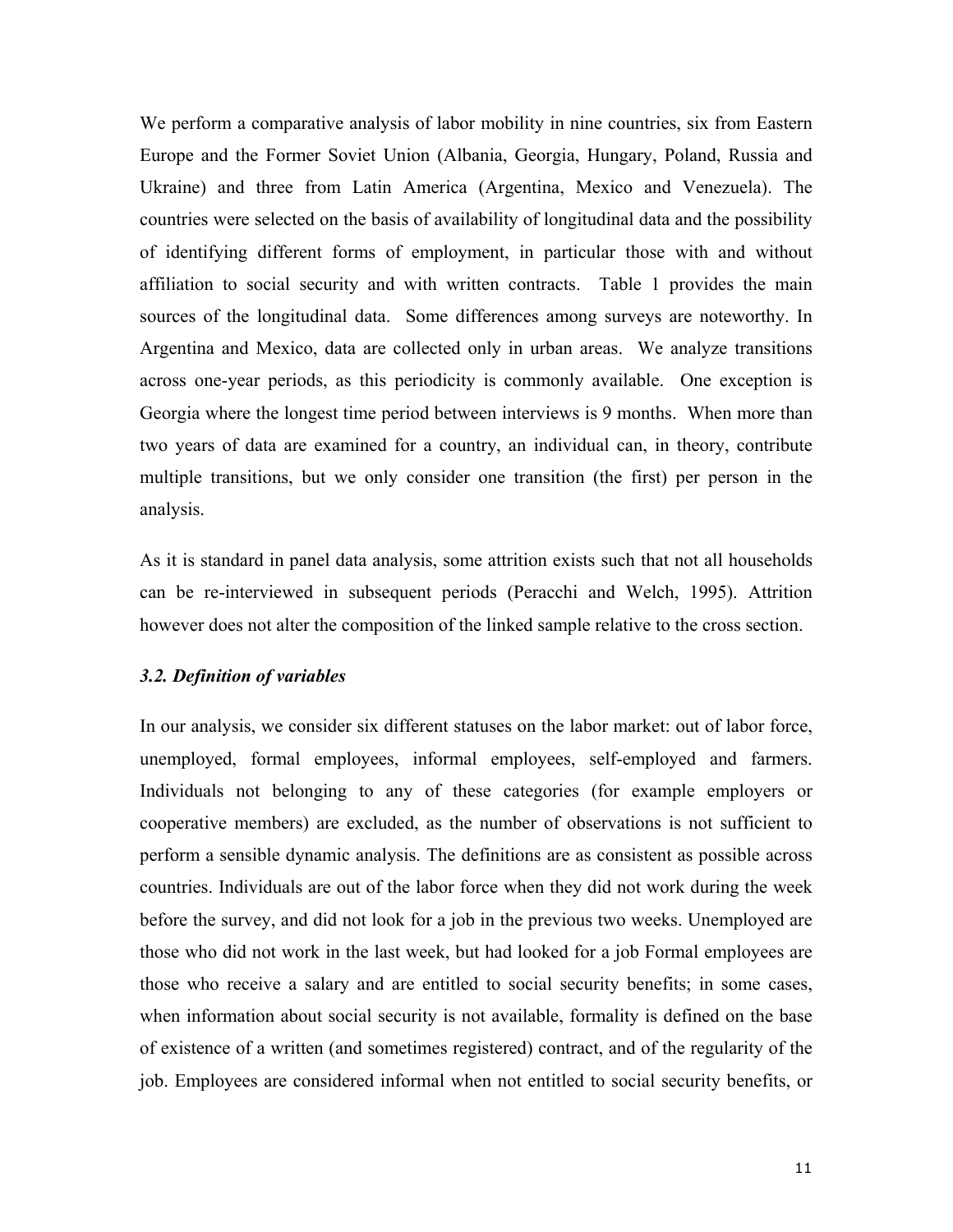employed on the base of oral agreement, or with written agreement but casual job.<sup>4</sup> Selfemployed are entrepreneurs, businessmen without employees or persons engaged in professional activities; unpaid family worker in such activities are also included in this category. Self-employed and unpaid workers are further split into workers in agricultural activities and not.

In some countries, the category of agricultural self-employed is not available. In Argentina and Mexico, this is due to the urban nature of data. In Hungary, agricultural self-employed were too few to be included as a separate category, and therefore were not considered in the analysis. In Ukraine, both agricultural and non-agricultural self-employed were very few, and we have combined them into a single group of self-employed.

### *3.3 A diversified set of countries with different macroeconomic performance*

While an examination of the interaction of transition behavior and business cycles is beyond the scope of the paper it is nonetheless informative to consider the macroeconomic performance of each country during the period analyzed. Table 2 reports the time span considered for each country, as well as some basic macroeconomic indicators. Not surprisingly, the nine countries experienced strikingly different trends. Albania and Georgia had the lowest per capita income of the group, with incomes of 4,300 and 1,700 USD (PPP, 2000) respectively but experienced strong GDP growth over the two year period studied as well as in the previous 3 years. Russia and Ukraine had similar GDP per capita levels in the period observed by the data, but also quite different growth performance: Russia had very low growth, while Ukraine in the early 2000s had high growth rates. Hungary and Poland are higher income countries but also experienced very different patterns of growth. Hungary underwent in the period observed by the data a major restructuring process, while Poland had higher growth in the early 2000s.

 $\overline{a}$ 

<sup>&</sup>lt;sup>4</sup> In Poland, the variable social security registration could not be identified in the survey. We instead identify the status formal employment on the basis of whether the worker has a permanent contract, while informal employment refers to jobs under fixed-term and temporary contracts. While such definition is not strictly comparable to that of the other countries, it is often the case that temporary workers are not registered to socials security.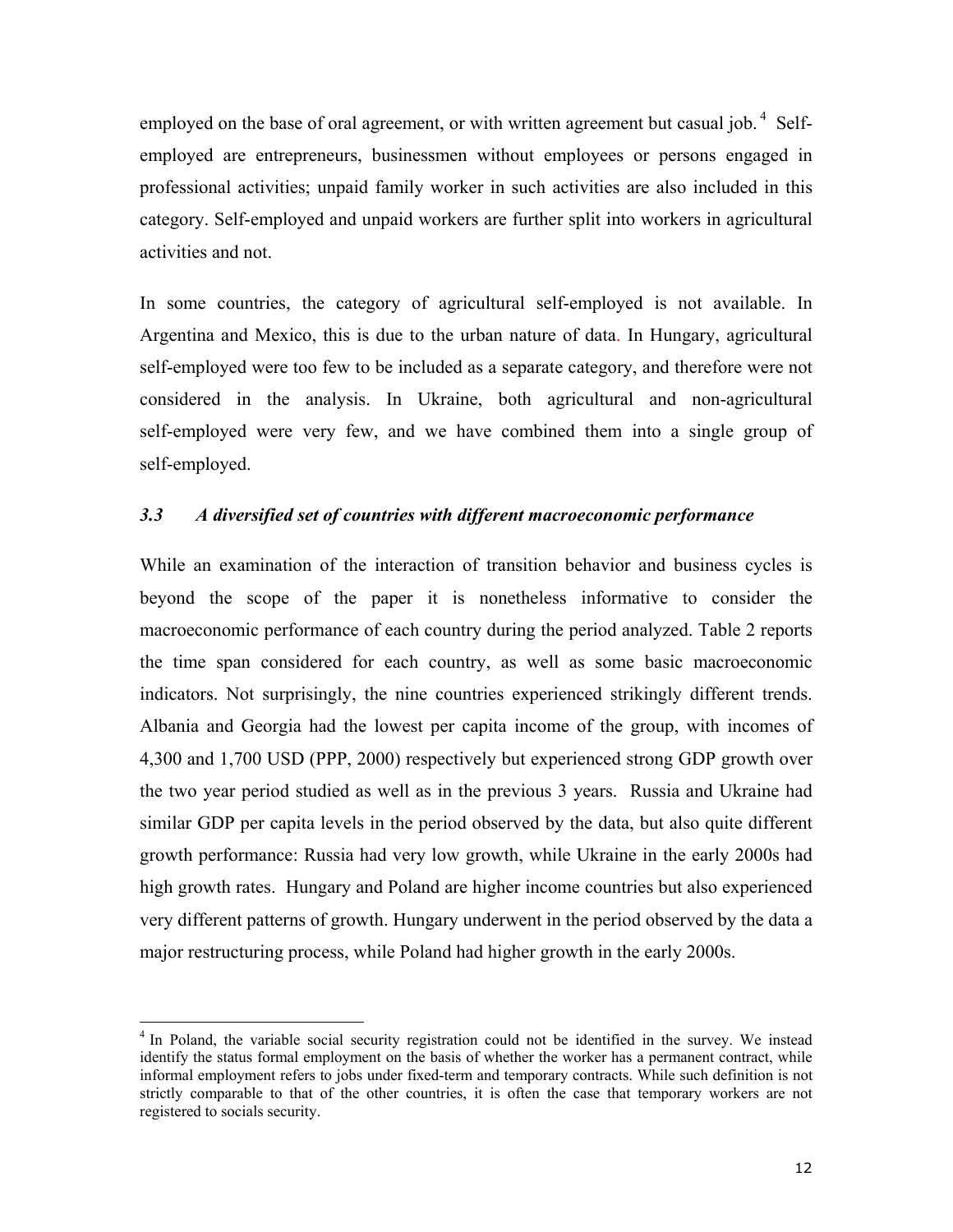The three Latin American countries experienced considerable volatility during the period of study. An exceedingly volatile period is covered by the Venezuelan data: in the period 1995-2002, Venezuela experienced major swings in growth from the 10% per annum growth in 1995-1998, to the sudden decline of about 10% in 1999 and the subsequent recovery in 2001 by 8% and the fall in 2002 of another 12%. At the same time, although Argentina had the highest per capita income among the countries, the period covered by the analysis (1995-2001) was not stellar economically. The severe economic crisis officially began in 2001, although it was preceded since 1998 by slow growth and mounting debt. Average annual growth was less than 1% over the period 1995-2001 although it had been 7.9% in the previous 3 years. Mexico also had its share of volatility over 1990-2001. The peso crisis occurred in 1995, with GDP declining by 6%. However this was followed by strong growth of 5% annually such that the period as a whole had an average growth rate of 3.3%.

Trade openness increased substantially in most countries during the period of study. This was particularly true in Eastern European countries, which, with the exception of Albania, underwent rapid growth in trade as percentage of GDP. Trade openness also increased in Latin America, albeit to a lower extend. The fastest growth was in Argentina, although from a low base of 16 percent of GDP in 1995.

#### *3.4 Labor market status of individuals*

Table 3 reports the share of individuals in working age (15-64 years old) in each labor market status per country. A diverse picture emerges both within and across the countries. Approximately one-third of the individuals are not participating in the labor force, ranging from 29% in Albania to 41% in Mexico. Unemployment varies significantly across the countries. The Table presents the unemployed divided by the total working age population. It shows that only about 3% of those in working age are unemployed in Mexico, but the percentage reach about 12% in Georgia and Poland.. Formal sector workers comprise a large share of the population in Hungary, with approximately half of the population in formal sector employment, whereas a much smaller percentage of the population is represented in this sector in Venezuela and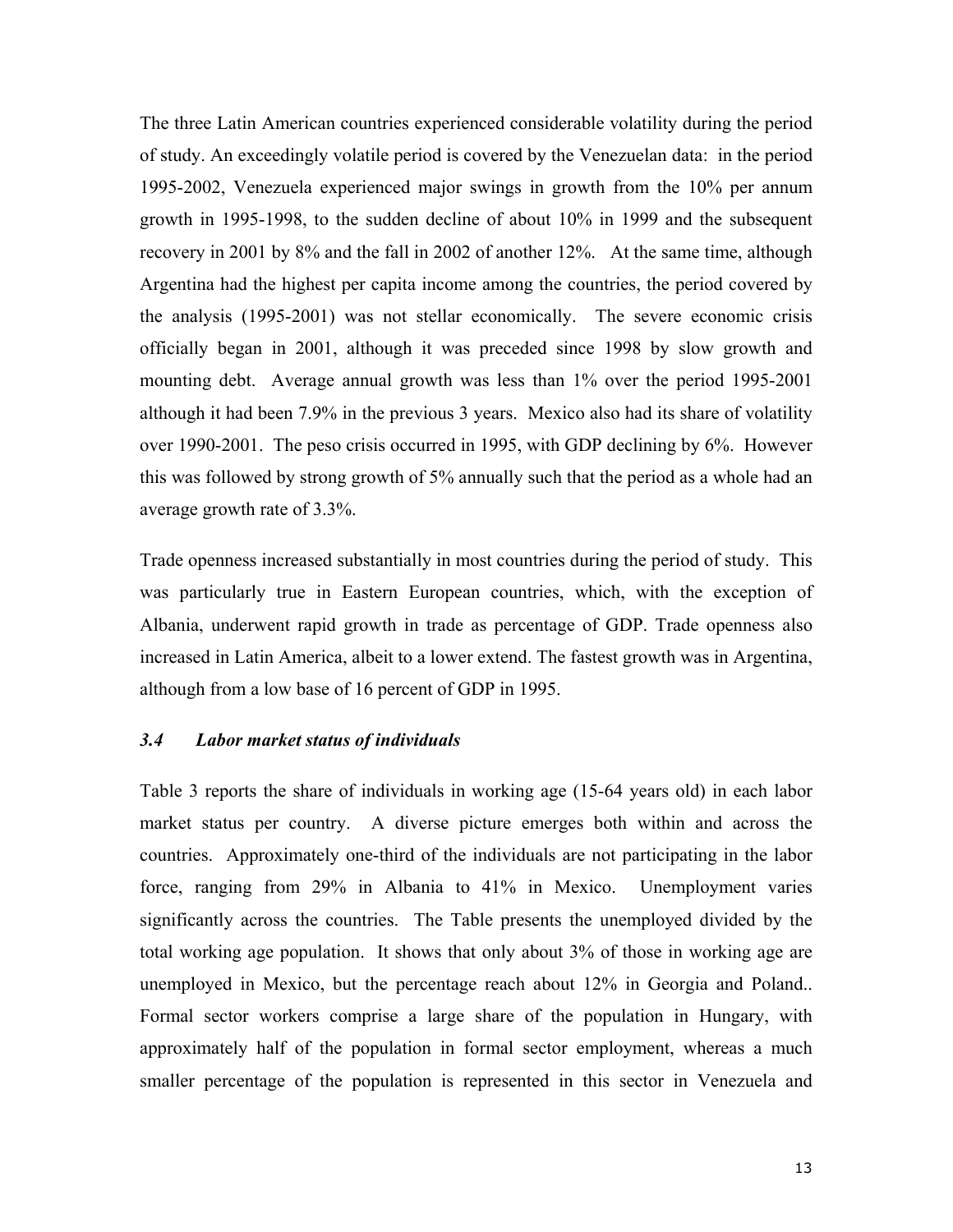Albania (21% and 14%). In comparison to their formal sector counterparts, informal wage earners comprise a much smaller share of the population in all countries. This sector is approximately half the size of the formal sector in Argentina and Mexico, and even relatively smaller in Georgia, Hungary, Poland and the Ukraine. The informal wage sector comes closest in size to the formal sector in Albania and Venezuela. Selfemployed workers in non-agricultural jobs represent 10% or less of the population in all countries. However in the countries for which information on self-employment in agricultural sectors is available (Venezuela, Albania, Georgia and Poland), it comprises between 15-30% of the sample, except for Poland at 10%.

Table 4 provides a detailed analysis of the characteristics of the working age population in each country. The table shows major differences in the individual and household characteristics of individuals in different status in the labor market. The share of the population that is not participating in the labor market is disproportionately female, especially in Mexico, Venezuela, Argentina and Albania, where at least 70% of the noneconomically active group is female. Poland shows the most gender equality for the noneconomically active group with 59% comprised by women. The fact that household headship is a mutable category, especially in Latin America where multigenerational families are common, is reflected in the table. Indeed, whereas between 15-33% of the non-economically active are household heads in the Eastern European countries, the level is much lower ranging from 8-12% in the Latin American countries. This likely reflects larger family size in LAC as well as a propensity to name an income-earner as the head when available.

With the exception of Hungary and the Ukraine, informal sector workers are more likely to have children present in their households. In most countries own-account workers in non-agricultural jobs were also more likely to have children present in the household than formal wage employees (with the exception of Hungary and Poland).

The strong link between education and formal sector employment emerges strongly from Table 4. Formal sector has a larger share of workers with the highest education level than any other sector does. This is particularly the case for Albania in which, 32% of formal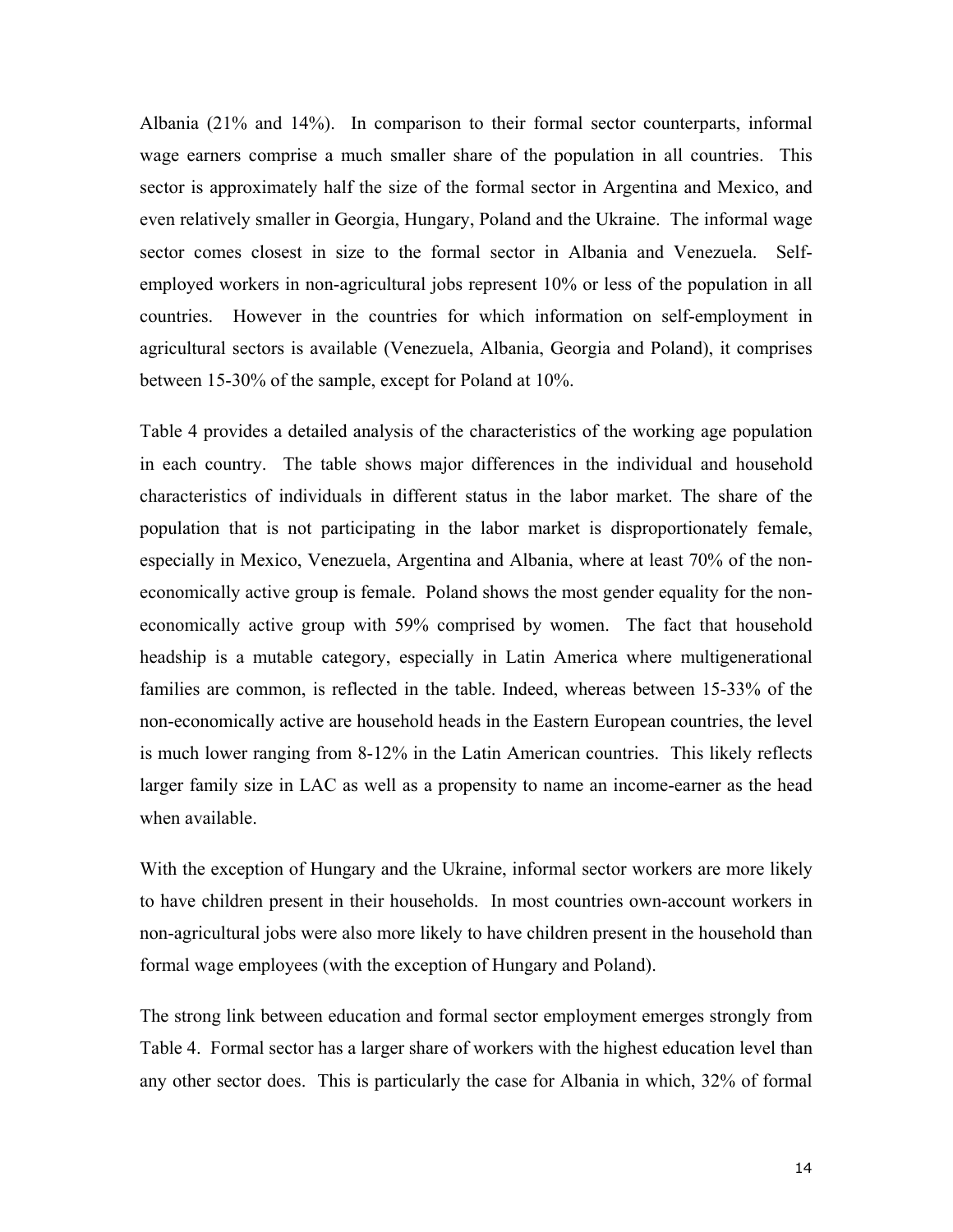wage employees have the highest level of education whereas less than 10% have that level within each of the other statuses.

In the descriptive data it is not the case that wage employees in the informal sector are more likely to be female than wage employees in the formal sector. Argentina is the only country for which the pattern commonly expected appears. In Georgia, Hungary, Poland and the Ukraine women have attained gender parity in terms of being represented in the formal sector. In Mexico and Venezuela women comprise a higher share of the formal sector than they do in the informal sector.

Higher unemployment rates for women are an oft-cited empirical regularity in economic literature for Latin America as well as Eastern Europe. Notwithstanding these findings, the unemployed are more likely to be male in all countries studied except Poland. Although women make up close to half the unemployed in Argentina, Albania, Georgia and the Ukraine, in Venezuela, women represent a relatively small share of the unemployed (30%).

The composition of employment by industrial sector varies substantially across the job classifications. There is a much higher share in service industries for informal workers than for formal workers in all eight countries. Likewise the share of workers in public sector employment is higher for formal sector workers than informal sector wages with the only exception being Mexico.

#### **4. Empirical results : mobility and tendencies in the labor markets**

### **4.1 Overall mobility**

In this section we report the results of computing the aggregate mobility indicators, *MD* and *MT* described above. Since in most of the countries under analysis we have 5 labor market statutes rather than six, for comparability reasons, when we had 6 statuses we collapsed the rows and columns that correspond to self-employment (agriculture and non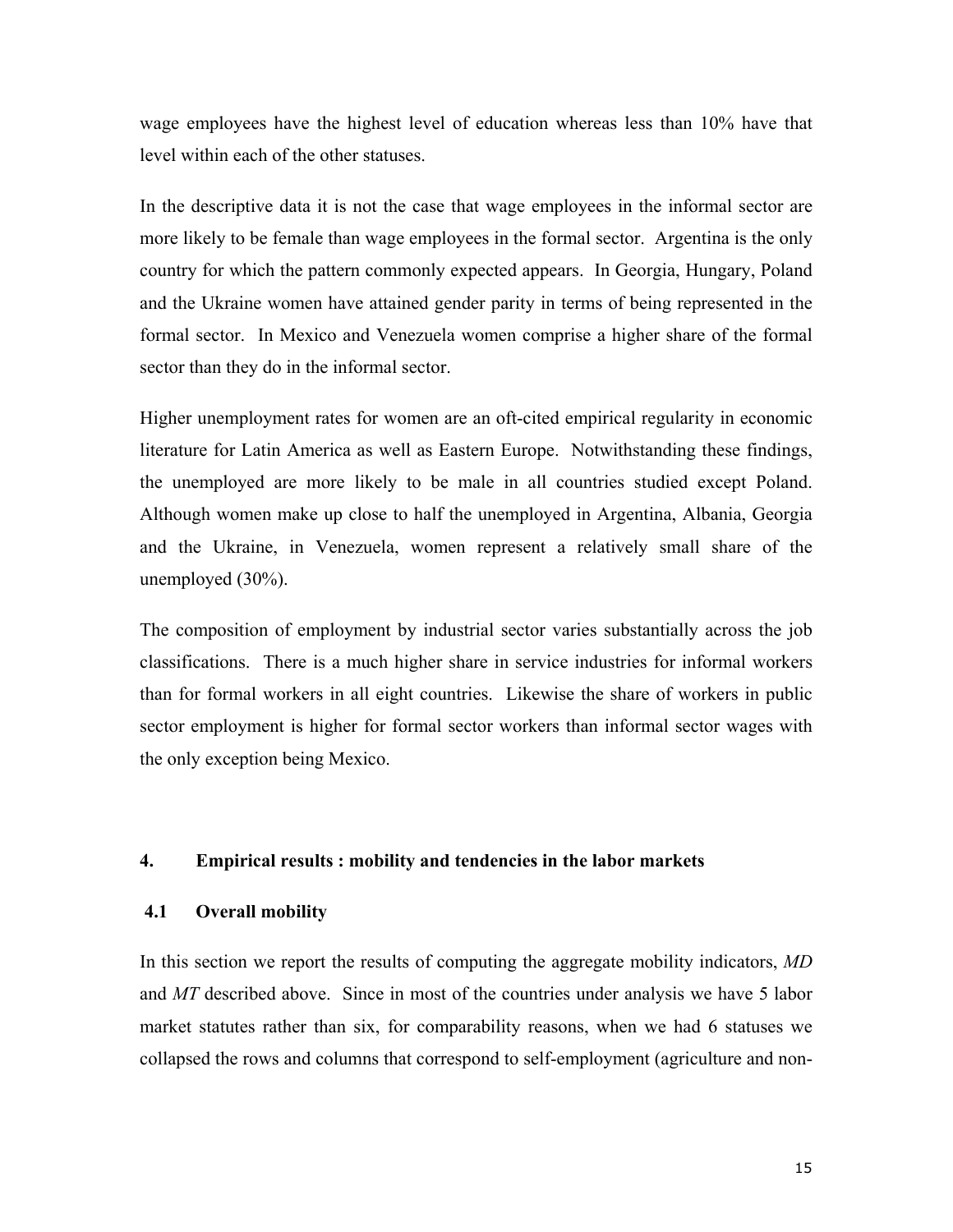agriculture). Results are presented in Table 5, where the second panel presents results based on data for 6 statuses for Albania, Georgia, Poland and Venezuela.

#### *Greater labor market mobility in Latin America than in transition economies*

As stressed in the methodological section, both indicators of mobility (*MT* and *MD)* will be zero in case of perfect immobility and one if all workers were to change status every year. As shown in the table, in all countries there is a relatively high degree of mobility. From a cross-country perspective, Latin American countries (Argentina, Mexico, and Venezuela) show a higher degree of mobility than the transition economies of Eastern Europe and the Former Soviet Union (Albania, Georgia, Hungary, Poland, Ukraine and Russia). The result for Latin America is consistent with previous evidence that pointed to high mobility in and out of the labor market and across jobs within the labor market in the region.<sup>5</sup> However, the results are rather puzzling for the ECA countries in light of the massive restructuring that took place in these countries during their transformation from central planning to market economies.<sup>6</sup> In order to shed light on the factors behind the different degree of mobility in the labor market we need to look at the different states in the labor market. Table 6 presents evidence on the persistence in each state in the labor market defined as the likelihood of being observed in state  $j$  in  $t+1$  conditional on having been observed on the same state j in period t (the elements of the diagonal of the P matrix).

#### *…because of differences in the entry in -- and exit from -- the labor market*

One of the reasons behind cross-country differences in the overall mobility in the labor market is due to flows in and out of the labor market. In all countries, the probability of remaining out of the labor force for those of working age is high. But while it is generally below 80 percent in Latin America and the transition economies, it reaches 90 percent in Poland, a country where the unemployment rate is very high and job opportunities for those out the labor market are limited.

 5 See e.g. IADB (2003).

<sup>6</sup> It is however, consistent with previous analyses that highlighted the limited mobility in particular in and out of unemployment. See e.g. Boeri and Terrell (2002) as well as World Bank (2005).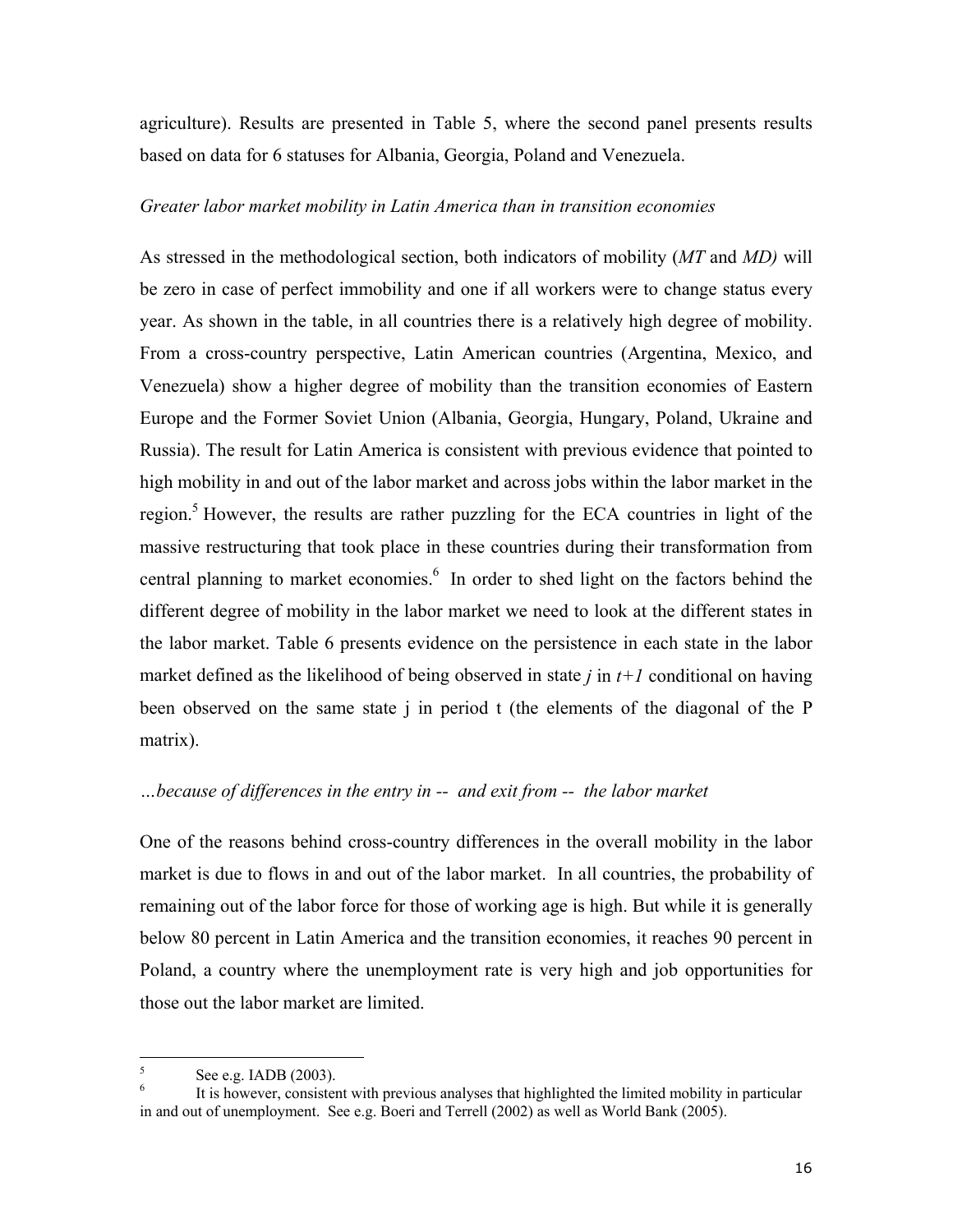#### …*and differences in the persistence of unemployment*

Another factor that affects significantly the overall measure of mobility in the labor market is the duration of unemployment. In general, unemployment tends to be a more stagnant pool in transition economies than in Latin America, although large differences exist. Thus, Georgia and especially Poland show higher degrees of unemployment persistence than the other transition economies (e.g. in Poland more than 50 percent of the unemployment have a jobless duration longer than one year). And Argentina has a degree of unemployment persistence that is more than double that of Venezuela and especially Mexico and close to the average of the transition economies.

*Jobs in the formal wage sector are more stable than those in self-employment and especially those in the informal wage sector* 

Job stability varies significantly across types of activities. Formal salaried workers enjoy the highest degree of job stability in all countries. By contrast, informal salaried workers are exposed to a much higher instability in their job. This low persistence of informal employment may reflect a high inherent volatility of informal activities (i.e. the probability that an informal job be hit by a shock and the employment relationship is severed) and/or the low willingness of workers to stay in such type of jobs.

It is interesting to notice, that self-employment activities tend to enjoy an intermediate level of job stability – in between formal and informal wage employment, except for Russia. However, within self-employment there are also noticeable differences between those in agriculture and those in other sectors. Own-account activities in agriculture tend to be more stable than those other economic sectors, where workers have greater opportunities to shift from independent to dependent employment and vice versa.

In conclusion, according to these indicators, LAC countries exhibit a higher degree of mobility than the transition economies. This is partly explained by greater mobility in and out of the labor force – which in turn is also due to the higher share of youth in total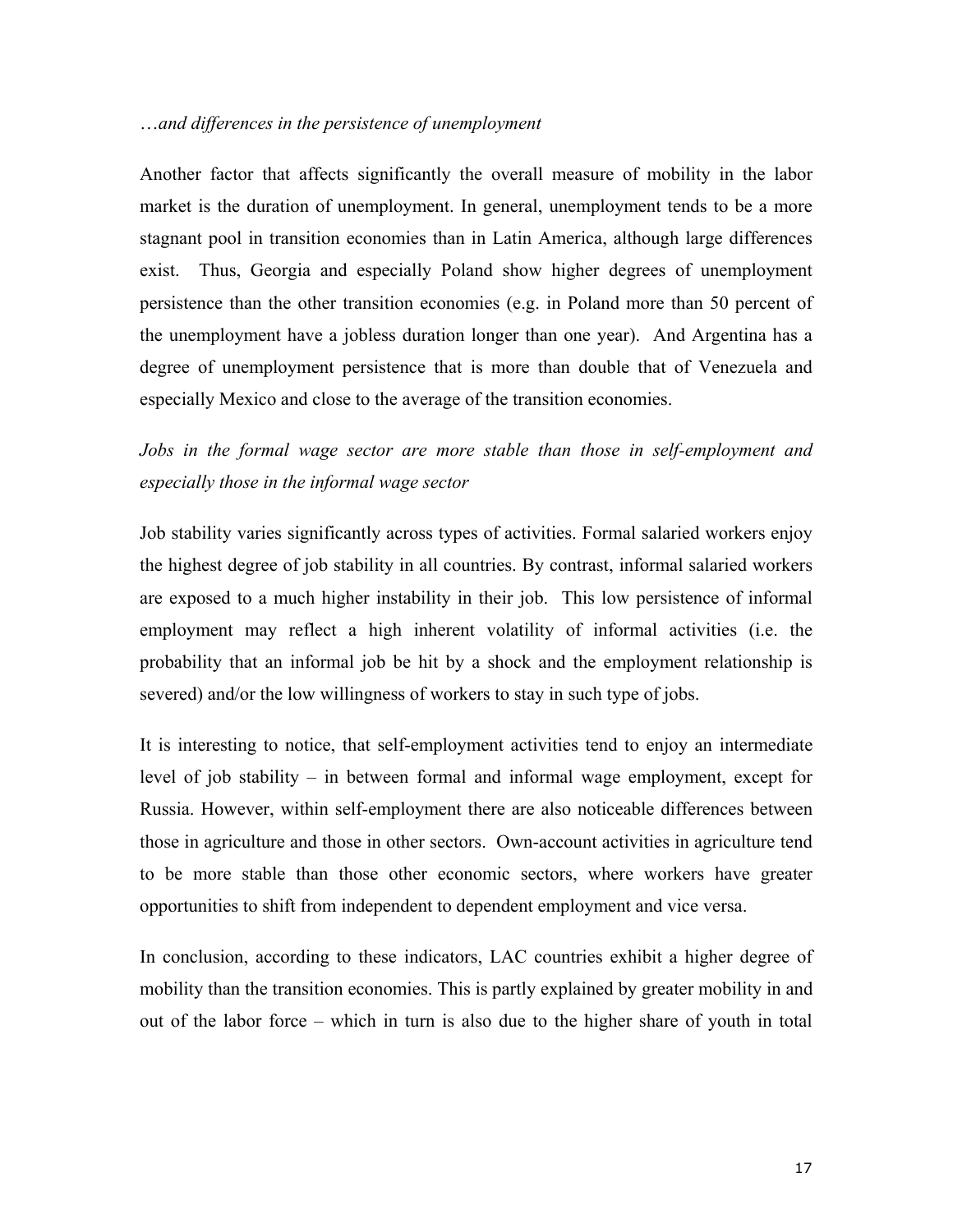working age population who tend to move back and forth from education to work  $-$ <sup>7</sup> as well as lower persistence in unemployment. Persistence in different employment states rank similarly across countries: highest in "wage formality", lowest in "wage informality", with "self-employment" in an intermediate position. In the next sections, we focus on mobility across the different states in the labor market.

## **4.2 Observed mobility across different labor market status**

In this section, we focus on mobility across the different status in the labor market. As discussed in the methodology section, we start by reviewing observed transitions. However, we also consider measures that control for the size of origin and destination states and the relative number of openings in the latter. In particular, we look at the T indicators and the derived F indicators of relative magnitude of labor flows  $(F_{ii})$  and direction of labor mobility (*Rij*).

#### *Unemployment is the most common entry point in the labor market*

In all the countries in our sample 80% of the individuals out of the labor force in *t* remain so in *t+1*. Interestingly, the destination of those moving into the labor market varies a lot across countries, largely depending on the size of the different sectors in the labor market but also market selection (Table 7). Observed transition probabilities suggest that unemployment is the most frequent entry point in some of the more developed transition economies (e.g. Hungary and Poland), while self-employment in agriculture was the most common entry point in the low income transition economies (Albania and Georgia). In Latin America, most entrants into the labor market move straight into a job, most of the time in the informal economy or in self-employment. Only Argentina shows a high proportion of new entrants moving into unemployment. The only common pattern across countries is that formal employment is not the most likely entry point in the labor market.

Controlling for the available vacancies in each status (i.e. focusing on the T indicators) suggests some interesting finding (Table 8). In particular, a disproportionate number of

 $\overline{a}$ 

<sup>7</sup> See Borgarello, Duryea, Olgiati and Scarpetta (2006) for evidence of mobility in and out of the labor market among the youths.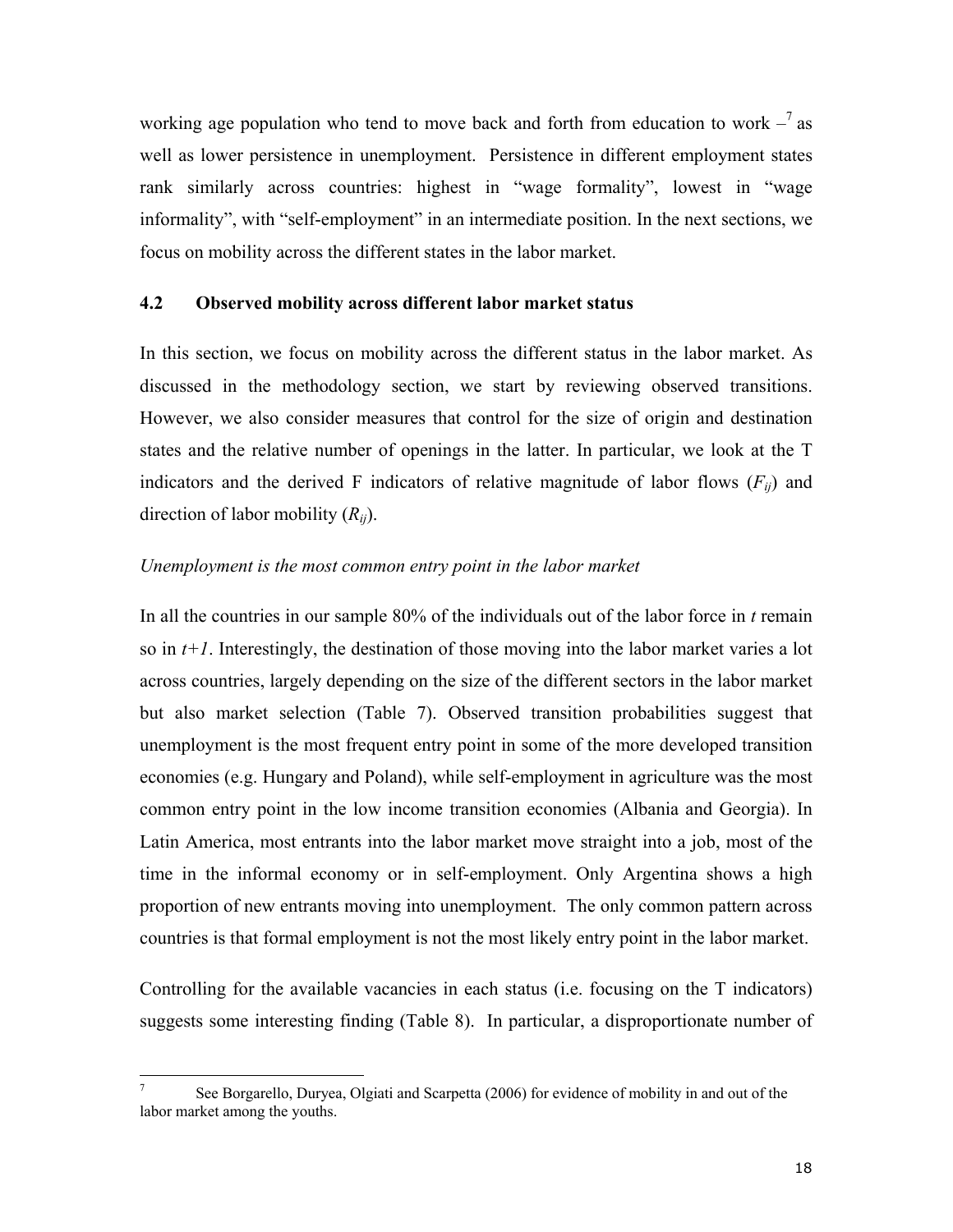new entrants in the labor market seem to end up in unemployment in many countries  $(T_1 > 1)$ .

# *Unemployed workers have a higher tendency to leave the labor force than to enter into a job.*

It is also noticeable that around a quarter of the unemployed drop out of the labor force the next period. This is partially due to the fact that many young individuals cycle back and forth from inactivity and the labor market while still involved in education (see Borgarello *et al.* 2006). But it also reflects the fact that many of those in unemployment may lose hope to find a job and move back into inactivity. Among those in employment, informal wage employees and the self-employed are more likely to drop from the labor force than formal wage employees. On average, a bit more than 10% of wage informal and self-employed drop from the labor force. The percentage is noticeably higher for our LAC countries (around 14%) relative to ECA. The exception is Hungary where 18% of wage informal drop from the labor force.

As we discussed above, for those who stay in the labor market the length of job search varies a lot across countries and tends to be longer in transition economies than in the Latin American context (with the exception of Argentina). Bearing in mind the differences in the persistence in unemployment, in almost all the countries in our sample wage informality and self-employment are the most likely destinations for those who find a job. Exceptions are Hungary and Ukraine (and to a limited extent Mexico) where unemployed workers who find a job are most likely to move to wage formality.

# *Unemployment and out of the labor force are two highly integrated states in the labor market*

We have shown that out of the labor force workers tend to enter the labor force via unemployment, and that at the same time, unemployed workers have a higher tendency to exit unemployment than to enter into a job. The former suggest that movements between unemployment and out of the labor force are highly integrated. This is indeed the case. In all cases, the F coefficient for this flow  $(F_{ij} = T_{ij} + T_{ji})$  is larger than 2. There is no definite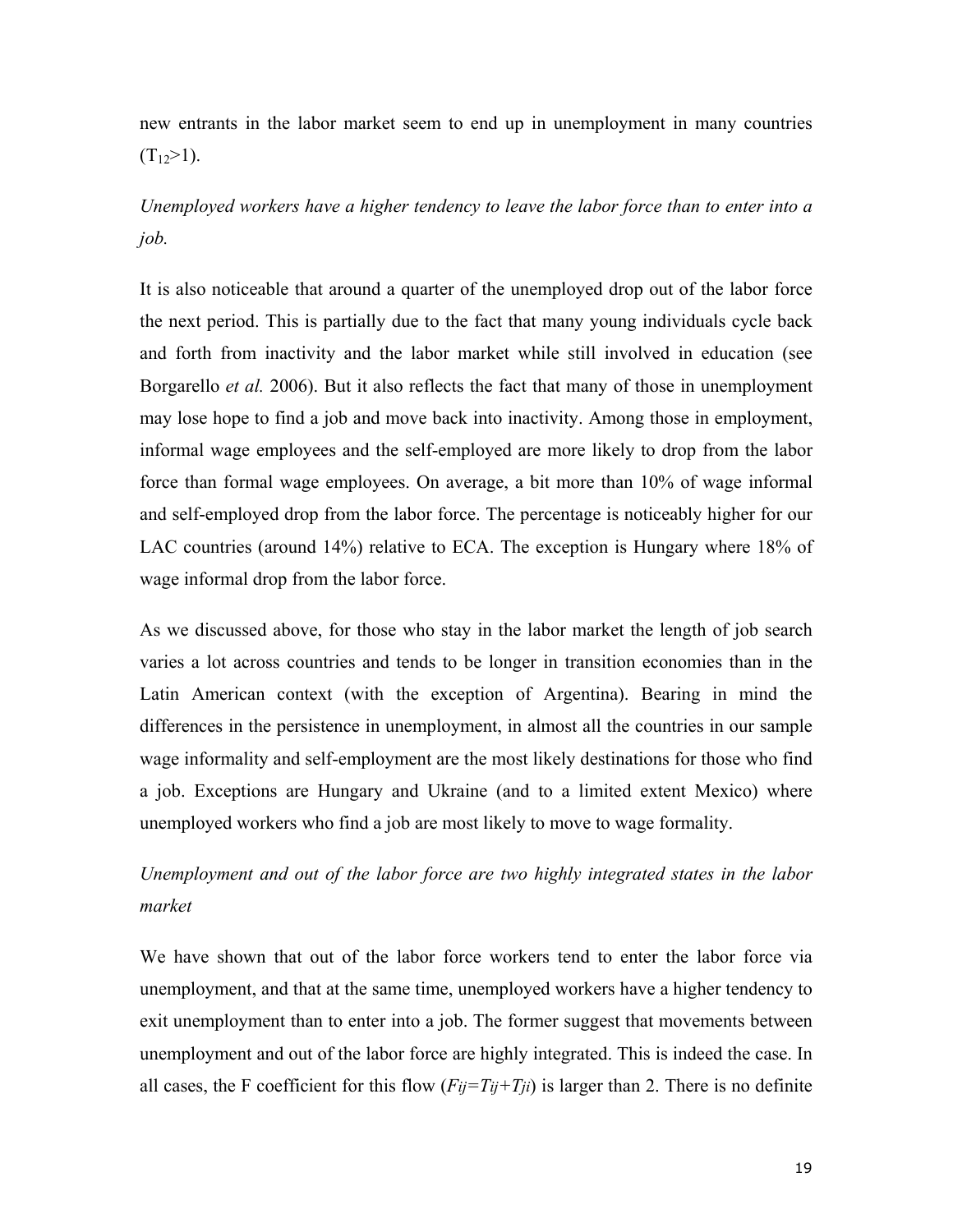dominance of flows in one direction being greater than the other as shown by values of *R* around 1.

### *Formal employees have a higher tendency to move to unemployment than informal ones.*

While a large number of workers enter employment through an informal job, given the precariousness of many of these jobs, many workers also cycle back into unemployment from the informal sector. Many workers in wage informality will lose their job each period, and they are more likely to move into unemployment than any other worker (the only exception being Ukraine where self-employment is the most likely source).

If we take into account the relative size of the status in the labor market and their relative dynamism, we observe a few patterns. low tendency to move from any job to unemployment or out of the labor force –in most cases *Tij*<1--, indicating a volume of transitions smaller than what would be expected given the relative size and turnover rates of the origin and destiny states. This suggests a lower preference for unemployment than for other employment states, in particular in the Latin American countries, where the relative lower coverage of unemployment insurance implies that transiting to unemployment is not very attractive relative to trying to find another type of job.

### **4.3 Mobility across Jobs**

*Mobility between salaried jobs is much higher than mobility between salaried jobs and self-employment.* 

It is quite remarkable that with the exception of Albania, conditional on exiting an informal job *the most likely destiny is a formal job,* above the probability of moving to unemployment, self-employment or out of the labor market. Of course, this only reflects transitions between one year and the year after. Workers may have spent some intermediate time in unemployment or other states but we cannot observe it. It is quite interesting however that exit to self-employment from informal salaried jobs is less prevalent than exit to formal sector jobs. Strong preference for formal jobs –relative to self-employment--, cumbersome firm entry regulations, or lack of access to capital may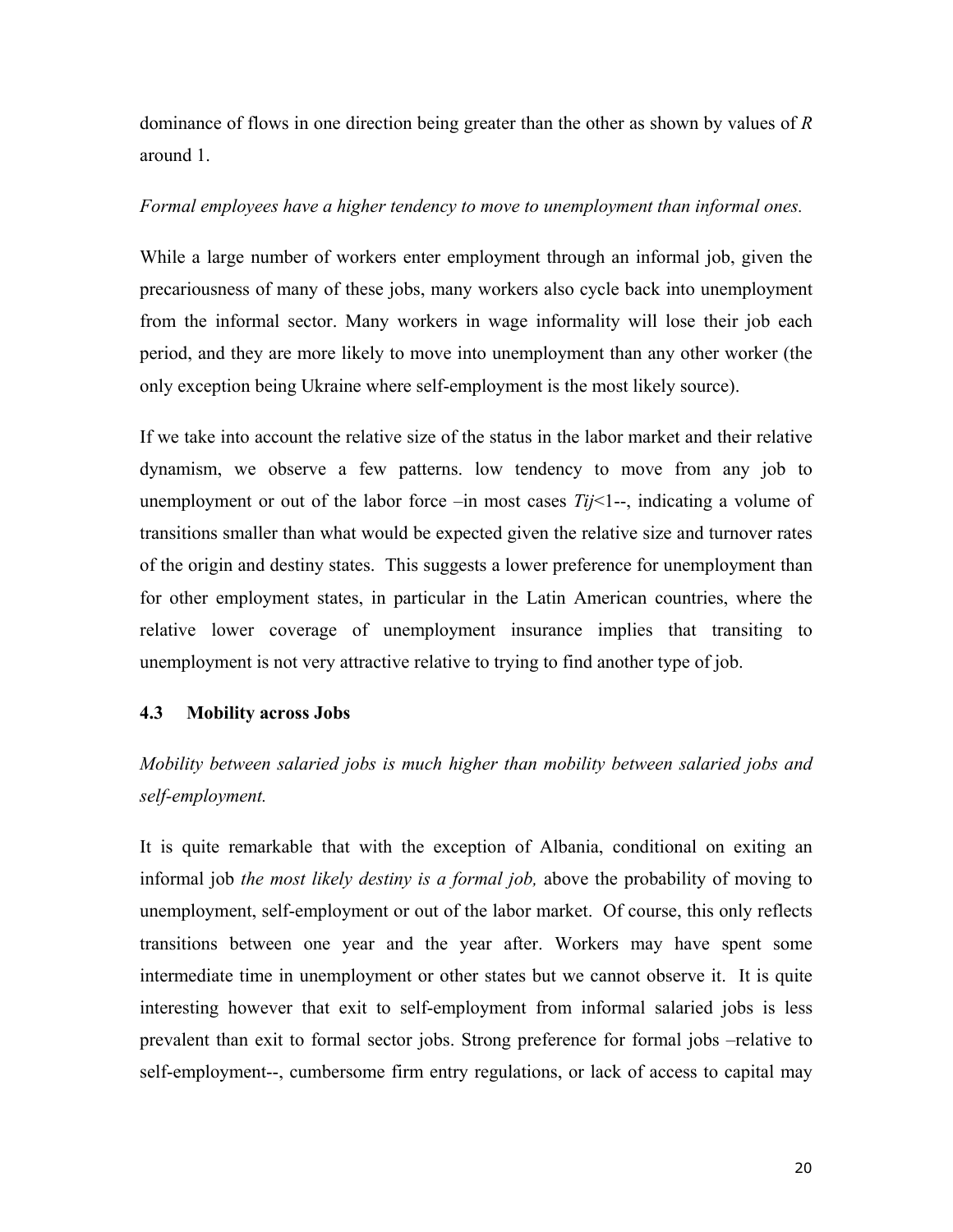explain why many workers who are displaced or quit informal jobs end up in formal salaried employment

*Workers who exit formal jobs are, in all cases, much more likely to move to an informal salaried job than to self-employment* 

This suggests that preferences for salaried jobs, regulations for firm creation or capital access may limit entry into self-employment. It is also noticeable that in countries with well established safety nets (such as Poland and Hungary) workers are more likely to move to unemployment rather than to an informal job.

What about mobility out of self-employment? The results here are quite diverse: In three out of nine countries (Albania, Argentina, Ukraine) workers who exit self-employment are more likely to end up in an informal salaried job than in any other status; In Hungary and Russia they are more likely to move to a formal job, while in Poland they are more likely to go to unemployment than to any other destination; In Mexico and Venezuela they are more likely to exit the labor force, closely followed by moving to the informal sector. Instead, in Georgia, workers who exit self-employment in non-agricultural activities are more likely to become self-employed in agricultural activities (farmers). It is however quite noticeable that in all countries, with the exception of Russia, *the probability of moving to a formal job is much higher for workers who exit informal salaried activities than for workers who exit self-employment.*

#### *What drives the mobility patterns across sectors?*

The former results illustrate that workers undergo substantial labor mobility, But is this mobility conducive to income gains? Or do rather workers undergo important wage losses as they transit across labor market statuses?

The next step in our analysis is to look deeper into the possible factors behind the observed stronger integration between formal and informal wage employment compared with self-employment and the apparent greater attractiveness of informal employment in Latin America compared with transition economies. In particular, we want to assess the role of differences in individual characteristics of workers in shaping labor mobility.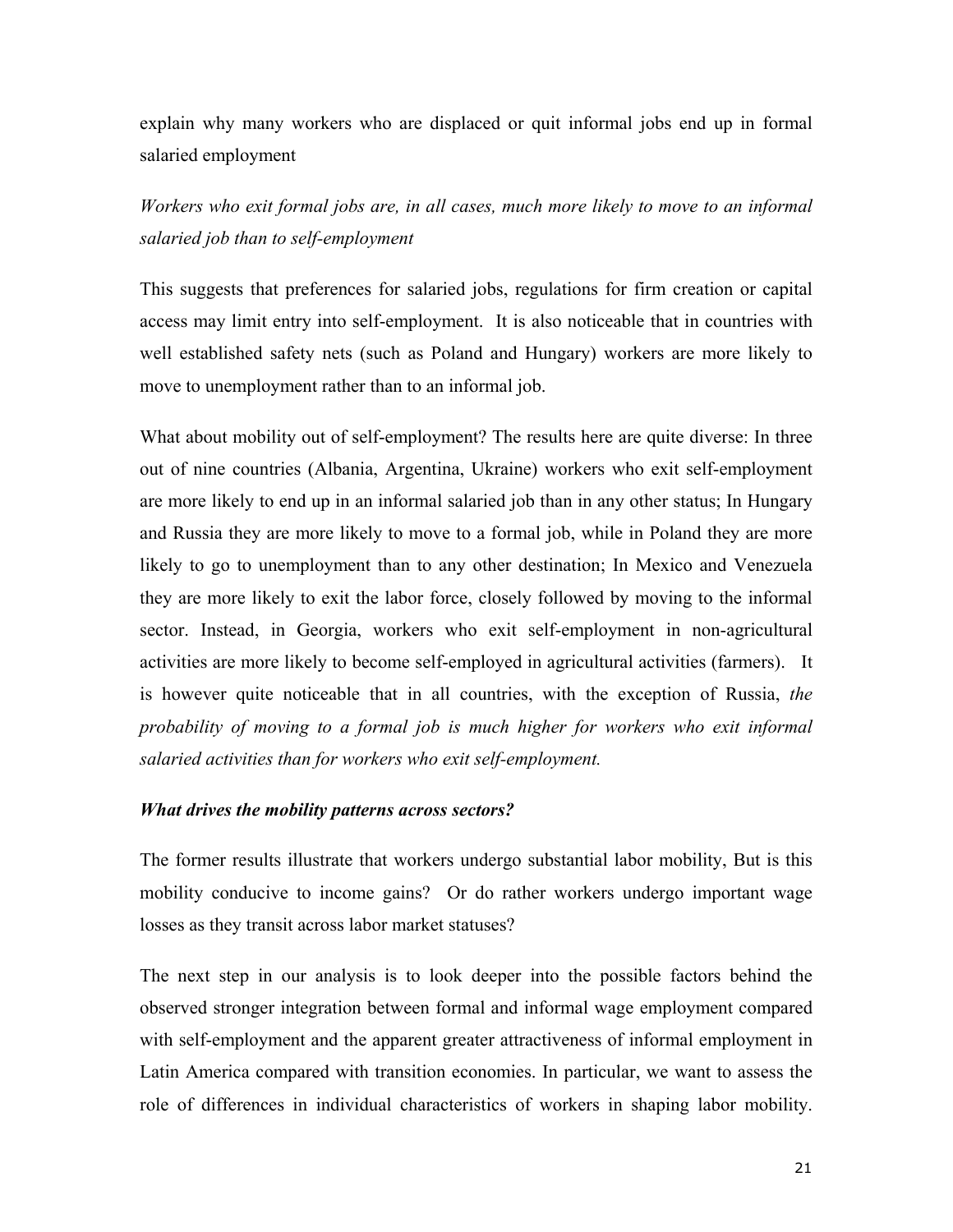Thus, higher flows between the two wage employment sectors may simply reflect individual preferences that select individuals with higher risk aversion into salaried employment and individuals with greater preferences for independency into selfemployment. Moreover, institutional or market factors may induce wage differences in the three sectors so as to influence individual preferences.

Figure 3 compares the observed transition probabilities across the different states in the labor market and those estimated through the dynamic multinomial logit discussed in the previous section. The first point to notice is that, with some exceptions (e.g. the transition from self-employment to informality in Venezuela), controlling for individual characteristics does not affect significantly the estimated transition probabilities. In addition, the small differences between observed and predicted transition probability suggest that individual characteristics of workers in different sectors generally reduce flows from informality to formality as well as from formality to informality. In other words, were individuals in the two states the same we would have observed even larger mobility between them. In particular, such characteristics make some workers less apt to move from informal to formal jobs than would have been otherwise possible, while their effects on the transition in the opposite direction are very small. The same would apply to transitions from self-employment to informality in a number of cases, but not transitions from informality to self-employment. No clear patterns can be detected on the changes in transition probabilities between formal and self-employment and vice versa.

All in all, we can tentatively conclude that differences in the composition of workers in different sectors of the economy do not seem to play a major role in shaping the observed mobility patterns. If anything, differences in the compositions of workers in selfemployment and informality seem to affect the interactions between these two sectors. Contrary to what one could have expected, even controlling for individual characteristics does not change significantly the patterns of mobility between self-employment and formal wage employment.

#### **5. Position in the earnings distribution and labor mobility**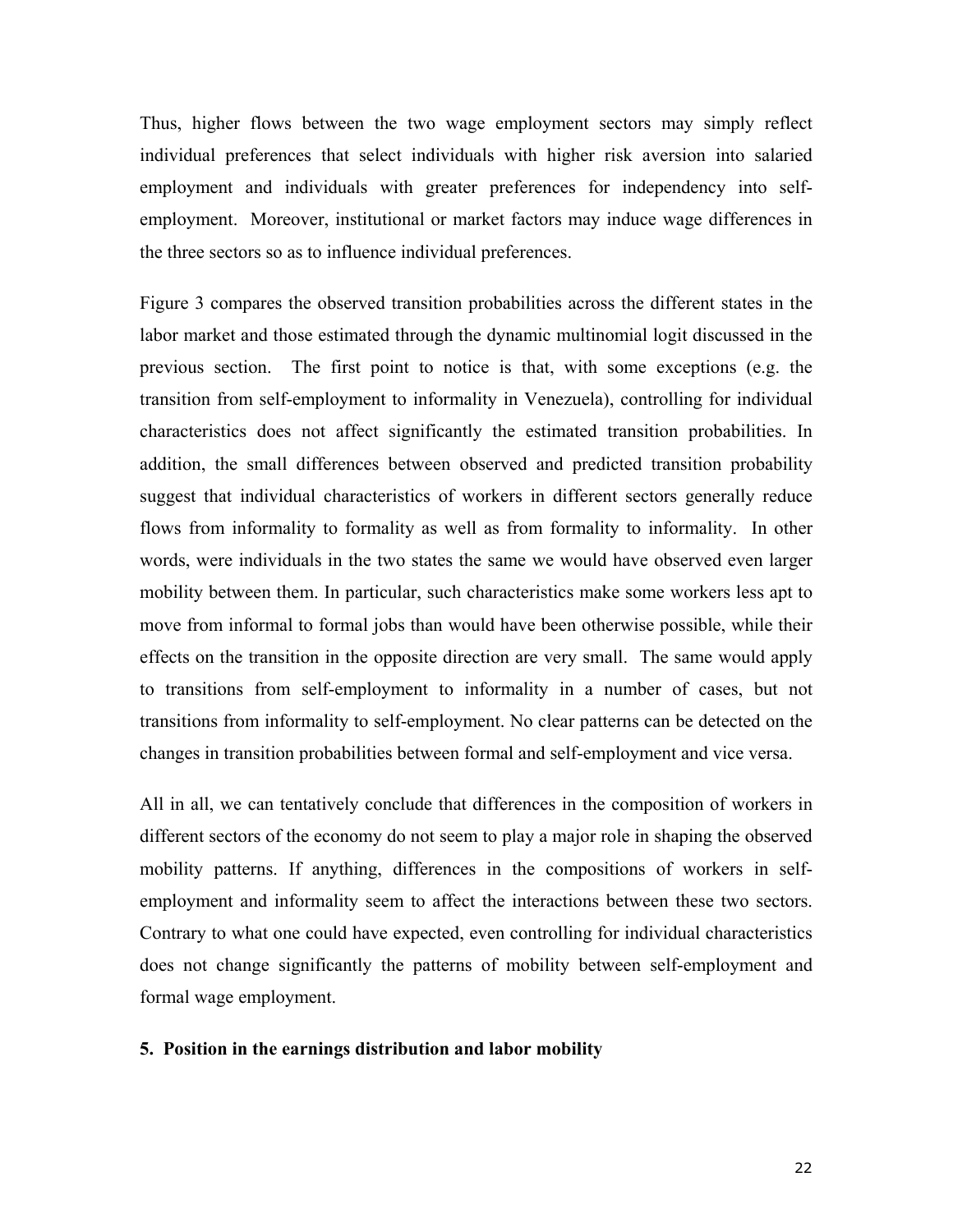In the previous section we discussed the influence of personal characteristics on the patterns of mobility between jobs and concluded that controlling for individual characteristics does not change significantly that pattern. We now move to the question of how the position of individual on the earnings distribution within each status influences the probability of moving between different states. To address this issue we disaggregate the P transition matrices by position (quintiles) in the earnings distribution of the origin state Given data limitation we perform these analyses for the three LAC countries for which we have enough observations.

## *The lowest paid formal workers move relatively more to wage informality, while the highest paid wage informal workers tend to move more to formality*

In the three LAC countries we found some evidence that the probability of moving from formality to wage informality decreases across quintiles of the earning distributions of wage formality (Table 9). Interestingly, the pattern reverses itself for the opposite movement: the highest paid wage informal workers have the highest probability of moving into formality.<sup>8</sup> In other words, workers that are doing relatively poorly in wage formality tend to move more to wage informality than the rest, while workers who are doing better in wage informality are the ones who tend to move to formality. Formality in this sense appears to be a preferred status for higher earning informal wage workers, a finding that will be further confirmed in our analysis of the wage variation associated to status changes in the next section.

## *The self-employed with higher earnings tend to move more than the rest towards wage formality, while there is no clear pattern for the opposite movement.*

Though the pattern here is not as clear as in the case of movements from wage informality, there is some evidence that the better positioned self-employed tend to move more towards formality than their lower earning counterparts. However, these results

 $\overline{a}$ 

<sup>&</sup>lt;sup>8</sup> We also perform a regression analysis of the probability of being observed in status i as a function of the previous period status by itself and interacted with the position of the worker in the earnings distribution in her previous status. The results suggest that the increase of the probability of moving from wage informality to formality across quintiles is statistically significant in both Mexico and Venezuela, while it is of the right sign but non significant in the case of Argentina. The reverse pattern (from formality to informality) is significant only in Mexico.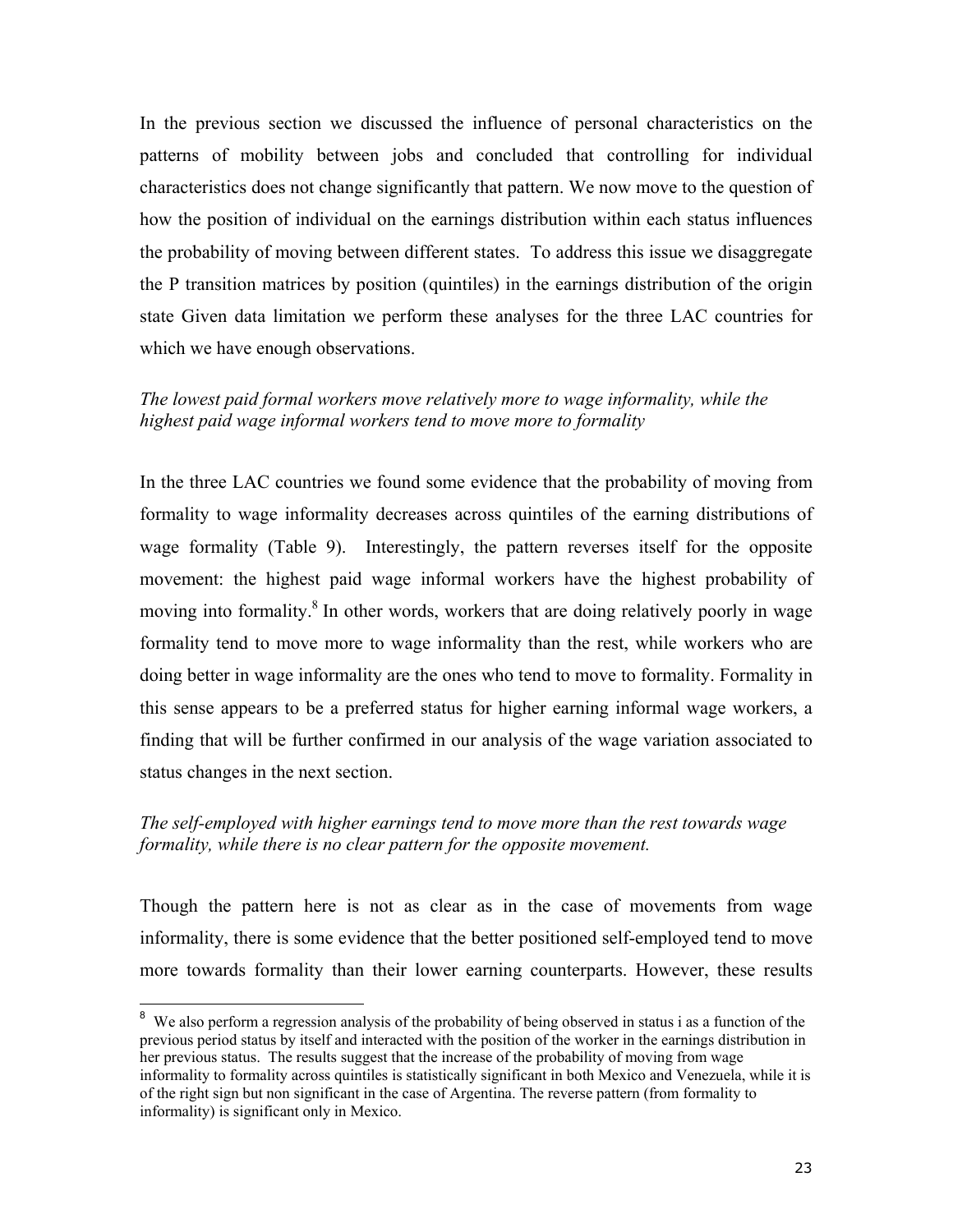should be interpreted with caution given the few observation with which we count in this case.

*The better paid wage informal workers tend to move more to self-employment, while there is no clear pattern for the opposite movement.*

Both the changes in the probability of transition and the regression results suggest that the better paid wage informal workers tend to move to self-employment more than the rest, suggesting that self-employment is not a refugee status for those workers who cannot find a job in wage informality. There is no clear pattern for the transitions from selfemployment to wage informality.

## **6. Wage changes associated with labor market transitions**

Bearing in mind the finding that workers in different parts of the earnings distribution in the different jobs have different propensity to move to other jobs we now move to the analysis of the observed and projected wage changes for workers affected by labor mobility.

*In LAC countries, workers who move from formal to informal salaried jobs suffer a decline in wages (relative to workers who remain in formal salaried jobs).* 

According to Table 10, in the three Latin American countries in our study, workers who move from formal to informal salaried jobs experience a decline in monthly wages while the reverse move entails an increase in wages. These results are unchanged if we use hourly earnings instead of monthly earnings in the wage equations, with the exception of Argentina. In the latter country, workers who move to informal salaried jobs experience a decline in monthly earnings but an increase in hourly earnings, indicating a reduction in the hours of work when switching from formal to informal salaried jobs.

## *The evidence is more ambiguous for ECA countries.*

Within the transition economies, the results are less clear cut. Switching from formal to informal salaried jobs implies a decline (relative to workers who stay in formal salaried jobs) in monthly earnings in Albania and Ukraine but an increase in monthly earnings in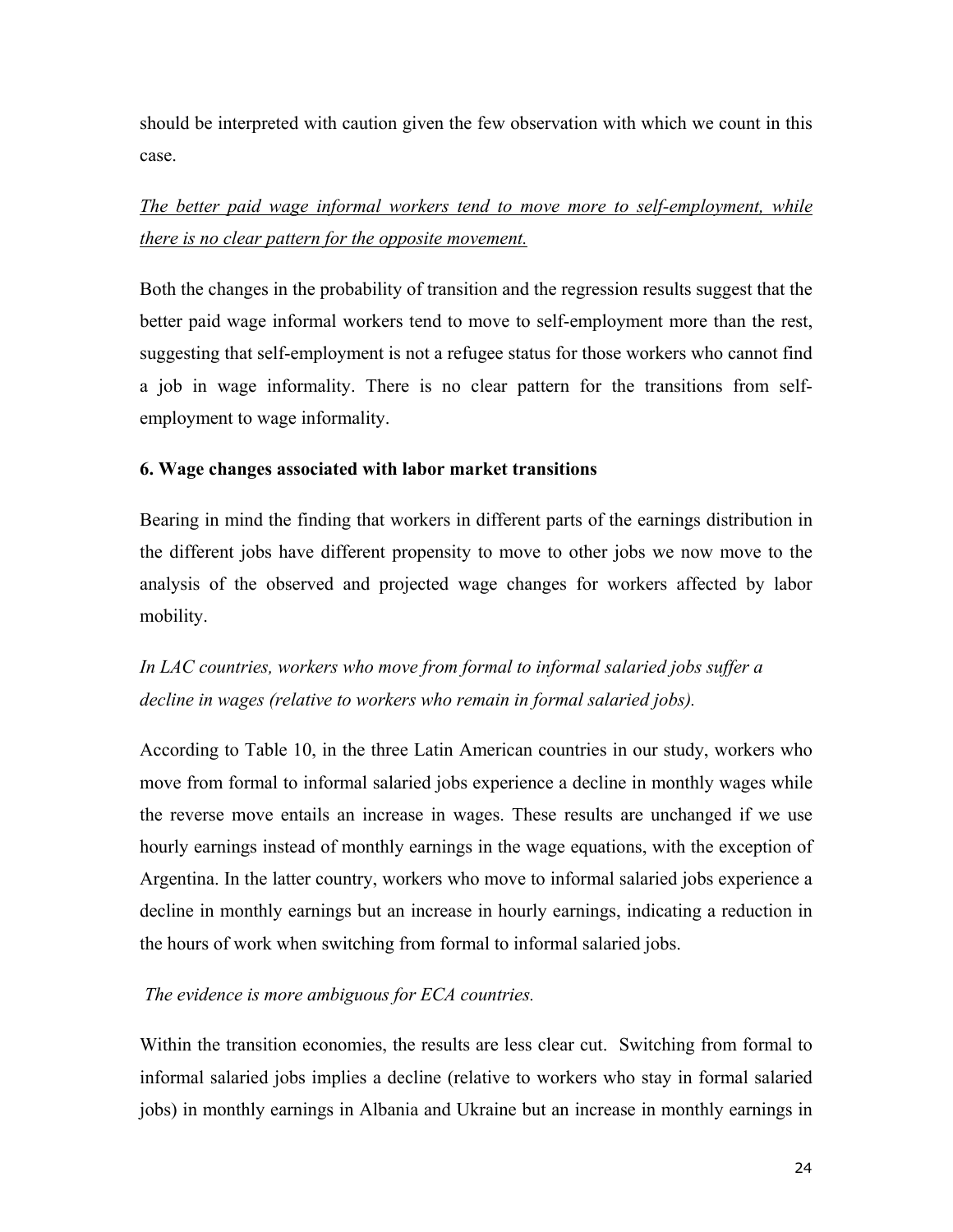Georgia, Poland and Russia. In Russia however, a transition from a formal to an informal salaried job implies a reduction in hourly earnings. The latter indicates that moving to an informal salaried job allows/forces workers to work more hours than when employed in formal salaried jobs. The findings for Poland are somewhat surprising since in this country, the category of informal salaried jobs refers to temporary salaried jobs. The results would indicate that workers hired under temporary contracts obtain some monetary compensation for the lack of job security associated with this type of contractual arrangements.

Another puzzling finding for ECA is that in three countries, workers either always gain, or always lose from switching between formal and informal jobs. So for example, while in Poland, workers who move from permanent to temporary jobs experience an increase in monthly and hourly earnings, workers who move from temporary to permanent jobs also experience a gain. The same surprising findings are encountered in Russia and in Albania. In the latter country, workers always lose out of transitions regardless of the direction of the move. The low number of observations from which these estimates are made may account for such contradictory results.

A comparison between the median starting wage of workers who stay in their job with that of workers who switch jobs may help us detect whether job switchers are a selected sample of the overall population. In all countries, with the exception of Albania and Georgia, the average wage of workers in formal salaried jobs who stay in their job is higher than that of those who switch to informal salaried jobs. Significantly, the opposite is the case for workers who switch from informal to formal salaried jobs: in most countries, the average starting wage of switchers is higher than the average wage of stayers. This is consistent with the fact that workers who switch from formal to informal salaried jobs tend to belong to the lower part of the distribution of formal sector workers, while those who switch from informal to formal salaried jobs start from a relatively higher position within the informal sector (see previous section). It may also imply that an average worker who was randomly transfer from a formal to an informal job is likely to experience a higher wage loss than the one measured here for most countries.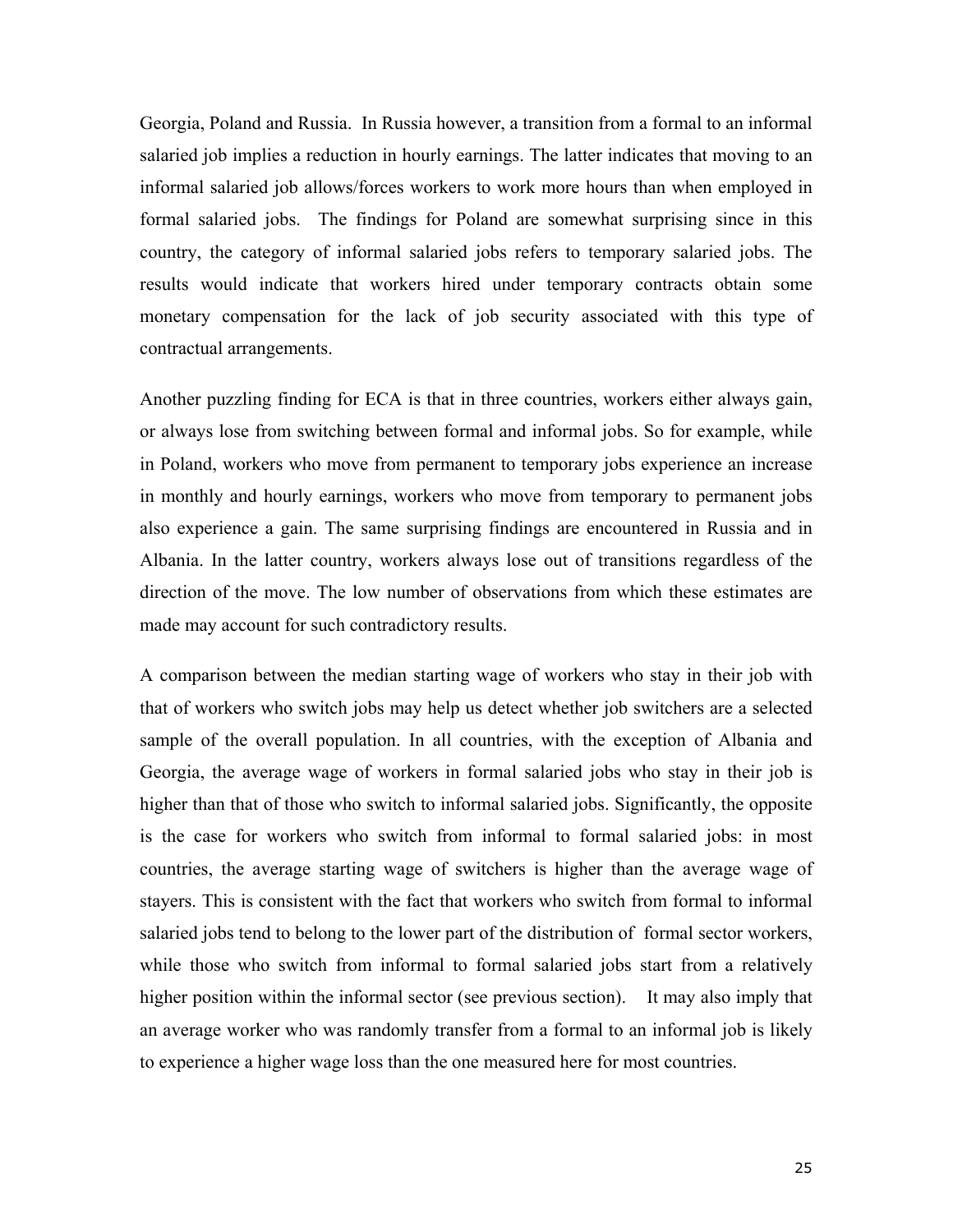### *Large heterogeneity*

Even in countries where, on average, workers moving from a formal to an informal salaried job register a decline in earnings, a substantial share of workers experience wage increases associated to the change. For example, in Argentina, 43 percent of the workers who move from the formal to the informal sector experienced a wage increase. The corresponding numbers for Albania, Russia, Mexico and Venezuela are 37, 35, 44 and 35 percent, respectively. In the same manner, despite that in many countries moving to an informal salaried job entails a loss of earnings, a large number of workers experience wage gains. For example, in Venezuela, 35 percent of the workers who switch from a formal to an informal wage job experience a gain in wages, even if on average job switchers lose.

*The earnings consequences of switching between formal salaried and self-employed jobs vary across countries.*

 In Mexico and Venezuela, moving from a formal salaried job to self-employment activities implies, on average, a decline in monthly earnings (relative to those who remain in the original status), while the opposite move brings an increase. In Mexico, however, switching from a salaried job to self-employment is associated with an increase in hourly earnings, indicating that on average hours of work tend to be higher in formal salaried jobs. Finally, in Argentina, switching from formal salaried to self-employment is associated with an increase in monthly and hourly earnings. However, a move from selfemployment to a formal salaried is also associated with higher monthly earnings. In Albania, the estimates suggest that self-employment activities command higher earnings than salaried activities. However, such results are based on an unreliable low number of observations.

A comparison of earnings in the original status between movers and stayers, indicates that workers who transit from formal salaried jobs to self-employment tend to earn less than workers who remain in formal salaried jobs. Instead, as we discussed in the previous section, workers who transit from self-employment to salaried formal jobs tend to come from the upper part of the distribution of earnings of self-employment.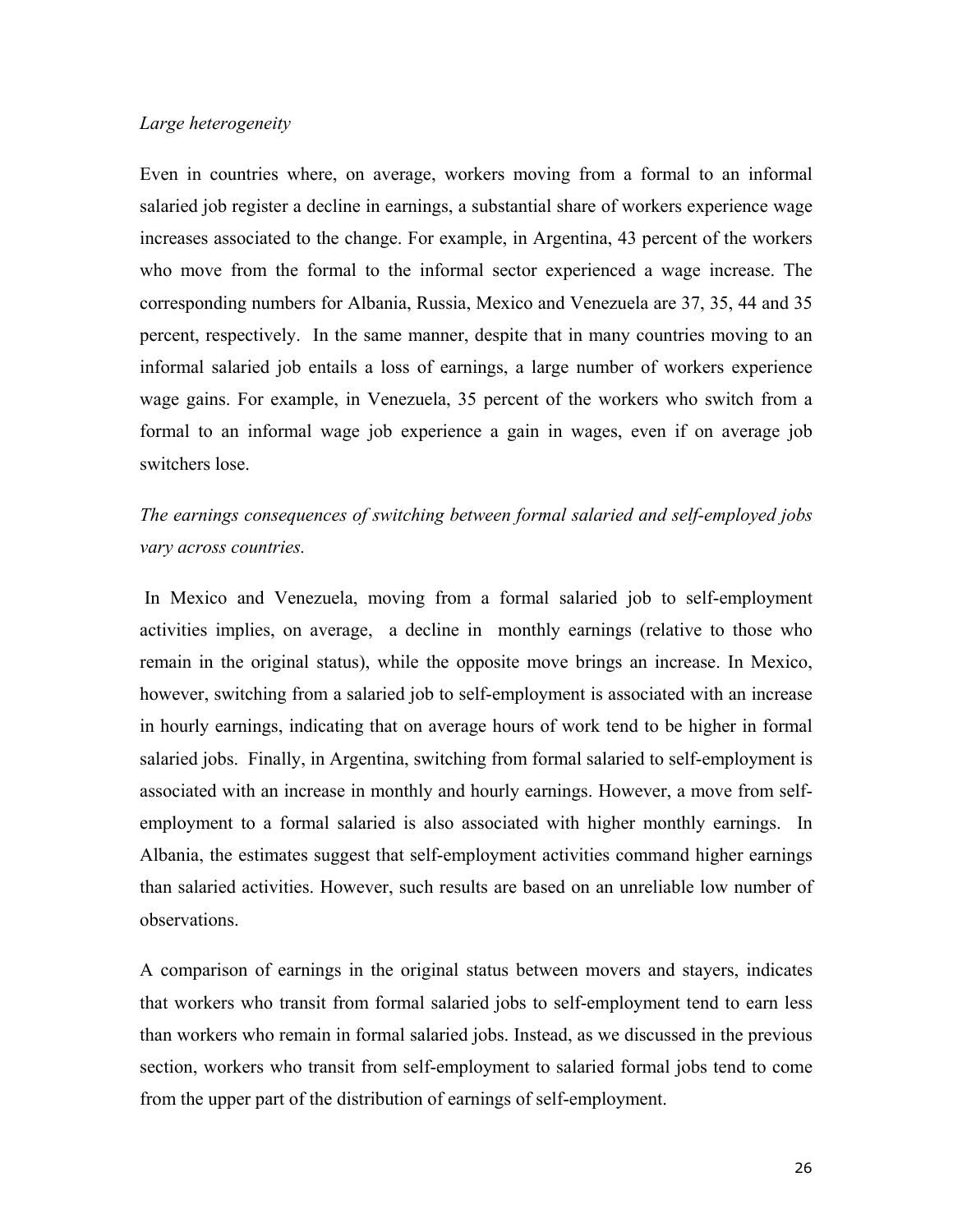*Workers who move from informal salaried jobs to self-employment experience an increase in earnings* 

In the countries for which a sufficient number of observations on transitions from salaried informal jobs to self-employment are available, the evidence suggests that such move leads to an increase in monthly and hourly earnings. The opposite transition tends to lead to a decline in earnings but not in all cases. For example, in Venezuela, workers who transit from self-employment to salaried informal jobs experience a decline in monthly earnings but an increase in hourly earnings, suggesting that part of the reason earnings are higher in self-employment is due to more hours of work. In Albania, and Argentina, however, a move from self-employment to a salaried informal job is associated with a decline in hourly earnings but an increase in monthly earnings, suggesting longer hours in salaried jobs.

A comparison of the initial average earnings of movers versus those who stay confirms the pattern of movements that we found in the previous section: informal salaried workers who move to self-employment belong to the upper part of the distribution of earnings in informal salaried jobs. Conversely, even though the evidence here is weaker, those workers who move from self-employment to informal salaried jobs tend to belong in the lower part of the distribution of earnings in self-employment.

#### **7. Conclusions**

This paper has examined the degree of labor mobility and associated wage changes in a sample of Latin American and transition economies of Eastern Europe and the Former Soviet Union using longitudinal data and constructing comparable variables across countries. We focus on mobility in and out of the labor market as well as within the labor market between unemployment and employment and across different types of jobs.

Overall, the analysis suggests a complex picture of workers' mobility in the labor market. Despite the deep restructuring process that took place in the transition economies during the past decade, we found labor mobility to be lower in these countries compared with Latin American countries. Part of the explanation is due to the large mobility in and out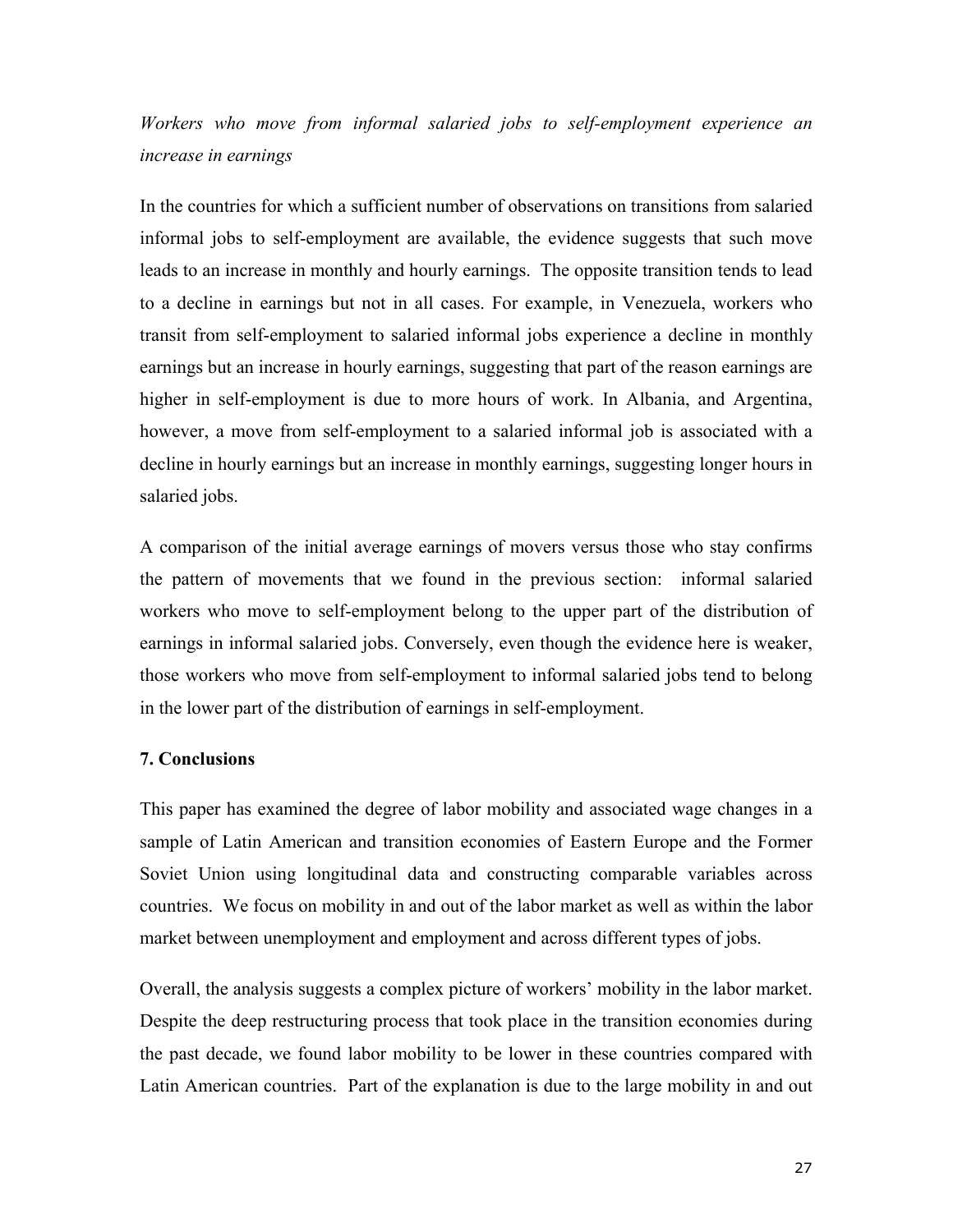of the labor market in Latin America compared with the transition economies, but also due to the greater mobility across jobs. Mobility is quite high not only in and out of the labor market but also across different types of jobs. Contrary to what is commonly suggested, informal salaried workers are more likely to transit to unemployment than formal salaried workers. This is at least partly explained by the much lower stability of informal salaried jobs, relative to formal salaried employment. Within jobs, mobility between wage employment (formal-informal) is higher than between wage employment and self-employment, suggesting that barriers to entry into self-employment or strong preferences for salaried employment reduce flows into self-employment. For workers who leave self-employment, informal jobs, unemployment or exiting the labor force tend to be more common transitions than getting into a formal job.

The data also suggest important earning consequences of transitions. In some countries, there is evidence than on average workers who move from formal to informal employment experience earning losses. Yet in some of the transition economies, switching from formal to informal jobs improves workers' earnings. Similarly, for many, switching to self-employment is a way to improve earnings, particularly for wage informal workers. Within countries, there is significant individual heterogeneity in earnings changes associated with mobility: Even when on average workers lose earnings from switching across certain statuses, many workers gain in that process. Finally, there is evidence of selection among switchers: The data suggests that those who switch from formal to informal salaried activities are negatively selected; that is to say, they belong to the lower part of the earnings distribution of formal workers, while the reverse is true for workers moving from an informal to a formal wage job. This would suggest that mobility between the two states is not open to, or desirable for all workers. Nonetheless, we find that in several countries a move from a formal to an informal salaried job entails – on average -- a reduction in wages (relative to those who stay), however such loss is quite small. There is also some evidence of positive selection in the transitions to self-employment: job movers to self-employment tend to come from the lower part of the distribution of formal salaried workers, while they belong to the higher part of the distribution of informal salaried workers. Moreover, job movers to formal wage employment tend to come from the upper part of the self-employed earnings distribution.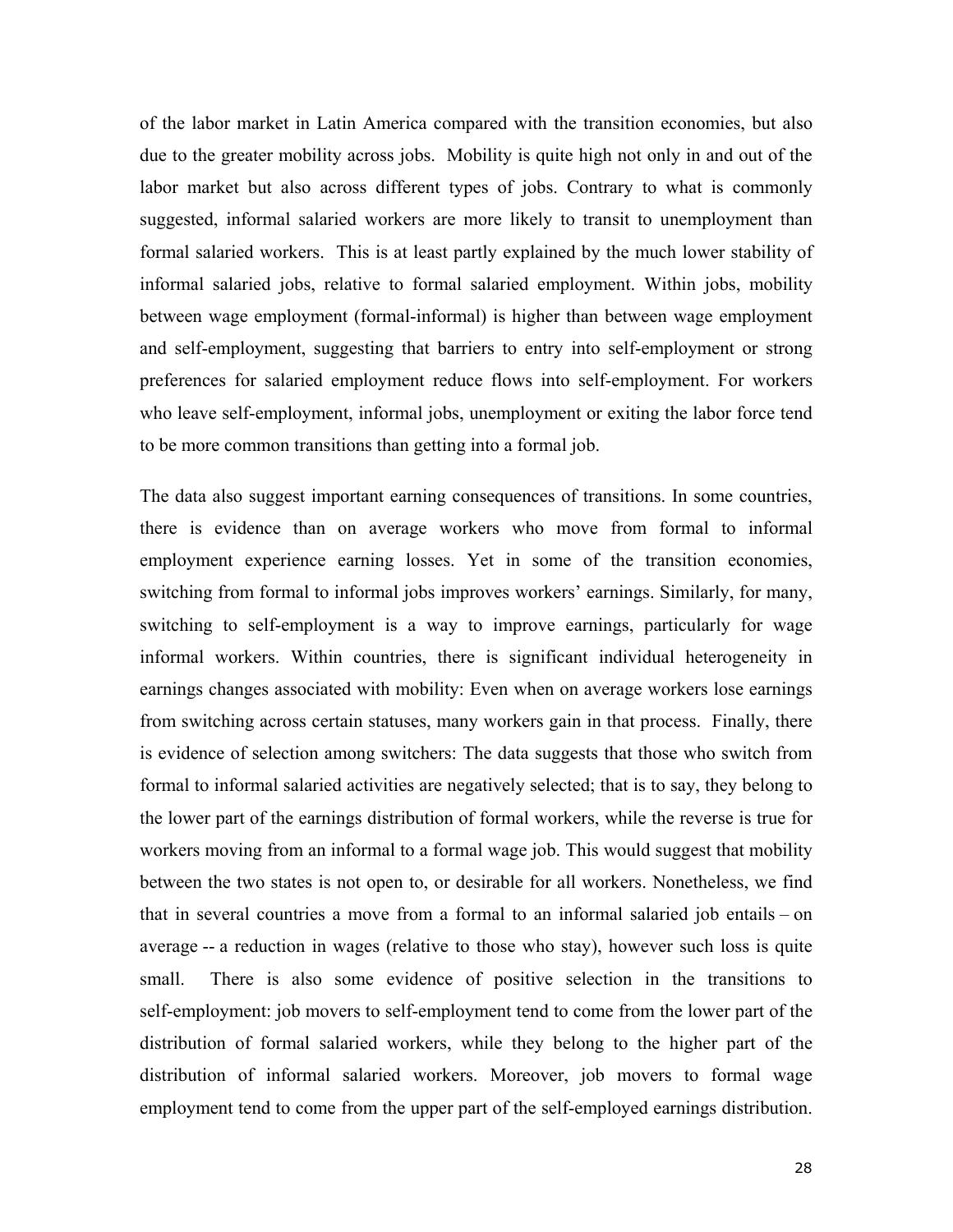#### **References**

- Bartelsman, Eric J. and Mark Doms (2000). "Understanding Productivity: Lessons from Longitudinal Microdata." *Journal of Economic Literature 38*(3), pp. 569-95.
- Eric J. Bartelsman, John C. Haltiwanger, and Stefano Scarpetta. Microeconomic Evidence of Creative Destruction in Industrial and Developing Countries. Working Paper 3464, World Bank, December 2004.
- Boeri, Tito, and Katherine Terrell. 2002. "Institutional Determinants of Labor Reallocation in Transition." *Journal of Economic Perspectives* 16 (1, Winter): 51–76.
- Borgarello, Andrea, Suzanne Durjea, Analia Olgiati and Stefano Scarpetta, 2006. "Informal jobs for youth: Stepping stones or traps", mimeo.
- Caves, R.E. (1998). "Industrial Organization and New Findings on the Turnover and Mobility of Firms." *Journal of Economic Literature* 36:4, pp. 1947-82.
- Chay, Kenneth Y. (2000?) see footnote on page 9 of the text; Hyslop, Dean Identification and Estimation of Dynamic Binary Response Panel Data Models: Empirical Evidence Using Alternative Approaches University of California, Berkeley, The Center for Labor Economics Working Paper: 5
- Davis, Steven and John Haltiwanger: "On the Driving Forces Behind Cyclical Movements in Employment and Job Reallocation," American Economic Review, Vol. 89, No. 5, December 1999, pp. 1234-1258.
- Eslava, Marcela, John Haltiwanger, Adriana Kugler and Maurice Kugler, 2005. "Factor Adjustments After Deregulation: Panel Evidence from Colombian Plants," NBER Working Papers 11656, National Bureau of Economic Research. Cambridge.
- Fernandes, Ana M. (2002) "Trade Policy, Trade Volumes and Plant-level Productivity in Colombian Manufacturing Industries". Policy Research Working Paper Series 3064. The World Bank. Washington DC
- Greene, William 1981, Sample Selection Bias as a Specification Error: A Comment, *Econometrica*, Vol. 49, No. 3 (May) , 795-798
- Gong, Xiaodong, and Arthur van Soest, (2002) (2001?) see footnote on page 9 of the text Wage differentials and mobility in the urban labor market: A panel data analysis for Mexico, Labour Economics, 9(4), 513-529.
- Gong, Xiaodong, Arthur van Soest, and Elizabeth Villagomez (2004) (2000?) see footnote on page 8 of the text Mobility in the Urban Labor Market: A Panel Data Analysis for Mexico, *Economic Development and Cultural Change*, volume 53, pages 1–36
- Haltiwanger, J.C. A. Kugler, M. Kugler, A. Micco and C. Pagés (2004). "Effects of Tariffs and Real Exchange Rates on Job Reallocation: Evidence from Latin America" Journal of Policy Reform, December 2004, Vol. 7(4), pp. 201–218
- Heckman, James J. 1979. "Sample Selection Bias as a Specification Error", Econometrica v47, n1 153-61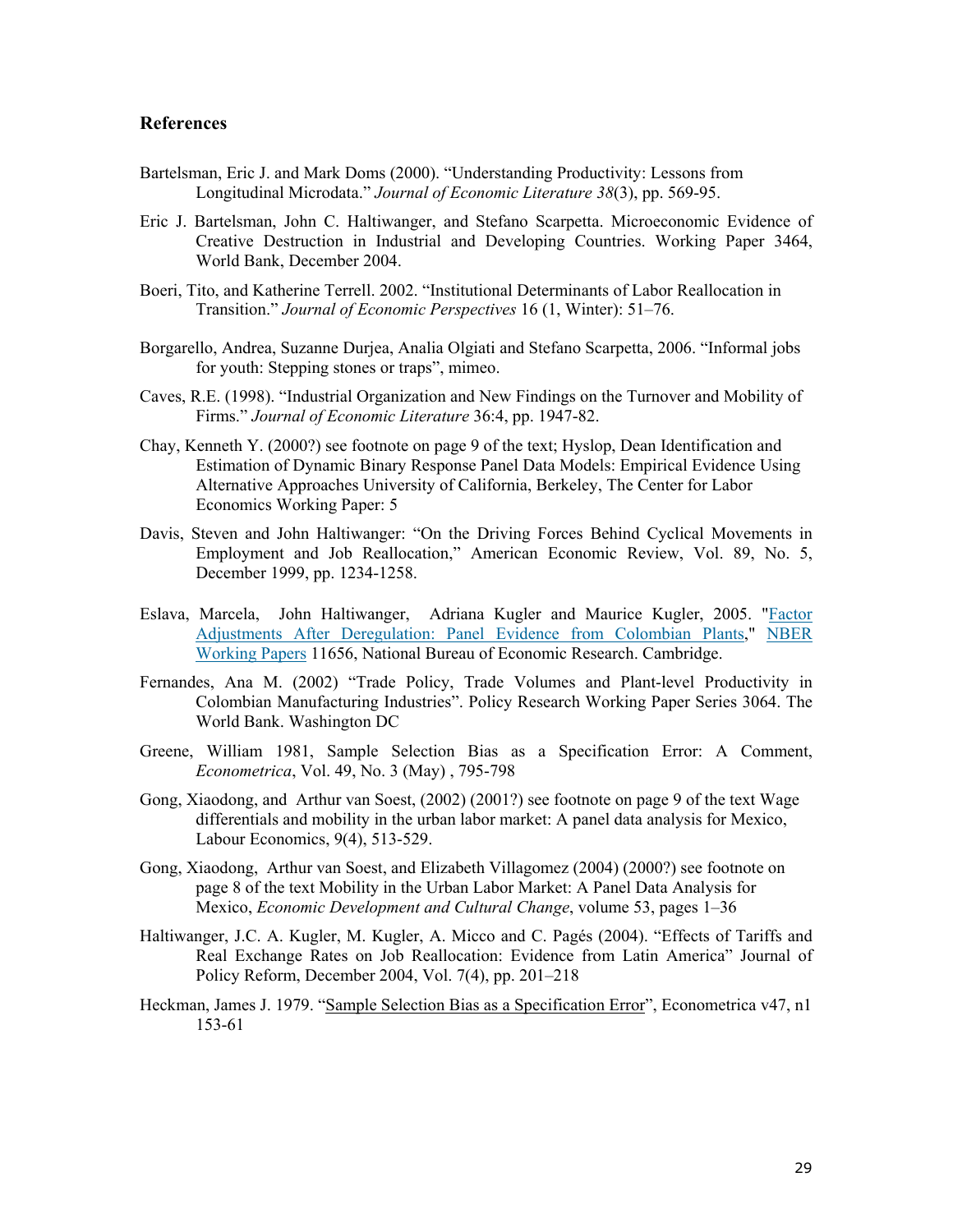- Heckman, James, 1981. Statistical models for discrete panel data: in C. Manski and D. McFadden (eds.), *Structural Analysis of discrete data with econometric applications",*  Cambridge, MIT Press..
- IADB, 2003. "Good Jobs Wanted: Labor Markets in Latin America" Inter American Development Bank, Washington D.C.
- Lee, Lung-Fei, 1982. "Some Approaches to the Correction of Selectivity Bias", Review of Economic Studies v49, n3 355-72
- Lee, Lung-Fei, 1983. "Generalized Econometric Models with Selectivity", Econometrica v51, n2 (March 1983): 507-12
- Maddala, G.S. 1983. *Limited-Dependent and Qualitative Variables in Econometrics*. Econometric Society Monographs in Quantitative Economics. Cambridge, Cambridge University Press.
- Maloney, William and Bosch 2006. "Gross Worker Flows in the Presence of Informal Labor Markets. The Mexican Experience 1987-2002,
- Maloney, William F. 1999. "Does Informality Imply Segementation in Urban Labor Markets? Evidence from Sectoral Transitions in Mexico", World Bank Economic Review 13, 275- 302.
- Maloney, William F. 2003. "Informal Self-Employment: Poverty Trap or Decent Alternative," in *Pathways out of Poverty*. Gary S Fields and Guy Pfeffermann eds.
- Pagés, Carmen and Marco Stampini "Skill level, Mobility and Labor Market Duality: Evidence from Latin America and Transition Economies". MIMEO Washington DC.
- Pavnick, Nina. 2002. "Trade Liberalization, Exit and Productivity Improvements: Evidence from Chilean Plants," Review of Economic Studies, 69(1): 245-276.
- Peracchi, Franco and Welch, Finis, 1995. "How representative are matched cross-sections? Evidence from the Current Population Survey," *Journal of Econometrics*, Elsevier, vol. 68(1), pages 153-179, July.
- Schneider, Friedrich, 2004. "The Size of the Shadow Economies of 145 Countries all over the World: First Results over the Period 1999 to 2003," IZA Discussion Papers 1431, Institute for the Study of Labor (IZA).
- World Bank. 2005. "Enhancing Jobs Opportunities in Eastern Europe and the Former Soviet Union", World Bank, Washington D.C..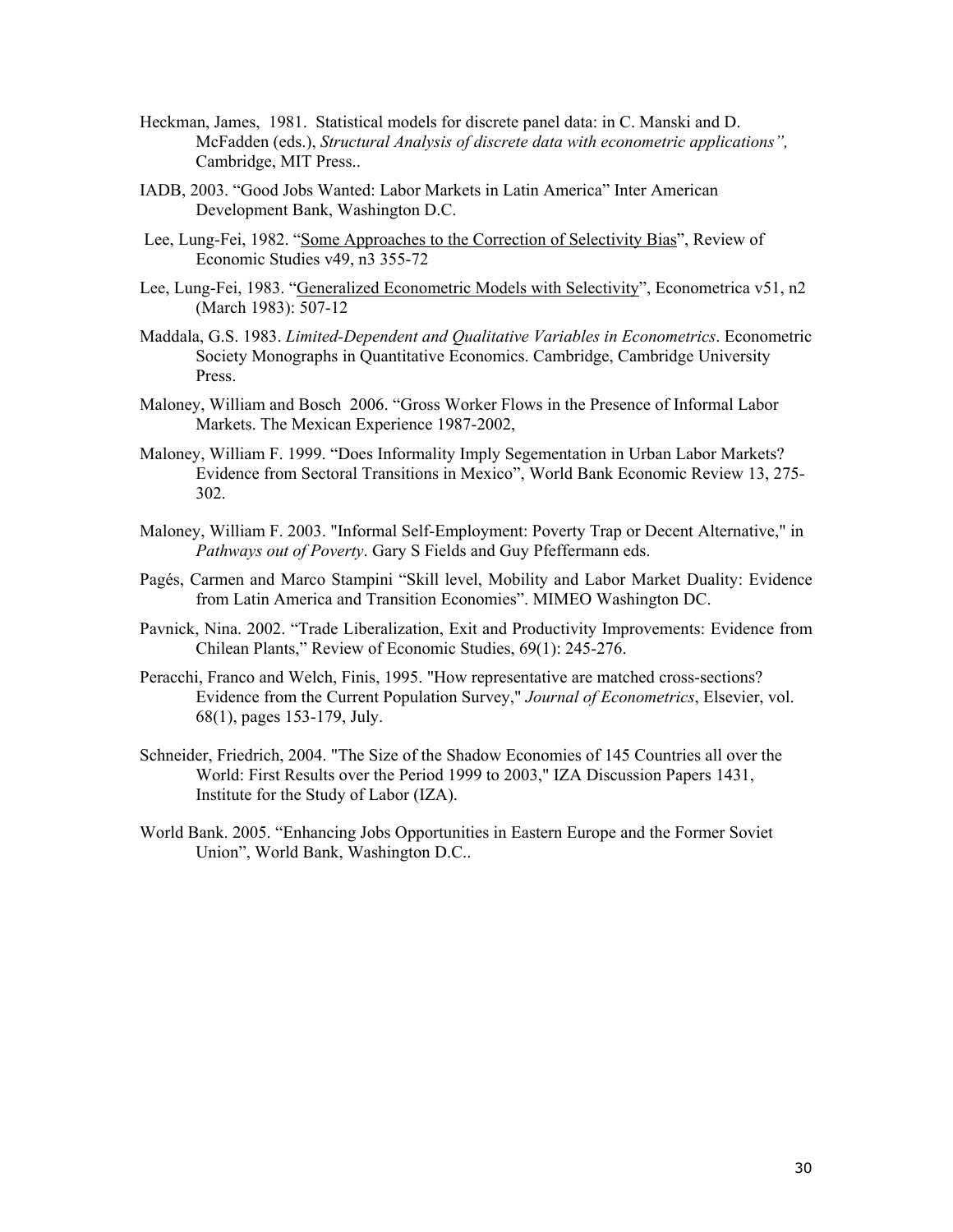# Table 1: Data Sources

| Country   | <b>Source of Data</b>                                                         |
|-----------|-------------------------------------------------------------------------------|
| Albania   | Living Standard Measurement Study (LSMS) and the Albanian Panel Surveys (APS) |
| Argentina | Encuesta Permanente de Hogares (EPH-Permanent Household Survey)               |
| Georgia   | Labor Force Survey (LFS) and the Survey of Georgian Households (SGH)          |
| Hungary   | Hungarian Household Panel (HHP)                                               |
| Mexico    | Encuesta Nacional de Empleo Urbano (ENEU – Urban Employment National Survey)  |
| Poland    | Labor Force<br>Survey                                                         |
| Russia    | <b>Russian Longitudinal Monitoring Survey (RLMS)</b>                          |
| Ukraine   | Ukrainian Longitudinal Monitoring Survey (ULMS)                               |
| Venezuela | Encuesta de Hogares por Muestreo (EHM – Household Survey by Sampling)         |

|           |           | GDP per<br>capita<br>PPP(constant | <b>GDP</b><br>growth (av.<br>annual $\%$ | GDP growth<br>(av. annual $\%$<br>change) in |
|-----------|-----------|-----------------------------------|------------------------------------------|----------------------------------------------|
| Country   | Period    | 2000 US\$)                        | change)                                  | prev. 3 years                                |
| Albania   | 2002-2004 | 4320                              | 5.1                                      | 8.3                                          |
| Argentina | 1995-2001 | 12091                             | 0.9                                      | 7.9                                          |
| Georgia   | 1998-1999 | 1766                              | 3.0                                      | 8.1                                          |
| Hungary   | 1993-1997 | 10450                             | 1.9                                      | $-6.2$                                       |
| Mexico    | 1990-2001 | 8163                              | 3.2                                      | 2.3                                          |
| Poland    | 2000-2002 | 10501                             | 2.5                                      | 5.2                                          |
| Russia    | 1994-2003 | 6896                              | 0.9                                      | $-9.4$                                       |
| Ukraine   | 2003-2004 | 5544                              | 10.7                                     | 6.8                                          |
| Venezuela | 1995-2002 | 5860                              | 0.3                                      | 1.3                                          |

## **Table 2: Macroeconomic conditions and evolution**

Source: World Bank, WDI database.

 $\overline{\phantom{0}}$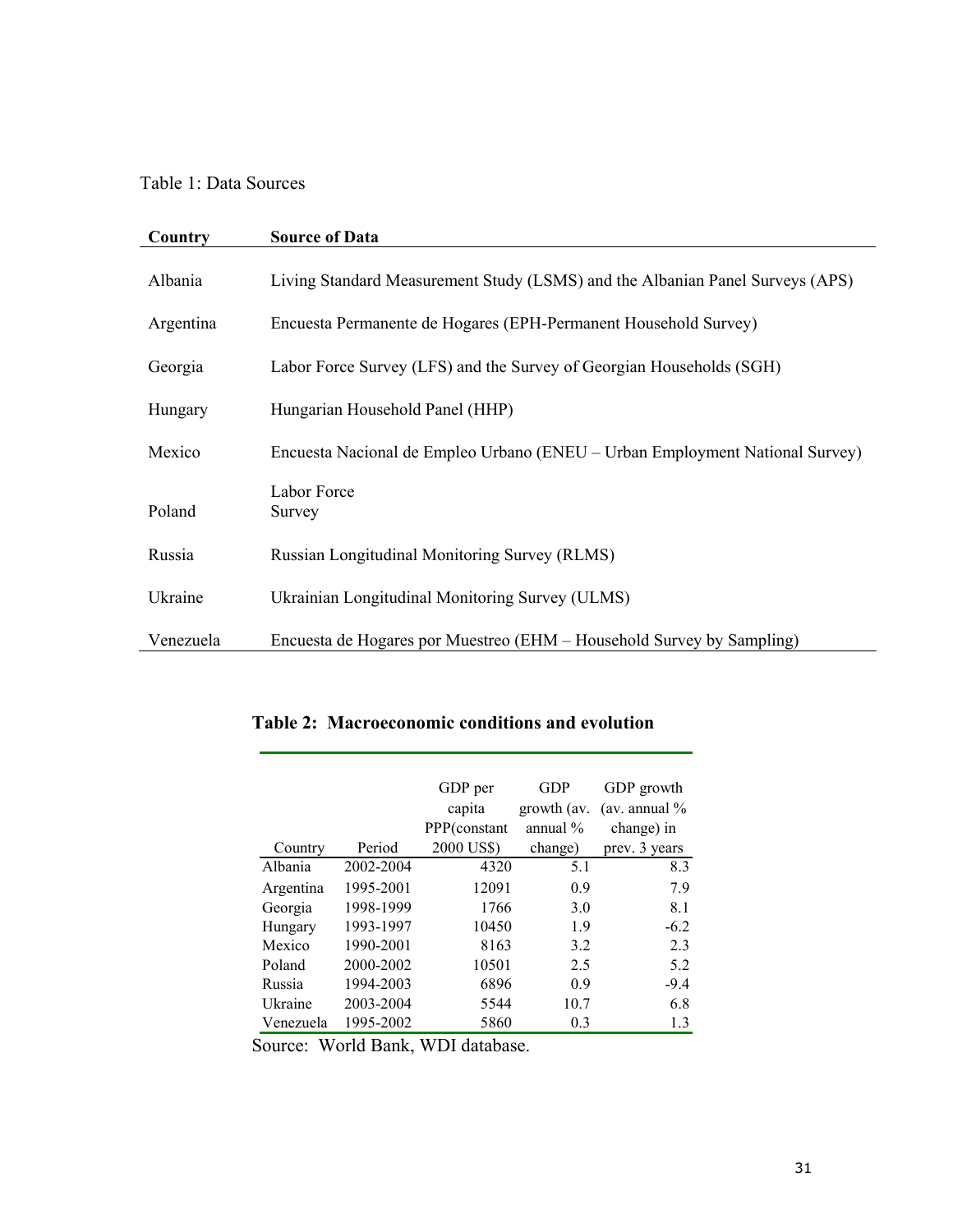# **Table 3: Distribution of working age population by labor market status**

|                           | <b>ARGENTINA</b> | <b>MEXICO</b> | <b>VENEZUELA</b> | <b>ALBANIA</b> | <b>GEORGIA</b> | <b>HUNGARY</b> | <b>POLAND</b> | <b>UKRAINE</b> |
|---------------------------|------------------|---------------|------------------|----------------|----------------|----------------|---------------|----------------|
| Out of labor force        | 0.36             | 0.41          | 0.40             | 0.35           | 0.29           | 0.33           | 0.38          | 0.36           |
| Unemployed                | 0.10             | 0.03          | 0.06             | 0.06           | 0.12           | 0.07           | 0.12          | 0.10           |
| Formal Employees          | 0.28             | 0.30          | 0.21             | 0.14           | 0.26           | 0.51           | 0.34          | 0.45           |
| <b>Informal Employees</b> | 0.15             | 0.17          | 0.13             | 0.09           | 0.05           | 0.05           | 0.04          | 0.04           |
| Self employed non-agric.  | 0.10             | 0.10          | 0.03             | 0.07           | 0.04           | 0.04           | 0.03          | 0.04           |
| Self employed agric.      |                  |               | 0.16             | 0.29           | 0.24           |                | 0.10          |                |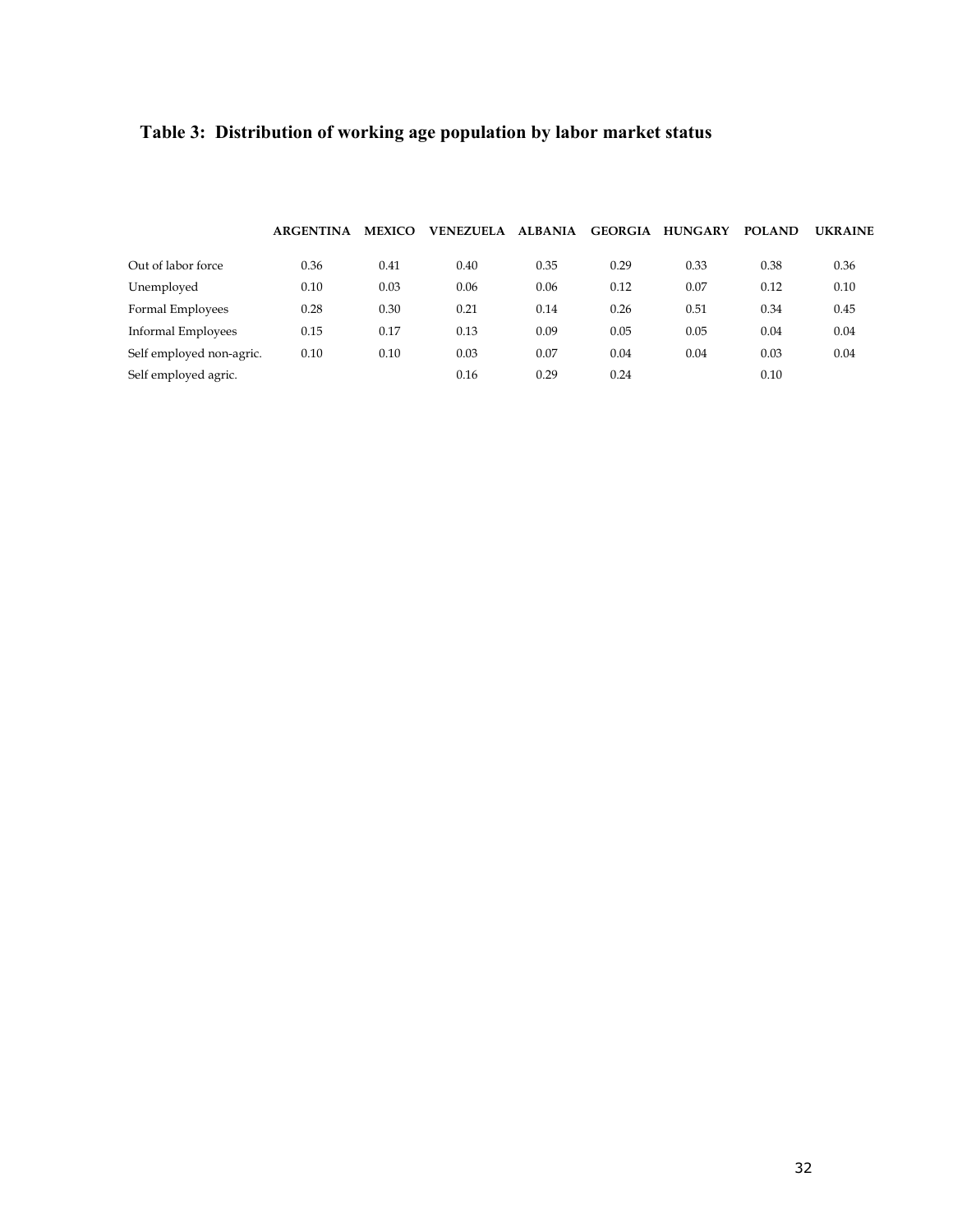|                                    | <b>ARGENTINA</b> | <b>MEXICO</b> | <b>VENEZUELA</b> | <b>ALBANIA</b> | <b>GEORGIA</b> | <b>HUNGARY</b> | <b>POLAND</b> | <b>UKRAINE</b> |
|------------------------------------|------------------|---------------|------------------|----------------|----------------|----------------|---------------|----------------|
| Out of the Labor Force             |                  |               |                  |                |                |                |               |                |
| N. observations                    | 5565             | 137424        | 36240            | 4546           | 6401           | 4751           | 96330         | 4280           |
| Age 15-24 (share)                  | 0.422            | 0.409         | 0.515            | 0.393          | 0.389          | 0.201          | 0.413         | 0.349          |
| Age 25-49 (share)                  | 0.330            | 0.414         | 0.335            | 0.330          | 0.356          | 0.238          | 0.228         | 0.245          |
| Age 50-64 (share)                  | 0.248            | 0.177         | 0.149            | 0.277          | 0.255          | 0.560          | 0.359         | 0.406          |
| Female (share)                     | 0.742            | 0.794         | 0.723            | 0.702          | 0.685          | 0.617          | 0.591         | 0.647          |
| Education1 (share)                 | 0.010            | 0.052         | 0.070            | 0.167          | 0.016          | 0.063          | 0.473         |                |
| Education2 (share)                 | 0.267            | 0.171         | 0.302            | 0.571          | 0.102          | 0.710          | 0.337         |                |
| Education3 (share)                 | 0.147            | 0.702         | 0.521            | 0.227          | 0.515          | 0.190          | 0.156         |                |
| Education4 (share)                 | 0.149            | 0.126         | 0.100            | 0.035          | 0.368          | 0.036          | 0.034         |                |
| Head (share)                       | 0.118            | 0.088         | 0.083            | 0.156          | 0.175          | 0.333          | 0.240         | 0.305          |
| Professional (share)               | 0.091            | 0.089         | 0.096            |                |                |                |               |                |
| Share of children in the household | 0.187            |               | 0.300            | 0.191          | 0.165          | 0.459          | 3.253         | 0.097          |
| Unemploved                         |                  |               |                  |                |                |                |               |                |
| N. observations                    | 1574             | 10044         | 5271             | 716            | 2581           | 1070           | 31421         | 1218           |
| Age 15-24 (share)                  | 0.370            | 0.530         | 0.417            | 0.324          | 0.168          | 0.197          | 0.275         | 0.260          |
| Age 25-49 (share)                  | 0.452            | 0.408         | 0.518            | 0.594          | 0.645          | 0.670          | 0.620         | 0.579          |
| Age 50-64 (share)                  | 0.178            | 0.062         | 0.066            | 0.082          | 0.188          | 0.133          | 0.105         | 0.162          |
| Female (share)                     | 0.453            | 0.420         | 0.297            | 0.435          | 0.433          | 0.423          | 0.496         | 0.478          |
| Education1 (share)                 | 0.005            | 0.028         | 0.026            | 0.069          | 0.007          | 0.018          | 0.191         |                |
| Education2 (share)                 | 0.318            | 0.089         | 0.320            | 0.523          | 0.038          | 0.746          | 0.515         |                |
| Education3 (share)                 | 0.192            | 0.701         | 0.505            | 0.370          | 0.390          | 0.204          | 0.250         |                |
| Education4 (share)                 | 0.192            | 0.210         | 0.140            | 0.039          | 0.565          | 0.032          | 0.044         |                |
| Head (share)                       | 0.332            | 0.229         | 0.234            | 0.257          | 0.285          | 0.414          | 0.206         | 0.445          |
| Professional (share)               |                  | 0.107         | 0.065            |                |                |                |               |                |
| Share of children in the household | 0.179            |               | 0.290            | 0.209          | 0.168          | 0.895          | 3.266         | 0.118          |
| <b>Formal Wage Employees</b>       |                  |               |                  |                |                |                |               |                |
| N. observations                    | 4292             | 99813         | 19215            | 1839           | 5666           | 7272           | 85480         | 5391           |
| Age 15-24 (share)                  | 0.157            | 0.236         | 0.165            | 0.058          | 0.043          | 0.111          | 0.075         | 0.103          |
| Age 25-49 (share)                  | 0.642            | 0.668         | 0.704            | 0.739          | 0.673          | 0.744          | 0.754         | 0.647          |
| Age 50-64 (share)                  | 0.201            | 0.096         | 0.131            | 0.203          | 0.284          | 0.145          | 0.171         | 0.250          |
| Female (share)                     | 0.383            | 0.374         | 0.394            | 0.424          | 0.514          | 0.531          | 0.474         | 0.493          |
| Education1 (share)                 | 0.002            | 0.015         | 0.014            | 0.025          | 0.006          | 0.007          | 0.076         |                |
| Education2 (share)                 | 0.206            | 0.078         | 0.223            | 0.220          | 0.020          | 0.504          | 0.400         |                |
| Education3 (share)                 | 0.228            | 0.668         | 0.473            | 0.435          | 0.259          | 0.311          | 0.336         |                |
| Education4 (share)                 | 0.377            | 0.254         | 0.269            | 0.320          | 0.715          | 0.179          | 0.188         |                |
| Share in agriculture               | 0.002            | 0.003         | 0.020            | 0.018          | 0.031          | 0.074          | 0.018         | 0.105          |
| Share in industry                  | 0.218            | 0.325         | 0.189            | 0.202          | 0.167          | 0.297          | 0.308         | 0.302          |
| Share in construction              | 0.030            | 0.034         | 0.049            | 0.051          | 0.015          | 0.042          | 0.066         | 0.042          |
| Share in services                  | 0.386            | 0.277         | 0.274            | 0.232          | 0.279          | 0.289          | 0.340         | 0.270          |
| Share in public sector             | 0.364            | 0.362         | 0.467            | 0.496          | 0.508          | 0.298          | 0.268         | 0.282          |
| Public Ownership                   | 0.232            |               | 0.407            | 0.739          | 0.873          | 0.563          | 1.512         | 0.699          |
| Head (share)                       | 0.530            | 0.485         | 0.416            | 0.463          | 0.384          | 0.490          | 0.504         | 0.526          |
| Professional (share)               | 0.393            | 0.179         | 0.233            | 0.482          | 0.679          | 0.355          | 0.372         | 0.344          |
| Share of children in the household | 0.174            |               | 0.305            | 0.221          | 0.186          | 0.809          | 3.022         | 0.118          |
|                                    |                  |               |                  |                |                |                |               |                |

# **Table 4: Characteristics of Workers by State**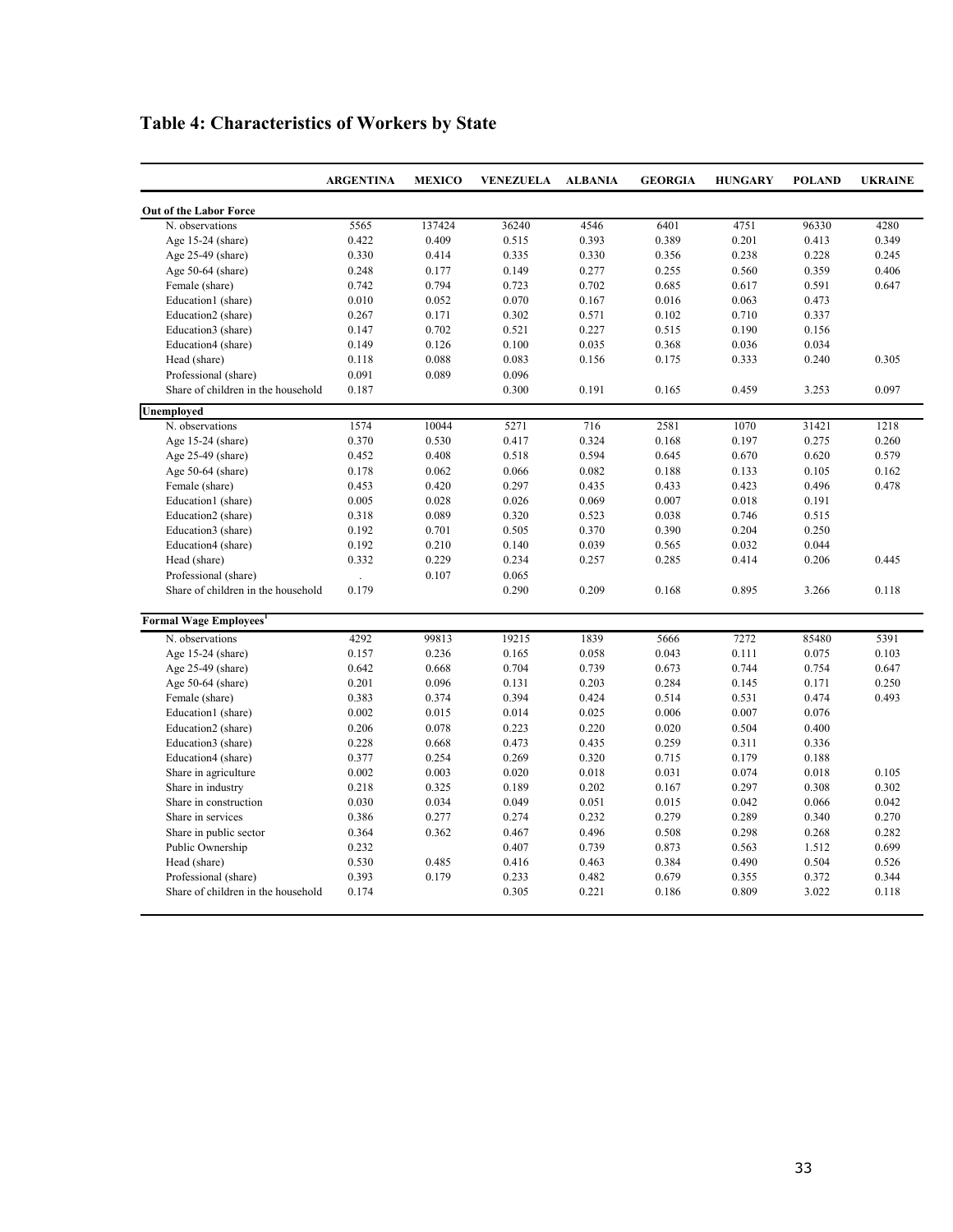# **Table 4: Characteristics of Workers by State (Continued)**

|                                            | <b>ARGENTINA</b> | <b>MEXICO</b> | <b>VENEZUELA</b> | <b>ALBANIA</b> | <b>GEORGIA</b> | <b>HUNGARY</b> | <b>POLAND</b> | <b>UKRAINE</b> |
|--------------------------------------------|------------------|---------------|------------------|----------------|----------------|----------------|---------------|----------------|
| <b>Informal Wage Employee</b>              |                  |               |                  |                |                |                |               |                |
| N. observations                            | 2316             | 57117         | 11585            | 1173           | 1086           | 785            | 10495         | 506            |
| Age 15-24 (share)                          | 0.325            | 0.343         | 0.400            | 0.157          | 0.067          | 0.281          | 0.280         | 0.269          |
| Age 25-49 (share)                          | 0.518            | 0.559         | 0.527            | 0.737          | 0.648          | 0.568          | 0.599         | 0.613          |
| Age $50-64$ (share)                        | 0.157            | 0.098         | 0.073            | 0.106          | 0.285          | 0.150          | 0.121         | 0.118          |
| Female (share)                             | 0.442            | 0.358         | 0.288            | 0.206          | 0.396          | 0.398          | 0.434         | 0.457          |
| Education1 (share)                         | 0.009            | 0.036         | 0.054            | 0.064          | 0.013          | 0.020          | 0.156         |                |
| Education2 (share)                         | 0.323            | 0.147         | 0.425            | 0.554          | 0.043          | 0.683          | 0.464         |                |
| Education3 (share)                         | 0.168            | 0.680         | 0.419            | 0.335          | 0.573          | 0.247          | 0.265         |                |
| Education4 (share)                         | 0.180            | 0.173         | 0.094            | 0.047          | 0.372          | 0.050          | 0.115         |                |
| Share in agriculture                       | 0.004            | 0.009         | 0.159            | 0.111          | 0.081          | 0.003          | 0.040         | 0.136          |
| Share in industry                          | 0.223            | 0.155         | 0.120            | 0.164          | 0.221          | 0.197          | 0.265         | 0.161          |
| Share in construction                      | 0.098            | 0.078         | 0.127            | 0.356          | 0.068          | 0.141          | 0.135         | 0.145          |
| Share in services                          | 0.499            | 0.304         | 0.310            | 0.343          | 0.538          | 0.615          | 0.408         | 0.526          |
| Share in public sector                     | 0.176            | 0.454         | 0.284            | 0.026          | 0.093          | 0.045          | 0.151         | 0.033          |
| Public Ownership                           | 0.046            |               | 0.094            | 0.036          | 0.266          | 0.023          | 1.792         | 0.072          |
| Head (share)                               | 0.362            | 0.398         | 0.278            | 0.497          | 0.448          | 0.434          | 0.354         | 0.413          |
| Professional (share)                       | 0.162            | 0.136         | 0.072            | 0.052          | 0.154          | 0.109          | 0.178         | 0.050          |
| Share of children in the household         | 0.192            |               | 0.315            | 0.268          | 0.199          | 0.738          | 3.190         | 0.117          |
| Self-employed non-agriculture <sup>3</sup> |                  |               |                  |                |                |                |               |                |
| N. observations                            | 1568             | 33779         | 2571             | 908            | 822            | 506            | 6585          | 464            |
| Age 15-24 (share)                          | 0.106            | 0.127         | 0.320            | 0.081          | 0.044          | 0.113          | 0.066         | 0.146          |
| Age 25-49 (share)                          | 0.600            | 0.644         | 0.484            | 0.751          | 0.712          | 0.690          | 0.747         | 0.682          |
| Age 50-64 (share)                          | 0.294            | 0.229         | 0.196            | 0.169          | 0.244          | 0.196          | 0.186         | 0.172          |
| Female (share)                             | 0.367            | 0.398         | 0.037            | 0.288          | 0.371          | 0.351          | 0.330         | 0.376          |
| Education1 (share)                         | 0.009            | 0.069         | 0.228            | 0.050          | 0.010          | 0.009          | 0.074         |                |
| Education2 (share)                         | 0.347            | 0.260         | 0.590            | 0.537          | 0.040          | 0.571          | 0.525         |                |
| Education3 (share)                         | 0.181            | 0.665         | 0.167            | 0.380          | 0.639          | 0.359          | 0.360         |                |
| Education4 (share)                         | 0.117            | 0.075         | 0.010            | 0.033          | 0.312          | 0.061          | 0.041         |                |
| Share in agriculture                       | 0.000            | 0.000         | 0.953            | 0.000          | 0.000          | 0.000          | 0.000         | 0.354          |
| Share in industry                          | 0.149            | 0.119         | 0.003            | 0.109          | 0.124          | 0.063          | 0.115         | 0.041          |
| Share in construction                      | 0.204            | 0.049         | 0.000            | 0.145          | 0.042          | 0.070          | 0.148         | 0.093          |
| Share in services                          | 0.568            | 0.576         | 0.007            | 0.744          | 0.828          | 0.863          | 0.733         | 0.491          |
| Share in public sector                     | 0.078            | 0.255         | 0.037            | 0.001          | 0.007          | 0.003          | 0.004         | 0.021          |
| Public Ownership                           | 0.004            |               | 0.000            | 0.000          | 0.000          | 0.019          |               | 0.000          |
| Head (share)                               | 0.561            | 0.547         | 0.445            | 0.527          | 0.456          | 0.627          | 0.548         | 0.580          |
| Professional (share)                       | 0.000            | 0.000         | 0.000            | 0.000          | 0.000          | 0.000          | 0.028         | 0.467          |
| Share of children in the household         | 0.208            |               | 0.320            | 0.267          | 0.200          | 0.703          | 3.084         | 0.139          |
| Self-employed non-agriculture4             |                  |               |                  |                |                |                |               |                |
| N. observations                            |                  |               | 14632            | 3713           | 5187           |                | 24397         |                |
| Age 15-24 (share)                          |                  |               | 0.148            | 0.252          | 0.111          |                | 0.105         |                |
| Age 25-49 (share)                          |                  |               | 0.650            | 0.527          | 0.511          |                | 0.638         |                |
| Age $50-64$ (share)                        |                  |               | 0.202            | 0.221          | 0.378          |                | 0.256         |                |
| Female (share)                             |                  |               | 0.425            | 0.571          | 0.512          |                | 0.461         |                |
| Education1 (share)                         |                  |               | 0.049            | 0.159          | 0.027          |                | 0.378         |                |
| Education2 (share)                         |                  |               | 0.432            | 0.678          | 0.104          |                | 0.452         |                |
| Education3 (share)                         |                  |               | 0.443            | 0.157          | 0.646          |                | 0.161         |                |
| Education4 (share)                         |                  |               | 0.067            | 0.006          | 0.223          |                | 0.009         |                |
| Share in agriculture                       |                  |               | 0.001            | 1.000          | 1.000          |                | 1.000         |                |
| Share in industry                          |                  |               | 0.131            | 0.000          | 0.000          |                | 0.000         |                |
| Share in construction                      |                  |               | 0.093            | 0.000          | 0.000          |                | 0.000         |                |
| Share in services                          |                  |               | 0.600            | 0.000          | 0.000          |                | 0.000         |                |
| Share in public sector                     |                  |               | 0.175            | 0.000          | 0.000          |                | 0.000         |                |
| Public Ownership                           |                  |               | 0.000            | 0.000          | 0.000          |                |               |                |
| Head (share)                               |                  |               | 0.421            | 0.290          | 0.320          |                | 0.389         |                |
| Professional (share)                       |                  |               | 0.000            | 0.000          | 0.000          |                | 0.001         |                |
| Share of children in the household         |                  |               | 0.328            | 0.254          | 0.173          |                | 3.713         |                |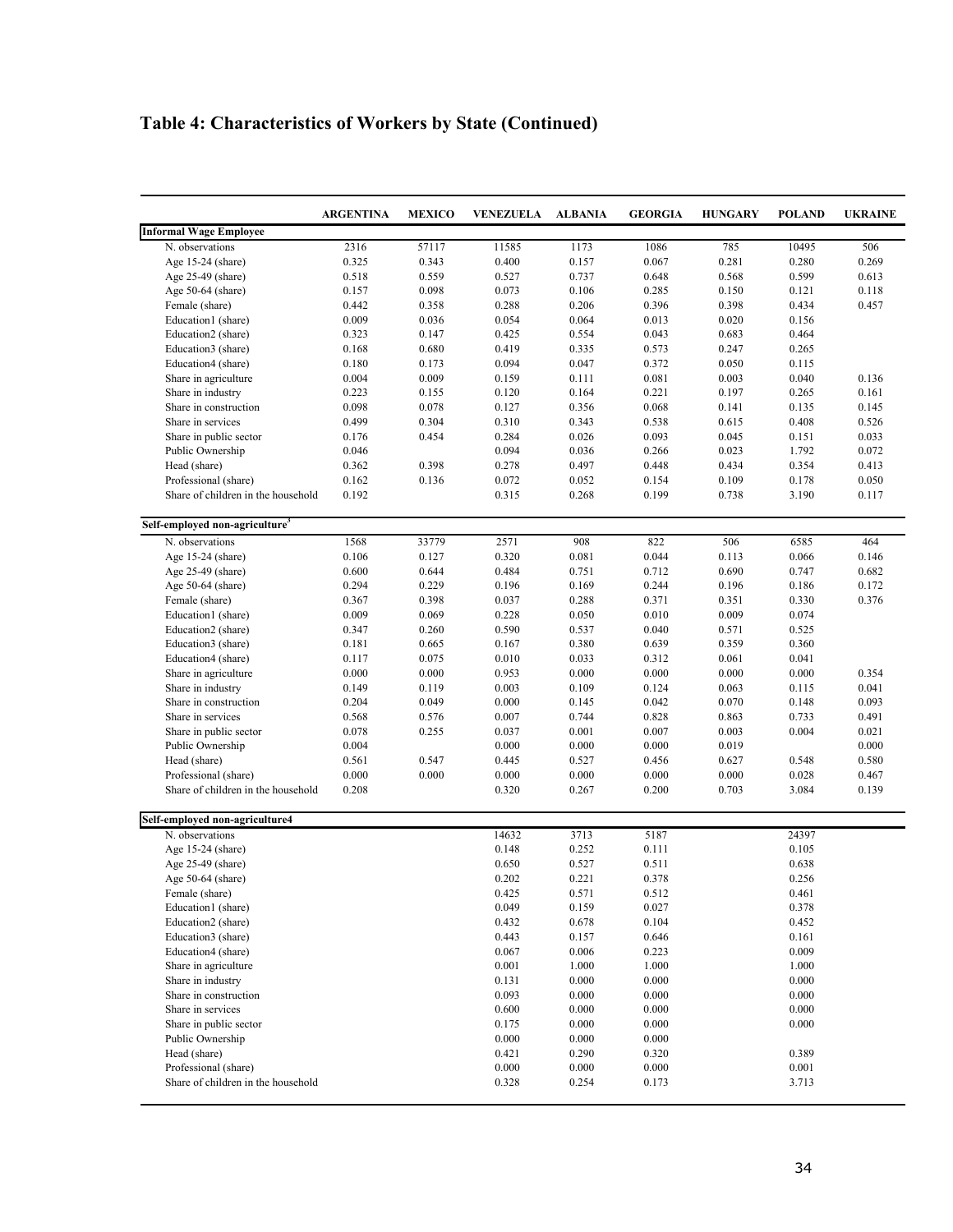# **Table 4: Characteristics of Workers by State (Continuation)**

| Total                              |       |        |       |       |       |       |        |       |
|------------------------------------|-------|--------|-------|-------|-------|-------|--------|-------|
| N. observations                    | 15315 | 338176 | 89513 | 12895 | 21743 | 14384 | 254708 | 11859 |
| Age $15-24$ (share)                | 0.291 | 0.320  | 0.348 | 0.258 | 0.177 | 0.158 | 0.232  | 0.213 |
| Age $25-49$ (share)                | 0.488 | 0.537  | 0.510 | 0.525 | 0.537 | 0.555 | 0.532  | 0.501 |
| Age $50-64$ (share)                | 0.221 | 0.142  | 0.142 | 0.217 | 0.287 | 0.287 | 0.235  | 0.286 |
| Female (share)                     | 0.526 | 0.538  | 0.497 | 0.537 | 0.543 | 0.538 | 0.512  | 0.538 |
| Education1 (share)                 | 0.007 | 0.039  | 0.054 | 0.123 | 0.015 | 0.027 | 0.262  |       |
| Education2 (share)                 | 0.269 | 0.145  | 0.330 | 0.549 | 0.068 | 0.605 | 0.402  |       |
| Education3 (share)                 | 0.182 | 0.682  | 0.472 | 0.262 | 0.473 | 0.260 | 0.243  |       |
| Education4 (share)                 | 0.223 | 0.173  | 0.133 | 0.067 | 0.445 | 0.108 | 0.092  |       |
| Share in agriculture               | 0.002 | 0.006  | 0.100 | 0.524 | 0.444 | 0.067 | 0.180  | 0.125 |
| Share in industry                  | 0.205 | 0.233  | 0.143 | 0.084 | 0.098 | 0.280 | 0.244  | 0.271 |
| Share in construction              | 0.078 | 0.051  | 0.081 | 0.083 | 0.015 | 0.048 | 0.065  | 0.054 |
| Share in services                  | 0.449 | 0.336  | 0.369 | 0.192 | 0.219 | 0.335 | 0.311  | 0.307 |
| Share in public sector             | 0.265 | 0.374  | 0.307 | 0.118 | 0.225 | 0.270 | 0.200  | 0.243 |
| Public Ownership                   | 0.071 |        | 0.178 | 0.174 | 0.395 | 0.495 | 1.542  | 0.329 |
| Head (share)                       | 0.342 | 0.312  | 0.262 | 0.300 | 0.301 | 0.432 | 0.357  | 0.438 |
| Professional (share)               | 0.258 | 0.136  | 0.111 | 0.118 | 0.300 | 0.324 | 0.277  | 0.328 |
| Share of children in the household | 0.185 |        | 0.308 | 0.228 | 0.177 | 0.690 | 3.203  | 0.112 |

# Table 5: Aggregate mobility indicators

|                        | MD    | MT    |
|------------------------|-------|-------|
|                        |       |       |
| Calculated on 5 states |       |       |
| Argentina              | 0.572 | 0.514 |
| México                 | 0.664 | 0.572 |
| Venezuela              | 0.607 | 0.549 |
| Albania                | 0.514 | 0.465 |
| Georgia                | 0.410 | 0.382 |
| Poland                 | 0.309 | 0.279 |
| Hungary                | 0.508 | 0.469 |
|                        |       |       |
| Calculated on 6 states |       |       |
| Venezuela              | 0.576 | 0.523 |
| Albania                | 0.485 | 0.436 |
| Georgia                | 0.429 | 0.403 |
| Poland                 | 0.277 | 0.249 |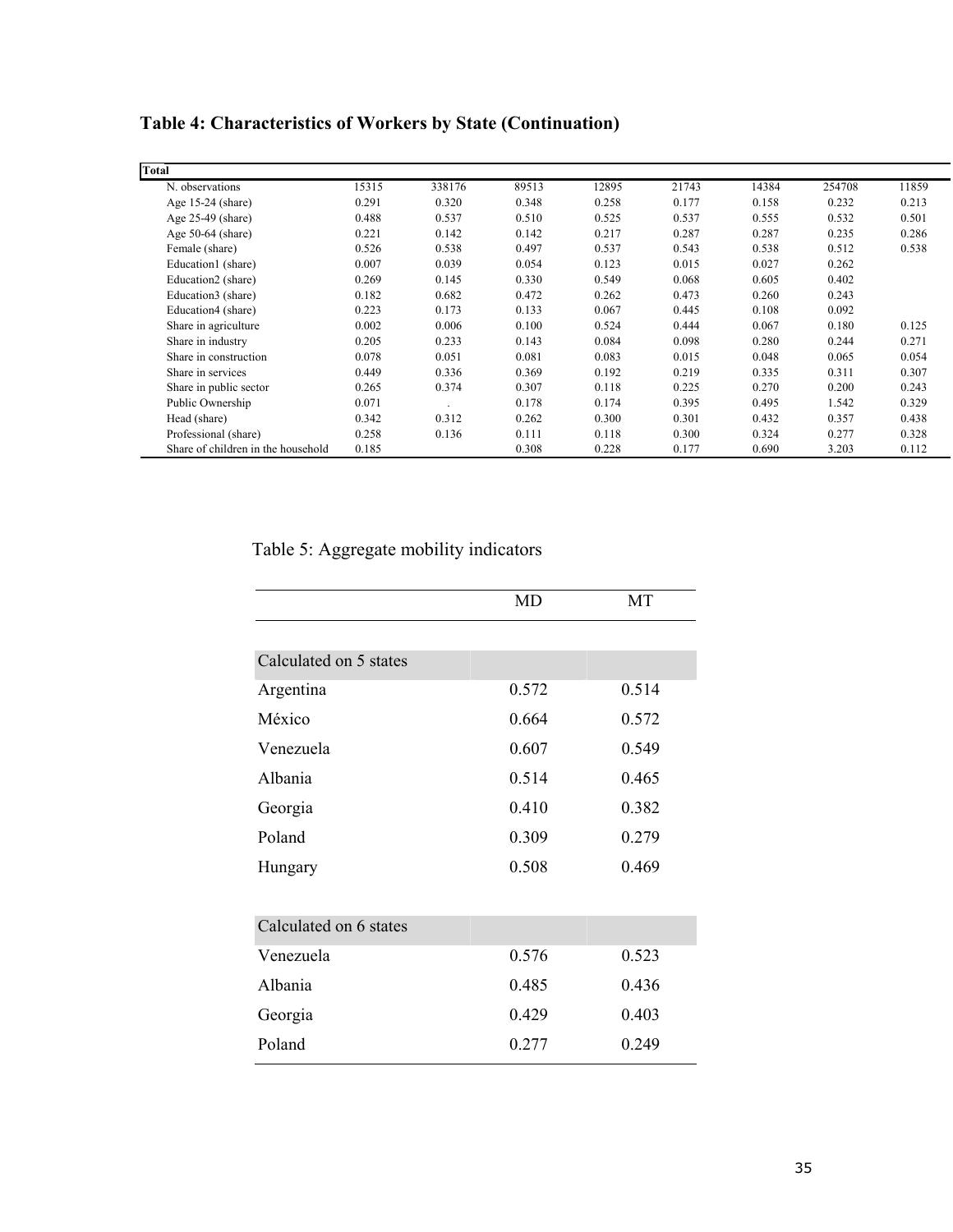## **Table 6: Persistence in each state**

|                            | Argentina México |         | Venezuela Albania Georgia Hungary Poland Russia Ukraine |         |         |         |         |         |         |
|----------------------------|------------------|---------|---------------------------------------------------------|---------|---------|---------|---------|---------|---------|
|                            |                  |         |                                                         |         |         |         |         |         |         |
| Out of lab force           | 0.784            | 0.805   | 0.785                                                   | 0.751   | 0.777   | 0.838   | 0.899   | 0.76    | 0.762   |
|                            | (0.005)          | (0.001) | (0.002)                                                 | (0.008) | (0.008) | (0.668) | (0.191) | (0.008) | (0.010) |
|                            |                  |         |                                                         |         |         |         |         |         |         |
| Unemployed                 | 0.308            | 0.120   | 0.251                                                   | 0.292   | 0.505   | 0.393   | 0.668   | 0.34    | 0.332   |
|                            | (0.011)          | (0.003) | (0.009)                                                 | (0.021) | (0.013) | (1.842) | (0.492) | (0.017) | (0.019) |
|                            |                  |         |                                                         |         |         |         |         |         |         |
| <b>Wage formal</b>         | 0.837            | 0.750   | 0.749                                                   | 0.830   | 0.890   | 0.863   | 0.901   | 0.82    | 0.861   |
|                            | (0.006)          | (0.001) | (0.004)                                                 | (0.011) | (0.006) | (0.469) | (0.196) | (0.008) | (0.008) |
|                            |                  |         |                                                         |         |         |         |         |         |         |
| Wage informal              | 0.477            | 0.471   | 0.394                                                   | 0.483   | 0.459   | 0.403   | 0.493   | 0.43    | 0.467   |
|                            | (0.011)          | (0.002) | (0.006)                                                 | (0.020) | (0.024) | (2.193) | (1.014) | (0.013) | (0.044) |
|                            |                  |         |                                                         |         |         |         |         |         |         |
| Non-agr. self employed     | 0.538            | 0.566   | 0.577                                                   | 0.686   | 0.523   | 0.628   | 0.856   | 0.18    | 0.500   |
|                            | (0.012)          | (0.002) | (0.015)                                                 | (0.021) | (0.029) | (3.051) | (0.848) | (0.023) | (0.062) |
|                            |                  |         |                                                         |         |         |         |         |         |         |
| Agricultural self employed | n.a              | n.a.    | 0.629                                                   | 0.776   | 0.834   | n.a     | 0.940   | n.a.    | n.a     |
|                            |                  |         | (0.005)                                                 | (0.008) | (0.009) |         | (0.256) |         |         |

(Measured as the elements of the main diagonal of *Pij*)

Bootstrapped standard errors in parenthesis.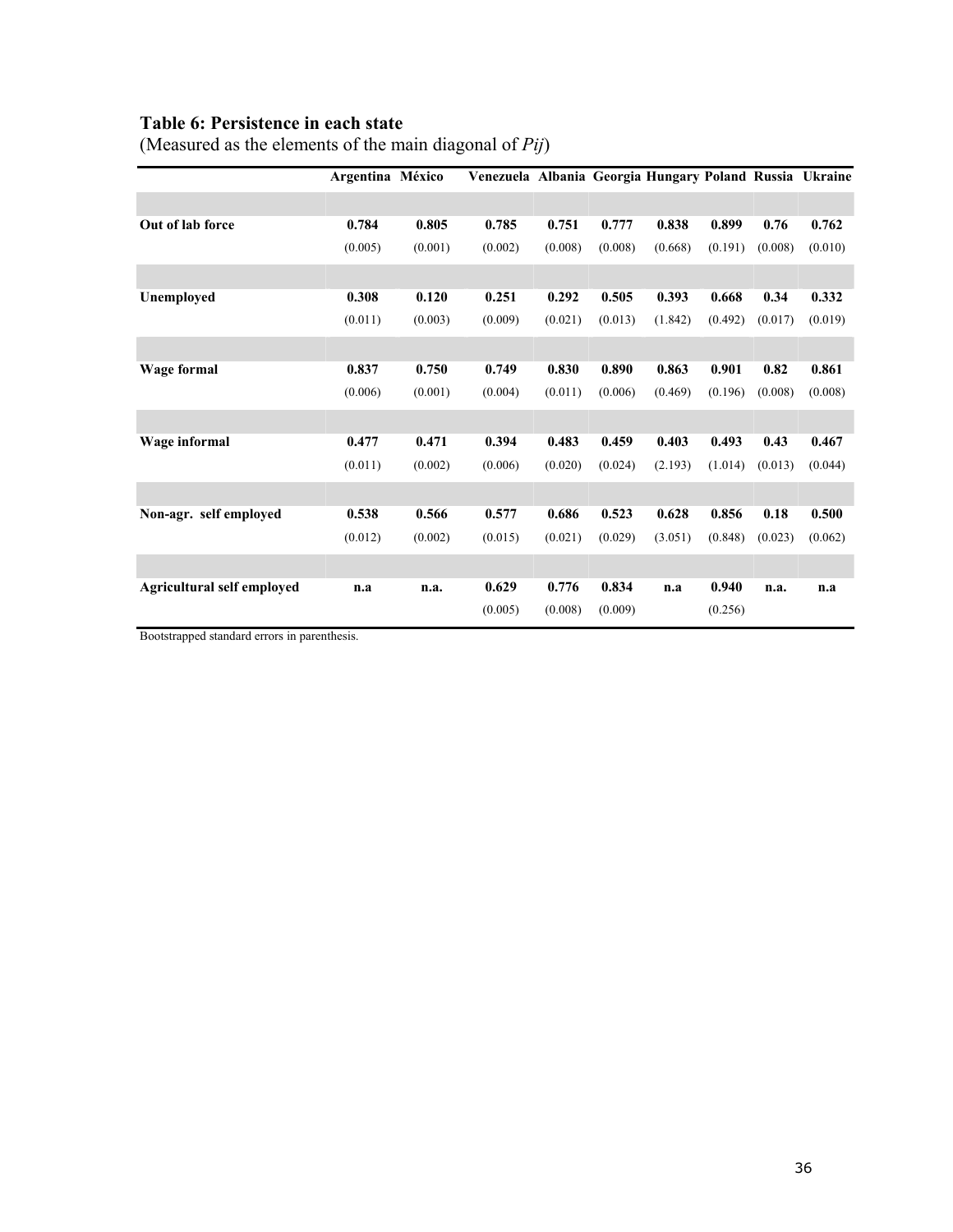# **Table 7: Transition Matrices (P Matrices)**

| <b>ALBANIA</b>                            | $\mathbf{1}$    | $\mathbf{2}$     | 3                       | $\overline{\bf{4}}$     | 5       | 6           | <b>TOTAL Ni</b>                                                   |
|-------------------------------------------|-----------------|------------------|-------------------------|-------------------------|---------|-------------|-------------------------------------------------------------------|
| 1 Out of labforce                         | 0.75            | 0.05             | 0.02                    | 0.04                    | 0.02    | 0.11        | 2,899                                                             |
|                                           | (0.008)         | (0.004)          | (0.003)                 | (0.004)                 | (0.003) | (0.006)     |                                                                   |
| 2 Unemployed                              | 0.34            | 0.29             | 0.06                    | 0.16                    | 0.08    | 0.07        | 493                                                               |
|                                           | (0.022)         | (0.021)          | (0.011)                 | (0.018)                 | (0.012) | (0.012)     |                                                                   |
| 3 Wage formal                             | 0.05            | 0.02             | 0.83                    | 0.06                    | 0.02    | 0.02        | 1,126                                                             |
|                                           | (0.006)         | (0.004)          | (0.011)                 | (0.008)                 | (0.005) | (0.004)     |                                                                   |
| 4 Wage informal                           | 0.09            | 0.05             | 0.14                    | 0.48                    | 0.17    | 0.06        | 729                                                               |
|                                           | (0.011)         | (0.008)          | (0.013)                 | (0.020)                 | (0.014) | (0.009)     |                                                                   |
| 5 Non-agricultural self employed / unpaid | 0.08            | 0.02             | 0.04                    | 0.12                    | 0.69    | 0.05        | 513                                                               |
|                                           | (0.012)         | (0.005)          | (0.009)                 | (0.016)                 | (0.021) | (0.010)     |                                                                   |
| 6 Agricultural self employed / unpaid     | 0.15            | 0.01             | 0.01                    | 0.04                    | 0.02    | 0.78        | 2,614                                                             |
|                                           | (0.007)         | (0.002)          | (0.002)                 | (0.004)                 | (0.003) | (0.008)     |                                                                   |
| <b>TOTAL N.J/N</b>                        | 0.35            | 0.04             | 0.14                    | 0.09                    | 0.08    | 0.297114777 | 8,373                                                             |
|                                           |                 |                  |                         |                         |         |             |                                                                   |
| <b>ARGENTINA</b>                          | 1               | $\mathbf{2}$     | $\overline{\mathbf{3}}$ | 4                       | 5       | 6           | <b>TOTAL Ni</b>                                                   |
| 1 Out of labforce                         | 0.78            | 0.08             | 0.03                    | 0.07                    | 0.04    |             | 5,823                                                             |
|                                           | (0.005)         | (0.004)          | (0.002)                 | (0.003)                 | (0.002) |             |                                                                   |
| 2 Unemployed                              | 0.26            | 0.31             | 0.11                    | 0.22                    | 0.11    |             | 1,579                                                             |
|                                           | (0.010)         | (0.011)          | (0.007)                 | (0.011)                 | (0.008) |             |                                                                   |
| 3 Wage formal                             | 0.03            | 0.05             | 0.84                    | 0.07                    | 0.02    |             | 4,231                                                             |
|                                           | (0.002)         | (0.003)          | (0.006)                 | (0.004)                 | (0.002) |             |                                                                   |
| 4 Wage informal                           | 0.14            | 0.12             | 0.14                    | 0.48                    | 0.12    |             | 2,123                                                             |
|                                           | (0.008)         | (0.007)          | (0.008)                 | (0.011)                 | (0.007) |             |                                                                   |
| 5 Non-agricultural self employed / unpaid | 0.13            | 0.10             | 0.05                    | 0.20                    | 0.54    |             | 1,553                                                             |
|                                           |                 |                  |                         |                         |         |             |                                                                   |
|                                           | (0.009)         | (0.007)          | (0.005)                 | (0.010)                 | (0.012) |             |                                                                   |
| 6 Agricultural self employed / unpaid     |                 |                  |                         |                         |         |             |                                                                   |
| <b>TOTAL N.J/N</b>                        | 0.36            | 0.10             | 0.28                    | 0.15                    | 0.10    |             | 15,309                                                            |
|                                           |                 |                  |                         |                         |         |             |                                                                   |
|                                           |                 |                  |                         |                         |         |             |                                                                   |
| <b>GEORGIA</b>                            | 1               | $\overline{2}$   | 3                       | $\overline{\mathbf{4}}$ | 5       | 6           |                                                                   |
| 1 Out of labforce                         | 0.78            | 0.07             | 0.02                    | 0.02                    | 0.01    | 0.10        |                                                                   |
|                                           | (0.008)         | (0.005)          | (0.003)                 | (0.003)                 | (0.002) | (0.006)     |                                                                   |
| 2 Unemployed                              | 0.24            | 0.50             | 0.07                    | 0.06                    | 0.04    | 0.08        |                                                                   |
|                                           | (0.011)         | (0.013)          | (0.007)                 | (0.006)                 | (0.005) | (0.009)     |                                                                   |
| 3 Wage formal                             | 0.03            | 0.02             | 0.89                    | 0.03                    | 0.01    | 0.03        |                                                                   |
|                                           | (0.003)         | (0.002)          | (0.006)                 | (0.003)                 | (0.002) | (0.004)     |                                                                   |
| 4 Wage informal                           | 0.05            | 0.04             | 0.26                    | 0.46                    | 0.06    | 0.13        |                                                                   |
|                                           | (0.010)         | (0.009)          | (0.020)                 | (0.024)                 | (0.012) | (0.018)     |                                                                   |
| 5 Non-agricultural self employed / unpaid | 0.06            | 0.03             | 0.07                    | 0.12                    | 0.52    | 0.21        |                                                                   |
|                                           | (0.013)         | (0.009)          | (0.013)                 | (0.018)                 | (0.029) | (0.022)     |                                                                   |
| 6 Agricultural self employed / unpaid     | 0.07            | 0.02             | 0.03                    | 0.02                    | 0.03    | 0.83        | <b>TOTAL Ni</b><br>3,197<br>1,404<br>2,650<br>457<br>394<br>2,607 |
|                                           |                 |                  | (0.004)                 |                         | (0.004) | (0.009)     |                                                                   |
| <b>TOTAL N.J/N</b>                        | (0.006)<br>0.29 | (0.003)<br>0.10  | 0.26                    | (0.003)<br>0.05         | 0.04    | 0.26401151  | 10,709                                                            |
|                                           |                 |                  |                         |                         |         |             |                                                                   |
| <b>HUNGARY</b>                            | 1               | $\boldsymbol{2}$ | 3                       | 4                       | 5       | 6           |                                                                   |
| 1 Out of labforce                         | 0.84            | 0.06             | 0.06                    | 0.03                    | 0.01    |             | <b>TOTAL Ni</b><br>3,344                                          |
|                                           | (0.668)         | (0.438)          | (0.422)                 | (0.330)                 | (0.165) |             |                                                                   |
| 2 Unemployed                              | 0.23            | 0.39             | 0.23                    | 0.11                    | 0.04    |             |                                                                   |
|                                           | (1.559)         | (1.842)          | (1.719)                 | (1.151)                 | (0.723) |             |                                                                   |
| 3 Wage formal                             | 0.06            | 0.04             | 0.86                    | 0.03                    | 0.01    |             |                                                                   |
|                                           | (0.334)         | (0.275)          | (0.469)                 | (0.254)                 | (0.129) |             |                                                                   |
| 4 Wage informal                           | 0.18            | 0.14             | 0.23                    | 0.40                    | 0.05    |             | 826<br>5,184<br>569                                               |
|                                           | (1.786)         | (1.623)          | (1.859)                 | (2.193)                 | (1.041) |             |                                                                   |
| 5 Non-agricultural self employed / unpaid | 0.11            | 0.05             | 0.13                    | 0.08                    | 0.63    |             |                                                                   |
|                                           | (2.007)         | (1.557)          | (2.262)                 | (1.619)                 | (3.051) |             | 298                                                               |
| 6 Agricultural self employed / unpaid     |                 |                  |                         |                         |         |             |                                                                   |
| <b>TOTAL N.J/N</b>                        | 0.34            | 0.08             | 0.49                    | 0.06                    | 0.03    |             | 10,220                                                            |

Bootstrapped standard errors in parenthesis.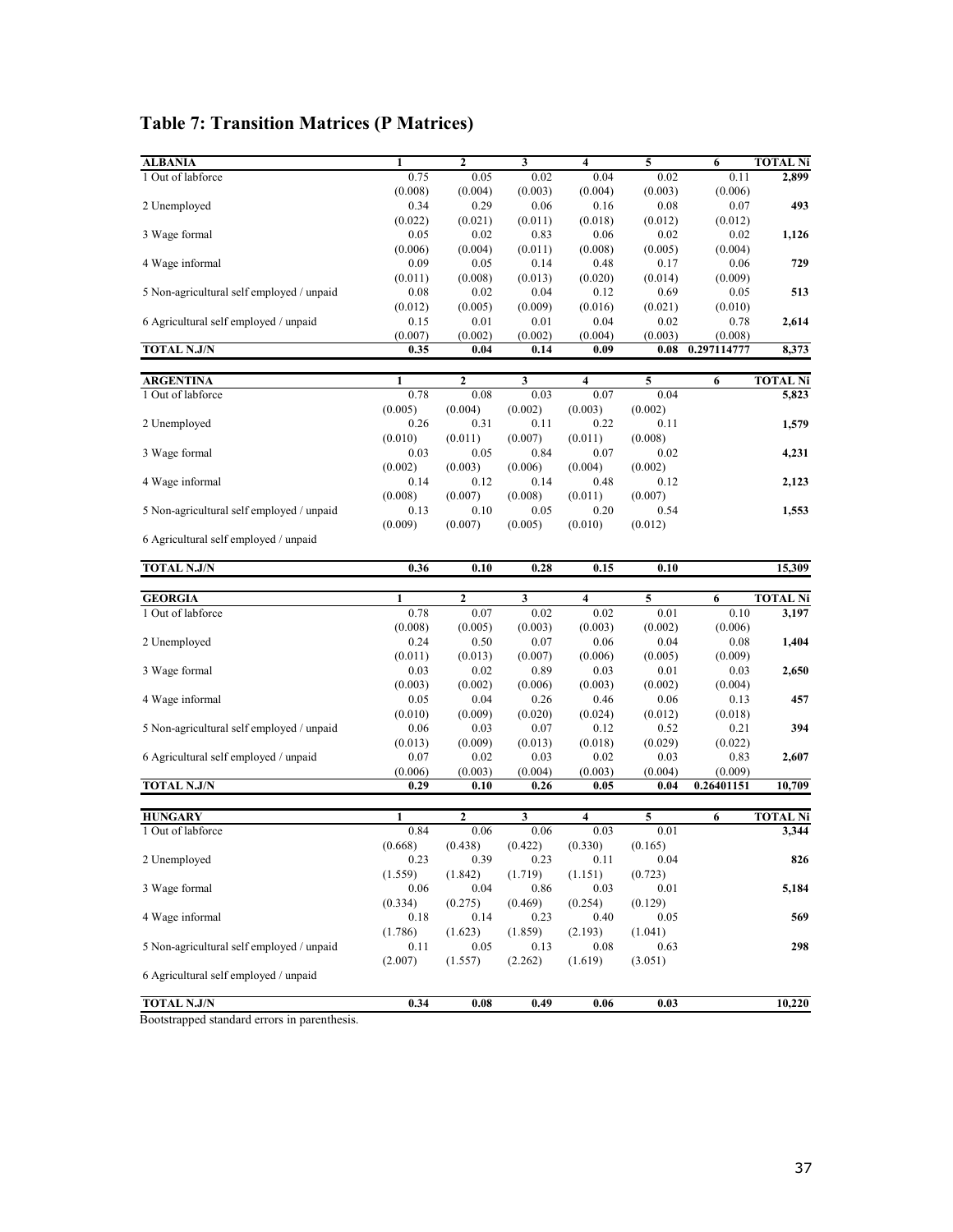| <b>MEXICO</b>                             | 1            | $\mathbf{2}$   | 3       | 4       | 5       | 6           | <b>TOTAL Ni</b> |
|-------------------------------------------|--------------|----------------|---------|---------|---------|-------------|-----------------|
| 1 Out of labforce                         | 0.81         | 0.02           | 0.06    | 0.07    | 0.04    |             | 143,535         |
|                                           | (0.001)      | (0.000)        | (0.001) | (0.001) | (0.001) |             |                 |
| 2 Unemployed                              | 0.30         | 0.12           | 0.26    | 0.24    | 0.08    |             | 9,098           |
|                                           | (0.005)      | (0.003)        | (0.005) | (0.004) | (0.003) |             |                 |
| 3 Wage formal                             | 0.07         | 0.02           | 0.75    | 0.13    | 0.03    |             | 95,103          |
|                                           | (0.001)      | (0.000)        | (0.001) | (0.001) | (0.001) |             |                 |
| 4 Wage informal                           | 0.14         | 0.03           | 0.27    | 0.47    | 0.09    |             | 57,325          |
|                                           | (0.001)      | (0.001)        | (0.002) | (0.002) | (0.001) |             |                 |
| 5 Non-agricultural self employed / unpaid | 0.19         | 0.02           | 0.08    | 0.15    | 0.57    |             | 33,115          |
|                                           | (0.002)      | (0.001)        | (0.002) | (0.002) | (0.002) |             |                 |
| 6 Agricultural self employed / unpaid     |              |                |         |         |         |             |                 |
|                                           |              |                |         |         |         |             |                 |
| <b>TOTAL N.J/N</b>                        | 0.41         | 0.03           | 0.29    | 0.17    | 0.10    |             | 338,176         |
|                                           |              |                |         |         |         |             |                 |
| <b>POLAND</b>                             | $\mathbf{1}$ | $\mathbf{2}$   | 3       | 4       | 5       | 6           | <b>TOTAL Ni</b> |
| 1 Out of labforce                         | 0.90         | 0.06           | 0.01    | 0.02    | 0.00    | 0.01        | 27,889          |
|                                           | (0.191)      | (0.140)        | (0.073) | (0.079) | (0.035) | (0.062)     |                 |
| 2 Unemployed                              | 0.14         | 0.67           | 0.06    | 0.10    | 0.01    | 0.02        | 9,725           |
|                                           | (0.376)      | (0.492)        | (0.265) | (0.317) | (0.112) | (0.124)     |                 |
| 3 Wage formal                             | 0.03         | 0.04           | 0.90    | 0.02    | 0.00    | 0.00        | 29,546          |
|                                           | (0.107)      | (0.126)        | (0.196) | (0.091) | (0.032) | (0.034)     |                 |
| 4 Wage informal                           | 0.08         | 0.16           | 0.25    | 0.49    | 0.01    | 0.02        | 2,997           |
|                                           | (0.542)      | (0.699)        | (0.897) | (1.014) | (0.174) | (0.221)     |                 |
| 5 Non-agricultural self employed / unpaid | 0.04         | 0.06           | 0.03    | 0.01    | 0.86    | 0.01        | 2,109           |
|                                           | (0.419)      | (0.552)        | (0.474) | (0.251) | (0.848) | (0.149)     |                 |
| 6 Agricultural self employed / unpaid     | 0.03         | 0.01           | 0.01    | 0.01    | 0.00    | 0.94        | 7,059           |
|                                           | (0.186)      | (0.100)        | (0.101) | (0.124) | (0.057) | (0.256)     |                 |
| <b>TOTAL N.J/N</b>                        | 0.35         | 0.12           | 0.36    | 0.05    | 0.03    | 0.092079899 | 79,324          |
|                                           |              |                |         |         |         |             |                 |
|                                           |              |                |         |         |         |             |                 |
|                                           | 1            | $\mathbf{2}$   | 3       | 4       |         |             | <b>TOTAL Ni</b> |
| <b>RUSSIA</b>                             |              |                |         |         | 5       | 6           |                 |
| 1 Out of labforce                         | 0.76         | 0.06           | 0.07    | 0.10    | 0.01    |             | 2,777           |
|                                           | 0.008        | 0.004          | 0.005   | 0.006   | 0.002   |             |                 |
| 2 Unemployed                              | 0.19         | 0.34           | 0.21    | 0.23    | 0.03    |             | 756             |
|                                           | 0.014        | 0.017          | 0.016   | 0.015   | 0.007   |             |                 |
| 3 Wage formal                             | 0.02         | 0.03           | 0.82    | 0.10    | 0.02    |             | 2,412           |
|                                           | 0.003        | 0.004          | 0.008   | 0.007   | 0.003   |             |                 |
| 4 Wage informal                           | 0.13         | 0.09           | 0.31    | 0.43    | 0.04    |             | 1,672           |
|                                           | 0.008        | 0.007          | 0.012   | 0.013   | 0.005   |             |                 |
| 5 Non-agricultural self employed / unpaid | 0.06         | 0.08           | 0.46    | 0.21    | 0.18    |             | 310             |
|                                           | 0.014        | 0.016          | 0.030   | 0.026   | 0.023   |             |                 |
| 6 Agricultural self employed / unpaid     |              |                |         |         |         |             |                 |
| TOTAL N.J/N                               | 0.32         | 0.09           | 0.38    | 0.19    | 0.03    |             | 7,927           |
|                                           |              |                |         |         |         |             |                 |
| <b>UKRAINE</b>                            | 1            | $\overline{2}$ | 3       | 4       | 5       | 6           | <b>TOTAL Ni</b> |
| 1 Out of labforce                         | 0.76         | 0.10           | 0.09    | 0.04    | 0.01    |             | 2,030           |
|                                           | (0.010)      | (0.008)        | (0.007) | (0.005) | (0.003) |             |                 |
| 2 Unemployed                              | 0.25         | 0.33           | 0.26    | 0.13    | 0.03    |             | 658             |
|                                           | (0.019)      | (0.019)        | (0.018) | (0.014) | (0.009) |             |                 |
| 3 Wage formal                             | 0.06         | 0.04           | 0.86    | 0.03    | 0.01    |             | 2,725           |
|                                           | (0.005)      | (0.004)        | (0.008) | (0.004) | (0.002) |             |                 |
| 4 Wage informal                           | 0.08         | 0.08           | 0.32    | 0.47    | 0.05    |             |                 |
|                                           | (0.020)      | (0.020)        | (0.041) | (0.044) | (0.017) |             |                 |
| 5 Non-agricultural self employed / unpaid | 0.12         | 0.11           | 0.12    | 0.15    | 0.50    |             | 184<br>71       |
|                                           | (0.042)      | (0.038)        | (0.041) | (0.047) | (0.062) |             |                 |
| 6 Agricultural self employed / unpaid     |              |                |         |         |         |             |                 |
| <b>TOTAL N.J/N</b>                        | 0.34         | 0.10           | 0.49    | 0.06    | 0.02    |             | 5,668           |

Bootstrapped standard errors in parenthesis.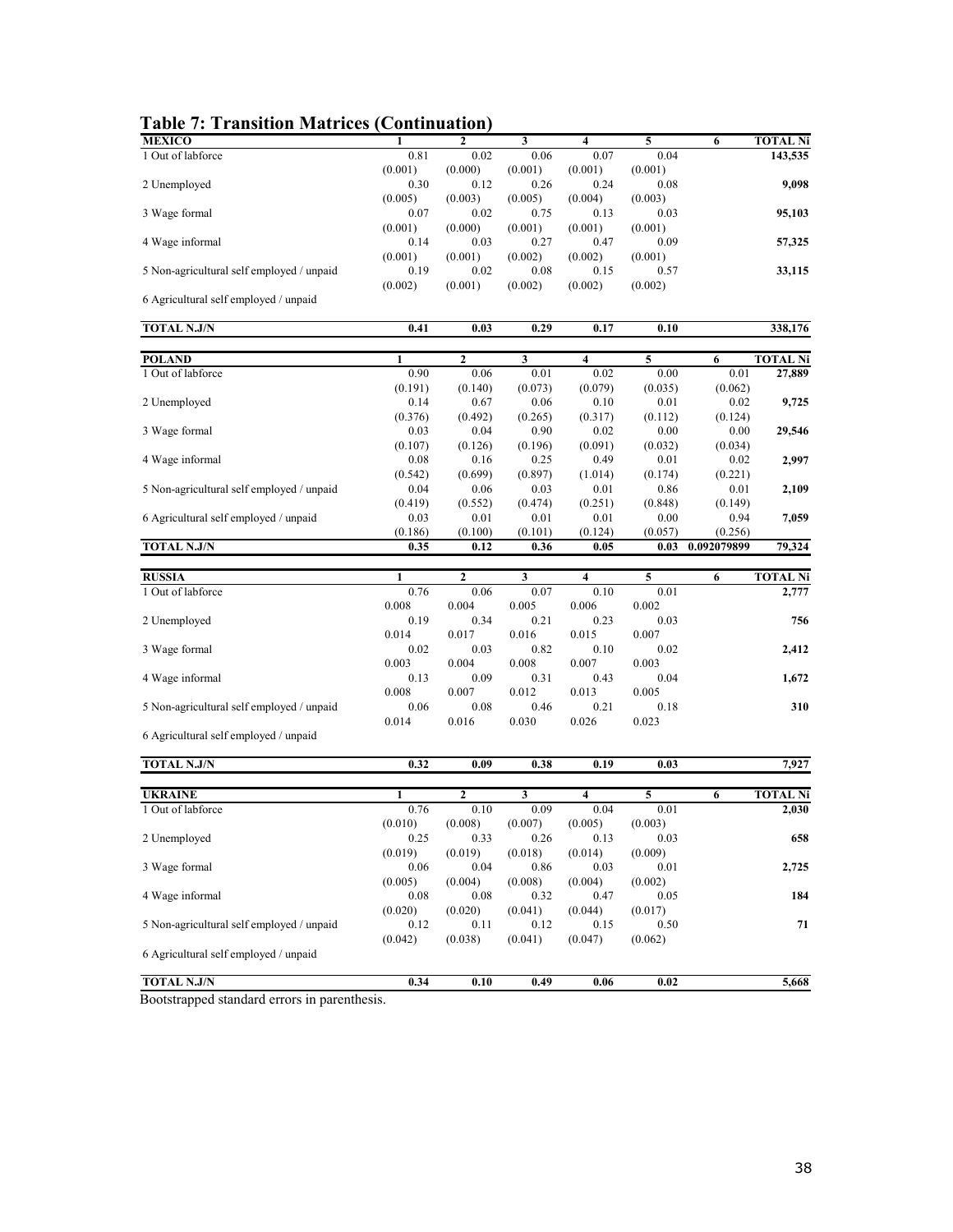| <b>Table 7: Transition Matrices (Continuation)</b> |
|----------------------------------------------------|
|----------------------------------------------------|

| <b>VENEZUELA</b>                          |         | $\mathbf{2}$ | 3       | 4       |         | 6           | <b>TOTAL Ni</b> |
|-------------------------------------------|---------|--------------|---------|---------|---------|-------------|-----------------|
| 1 Out of labforce                         | 0.79    | 0.04         | 0.03    | 0.06    | 0.08    | 0.01        | 38,055          |
|                                           | (0.002) | (0.001)      | (0.001) | (0.002) | (0.001) | (0.002)     |                 |
| 2 Unemployed                              | 0.22    | 0.25         | 0.17    | 0.19    | 0.15    | 0.02        | 4,706           |
|                                           | (0.008) | (0.009)      | (0.006) | (0.007) | (0.002) | (0.007)     |                 |
| 3 Wage formal                             | 0.06    | 0.05         | 0.75    | 0.09    | 0.05    | 0.00        | 18,009          |
|                                           | (0.002) | (0.002)      | (0.004) | (0.003) | (0.000) | (0.002)     |                 |
| 4 Wage informal                           | 0.13    | 0.08         | 0.22    | 0.39    | 0.13    | 0.04        | 12,699          |
|                                           | (0.004) | (0.003)      | (0.005) | (0.006) | (0.003) | (0.004)     |                 |
| 5 Non-agricultural self employed / unpaid | 0.17    | 0.05         | 0.06    | 0.11    | 0.58    | 0.04        | 14,243          |
|                                           | (0.008) | (0.005)      | (0.004) | (0.011) | (0.015) | (0.006)     |                 |
| 6 Agricultural self employed / unpaid     | 0.09    | 0.03         | 0.02    | 0.17    | 0.05    | 0.63        | 1,801           |
|                                           | (0.004) | (0.002)      | (0.003) | (0.003) | (0.003) | (0.005)     |                 |
| <b>TOTAL N.J/N</b>                        | 0.40    | 0.06         | 0.21    | 0.13    | 0.16    | 0.028727615 | 89,513          |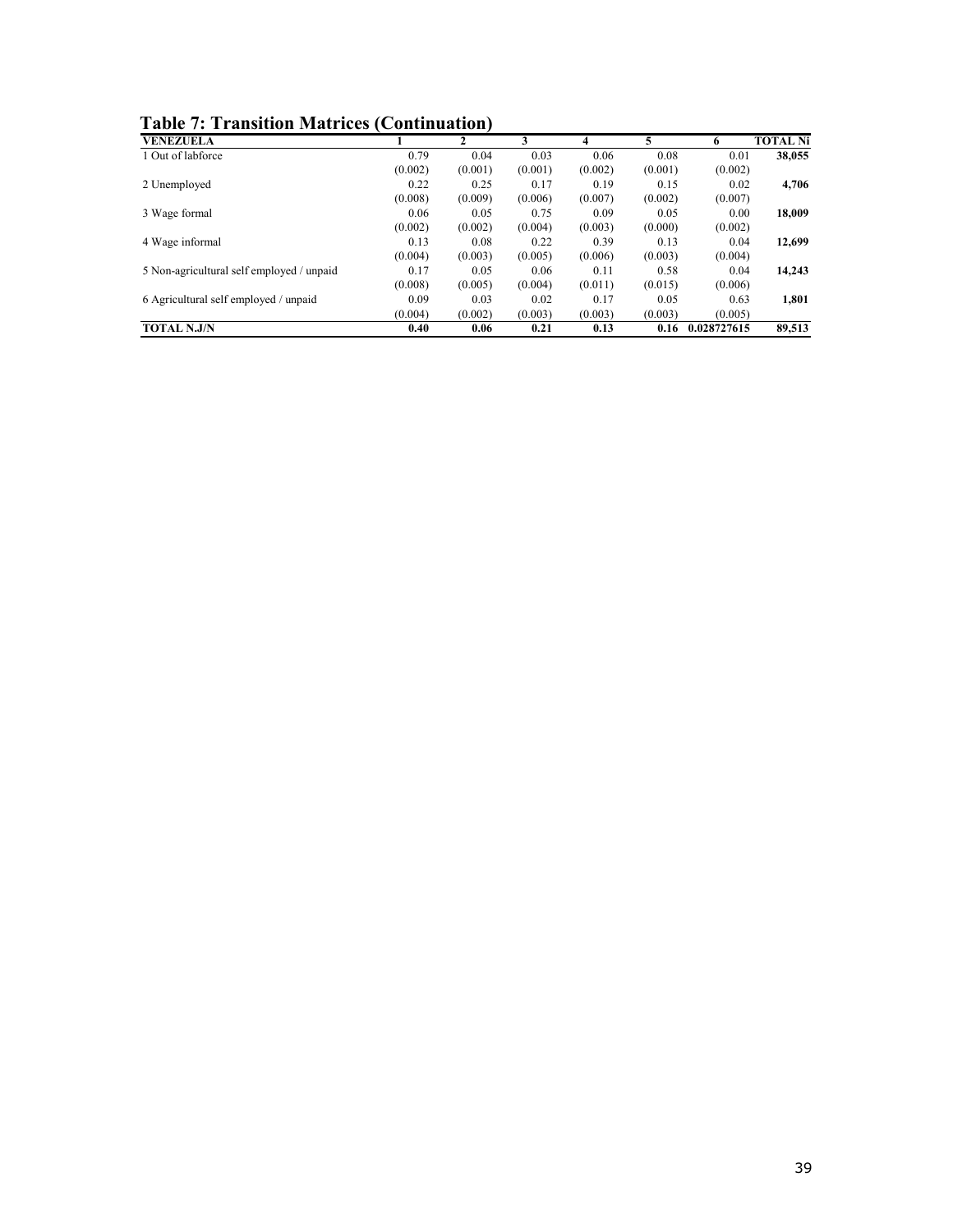# **Table 8:** *T* **Matrices**

## **T Matrices**

| <b>ALBANIA</b>                            | $\mathbf{1}$ | $\overline{2}$ | $\overline{3}$          | $\overline{4}$ | 5              | 6            |
|-------------------------------------------|--------------|----------------|-------------------------|----------------|----------------|--------------|
| 1 Out of labforce                         |              | 1.44           | 0.62                    | 0.64           | 0.54           | 1.64         |
| 2 Unemployed                              | 1.45         |                | 0.72                    | 1.14           | 0.77           | 0.48         |
| 3 Wage formal                             | 0.79         | 0.99           |                         | 1.82           | 0.89           | 0.64         |
| 4 Wage informal                           | 0.48         | 0.84           | 2.16                    |                | 2.08           | 0.52         |
| 5 Non-agricultural self employed / unpaid | 0.76         | 0.54           | 1.09                    | 1.85           |                | 0.75         |
| 6 Agricultural self employed / unpaid     | 1.79         | 0.28           | 0.38                    | 0.76           | 0.53           |              |
|                                           |              |                |                         |                |                |              |
| <b>ARGENTINA</b>                          | 1            | $\overline{c}$ | $\overline{3}$          | $\overline{4}$ | 5              | 6            |
| 1 Out of labforce                         |              | 1.35           | 0.77                    | 0.90           | 0.89           |              |
| 2 Unemployed                              | 1.40         |                | 0.83                    | 0.91           | 0.78           |              |
| 3 Wage formal                             | 0.63         | 1.14           |                         | 1.29           | 0.77           |              |
| 4 Wage informal                           | 0.94         | 0.76           | 1.32                    |                | 1.13           |              |
| 5 Non-agricultural self employed / unpaid | 1.12         | 0.78           | 0.57                    | 1.33           |                |              |
| 6 Agricultural self employed / unpaid     |              |                |                         |                |                |              |
|                                           |              |                |                         |                |                |              |
|                                           |              |                |                         |                |                |              |
| <b>GEORGIA</b>                            | $\mathbf{1}$ | $\overline{2}$ | $\overline{\mathbf{3}}$ | $\overline{4}$ | $\overline{5}$ | 6            |
|                                           |              |                |                         |                |                |              |
| 1 Out of labforce                         |              | 1.70           | 0.54                    | 0.46           | 0.55           | 1.31         |
| 2 Unemployed                              | 1.68<br>0.81 | 1.00           | 0.82                    | 0.87<br>1.80   | 0.79<br>0.60   | 0.58<br>0.91 |
| 3 Wage formal<br>4 Wage informal          | 0.32         | 0.53           | 2.72                    |                | 1.22           | 0.80         |
| 5 Non-agricultural self employed / unpaid | 0.43         | 0.48           | 0.82                    | 1.77           |                | 1.56         |
| 6 Agricultural self employed / unpaid     | 1.31         | 0.63           | 0.79                    | 0.76           | 1.47           |              |
|                                           |              |                |                         |                |                |              |
| <b>HUNGARY</b>                            | $\mathbf{1}$ | $\overline{2}$ | $\overline{3}$          | $\overline{4}$ | $\overline{5}$ | 6            |
|                                           |              |                |                         |                |                |              |
| 1 Out of labforce                         |              | 1.12           | 1.06                    | 0.90           | 0.64           |              |
| 2 Unemployed                              | 1.00         |                | 1.15                    | 0.87           | 0.78           |              |
| 3 Wage formal                             | 1.16         | 0.96           |                         | 0.85           | 0.81           |              |
| 4 Wage informal                           | 0.85         | 0.88           | 1.24                    |                | 1.09           |              |
| 5 Non-agricultural self employed / unpaid | 0.95         | 0.59           | 1.27                    | 1.22           |                |              |
| 6 Agricultural self employed / unpaid     |              |                |                         |                |                |              |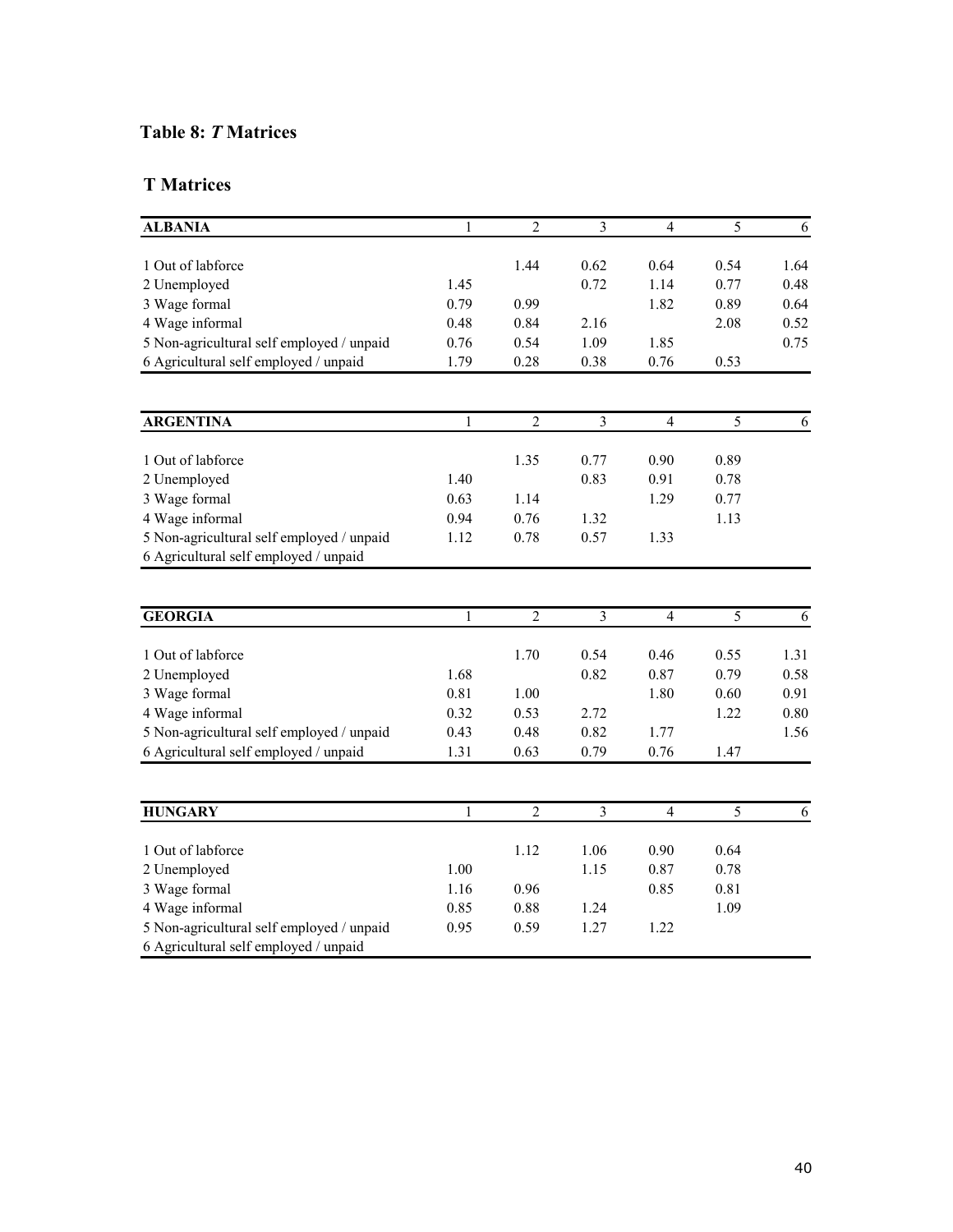| <b>MEXICO</b>                                                                      | 1            | $\overline{2}$ | 3                       | $\overline{4}$ | $\overline{5}$ | $\epsilon$ |
|------------------------------------------------------------------------------------|--------------|----------------|-------------------------|----------------|----------------|------------|
| 1 Out of labforce                                                                  |              | 1.22           |                         |                |                |            |
| 2 Unemployed                                                                       | 1.40         |                | 0.81<br>1.01            | 1.01<br>0.87   | 1.23<br>0.60   |            |
| 3 Wage formal                                                                      | 0.87         | 0.85           |                         | 1.33           | 0.63           |            |
| 4 Wage informal                                                                    | 0.86         | 0.59           | 1.33                    |                | 0.81           |            |
| 5 Non-agricultural self employed / unpaid                                          | 1.63         | 0.46           | 0.60                    | 1.01           |                |            |
| 6 Agricultural self employed / unpaid                                              |              |                |                         |                |                |            |
|                                                                                    |              |                |                         |                |                |            |
| <b>POLAND</b>                                                                      | 1            | $\overline{2}$ | 3                       | $\overline{4}$ | 5              | 6          |
|                                                                                    |              |                |                         |                |                |            |
| 1 Out of labforce                                                                  |              | 1.39           | 0.56                    | 0.66           | 0.83           | 1.46       |
| 2 Unemployed                                                                       | 1.16         |                | 0.81                    | 1.09           | 0.84           | 0.60       |
| 3 Wage formal                                                                      | 1.12         | 1.06           |                         | 0.91           | 0.82           | 0.53       |
| 4 Wage informal                                                                    | 0.47         | 0.86           | 2.45                    |                | 0.42           | 0.45       |
| 5 Non-agricultural self employed / unpaid                                          | 0.91         | 1.31           | 1.35                    | 0.44           |                | 0.71       |
| 6 Agricultural self employed / unpaid                                              | 1.79         | 0.43           | 0.76                    | 0.95           | 1.34           |            |
|                                                                                    |              |                |                         |                |                |            |
| <b>RUSSIA</b>                                                                      | 1            | $\overline{2}$ | $\overline{\mathbf{3}}$ | $\overline{4}$ | 5              | 6          |
| 1 Out of labforce                                                                  |              | 2.12           | 0.52                    | 1.66           | 0.87           |            |
| 2 Unemployed                                                                       | 3.06         |                | 0.53                    | 1.34           | 1.16           |            |
| 3 Wage formal                                                                      | 0.72         | 0.80           |                         | 1.12           | 1.40           |            |
| 4 Wage informal                                                                    | 2.05         | 1.25           | 0.76                    |                | 1.47           |            |
| 5 Non-agricultural self employed / unpaid                                          | 0.85         | 0.97           | 0.99                    | 1.08           |                |            |
| 6 Agricultural self employed / unpaid                                              |              |                |                         |                |                |            |
|                                                                                    |              |                |                         |                |                |            |
| <b>UKRAINE</b>                                                                     | 1            | $\overline{2}$ | $\overline{3}$          | $\overline{4}$ | 5              | 6          |
|                                                                                    |              |                |                         |                |                |            |
| 1 Out of labforce                                                                  |              | 1.35           | 0.95                    | 0.68           | 0.82           |            |
| 2 Unemployed                                                                       | 1.14         |                | 1.03                    | 0.85           | 0.71           |            |
| 3 Wage formal                                                                      | 1.30         | 0.87           |                         | 0.85           | 0.63           |            |
| 4 Wage informal                                                                    | 0.49         | 0.52           | 1.75                    |                | 1.41           |            |
| 5 Non-agricultural self employed / unpaid<br>6 Agricultural self employed / unpaid | 0.94         | 0.90           | 0.77                    | 1.59           |                |            |
|                                                                                    |              |                |                         |                |                |            |
| <b>VENEZUELA</b>                                                                   | $\mathbf{1}$ | $\overline{2}$ | $\mathfrak{Z}$          | $\overline{4}$ | $\mathfrak s$  | 6          |
|                                                                                    |              |                |                         |                |                |            |
| 1 Out of labforce                                                                  |              | 1.04           | 0.66                    | 1.01           | 1.36           | 0.59       |
| 2 Unemployed                                                                       | 1.25         |                | 1.03                    | 1.01           | 0.84           | 0.45       |
| 3 Wage formal                                                                      | 0.91         | 1.16           |                         | 1.34           | 0.84           | 0.12       |
| 4 Wage informal                                                                    | 0.82         | 0.80           | 1.54                    |                | 0.82           | 1.02       |
| 5 Non-agricultural self employed / unpaid                                          | 1.53         | 0.68           | 0.56                    | 0.94           |                | 1.58       |
| 6 Agricultural self employed / unpaid                                              | 1.15         | 0.60           | 0.25                    | 2.08           | 0.66           |            |

# **Table 8: T Matrices (Continuation)**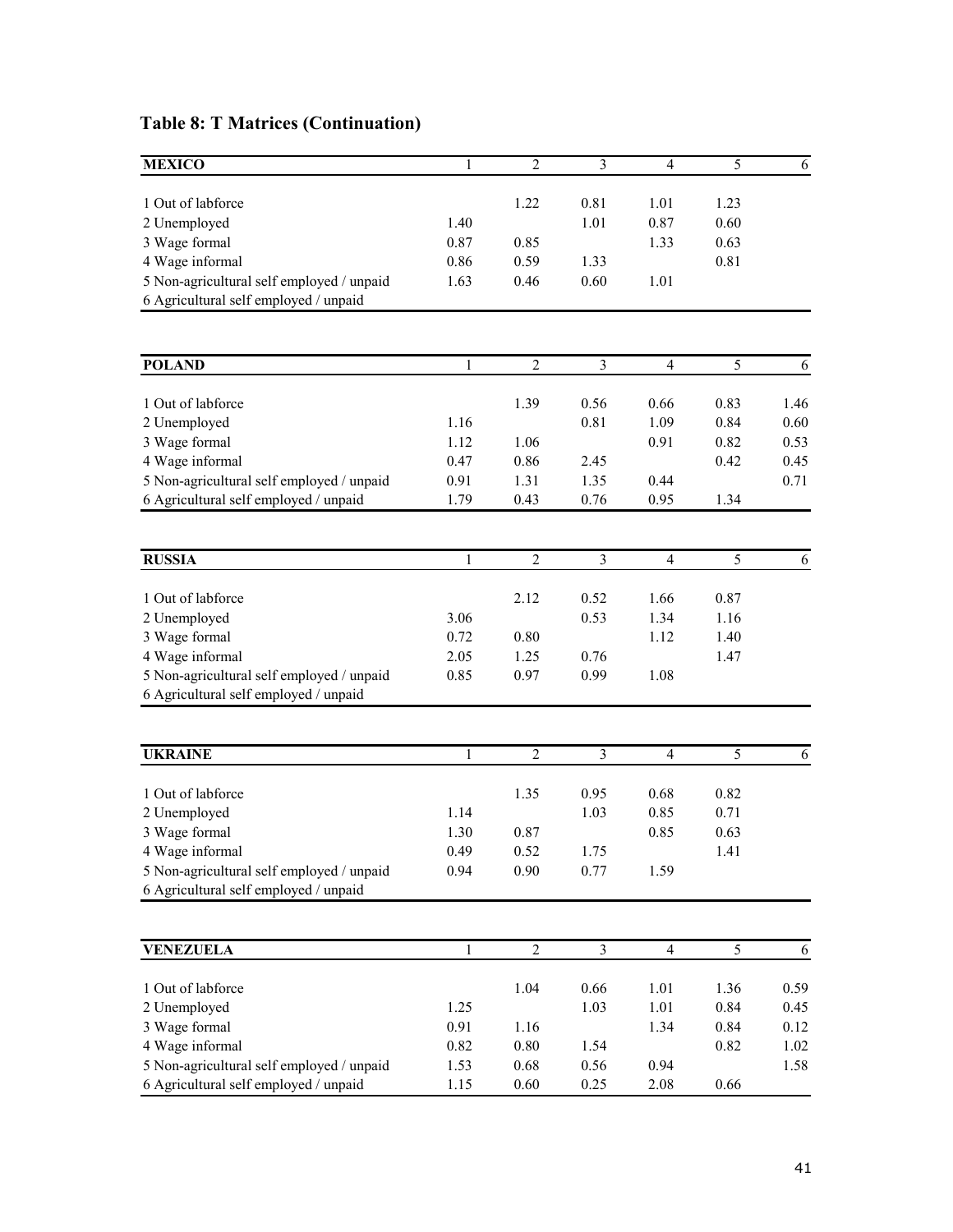|            |            | Argentina  |                  |        |          |         | <b>Mexico</b> |        |        |          |                  | Venezuela  |        |        |          |         |         |
|------------|------------|------------|------------------|--------|----------|---------|---------------|--------|--------|----------|------------------|------------|--------|--------|----------|---------|---------|
| $t - 1/t$  |            | <b>OLF</b> | Unemp.           | Formal | Informal | SelfEmp | <b>OLF</b>    | Unemp. | Formal | Informal | SelfEmp          | <b>OLF</b> | Unemp. | Formal | Informal | SelfEmp | Self Aq |
|            |            |            |                  |        |          |         |               |        |        |          |                  |            |        |        |          |         |         |
|            | <b>OLF</b> | 82.7       | 7.5              | 2.6    | 4.7      | 2.5     | 82.8          | 2.7    | 5.3    | 6.4      | 2.9              | 85.5       | 4.1    | 2.2    | 3.5      | 4.4     | 0.3     |
|            | Unemp      | 23.3       | 43.6             | 9.2    | 15.9     | 8.0     | 31.8          | 14.2   | 25.1   | 22.8     | 6.1              | 27.5       | 30.8   | 14.3   | 14.1     | 12.1    | 1.3     |
|            | Quintile 1 | 2.8        | 8.1              | 77.0   | 9.8      | 2.2     | 9.6           | 3.5    | 68.6   | 15.0     | 3.2              | 11.4       | 10.2   | 63.1   | 10.2     | 4.8     | 0.2     |
|            | Quintile 2 | 2.8        | 3.6              | 85.9   | 5.8      | 1.9     | 8.1           | 3.0    | 73.4   | 12.7     | 2.9              | 9.7        | 8.3    | 69.0   | 8.4      | 4.6     | 0.1     |
| Formal     | Quintile 3 | 2.3        | 4.6              | 86.0   | 5.3      | 1.9     | 7.3           | 2.3    | 75.7   | 11.3     | 3.3 <sub>l</sub> | 10.6       | 8.2    | 71.6   | 6.4      | 3.0     | 0.3     |
|            | Quintile 4 | 2.2        | 4.8              | 88.9   | 2.9      | 1.2     | 6.5           | 2.3    | 76.5   | 11.4     | 3.3              | 7.1        | 7.0    | 75.2   | 6.2      | 4.4     | 0.1     |
|            | Quintile 5 | 1.5        | 2.0 <sub>1</sub> | 92.1   | 3.6      | 0.9     | 5.8           | 2.2    | 79.3   | 10.9     | 1.8              | 5.3        | 5.3    | 80.4   | 4.1      | 4.7     | 0.2     |
|            | Quintile 1 | 12.9       | 15.3             | 11.6   | 51.9     | 8.4     | 20.6          | 5.0    | 17.6   | 48.9     | 8.0              | 28.6       | 11.5   | 12.4   | 33.1     | 10.0    | 4.5     |
|            | Quintile 2 | 11.9       | 11.5             | 12.6   | 53.4     | 10.7    | 16.3          | 4.4    | 20.2   | 50.8     | 8.3              | 22.9       | 11.9   | 16.3   | 36.2     | 9.8     | 2.9     |
| Informal   | Quintile 3 | 11.0       | 9.3              | 13.3   | 54.4     | 12.0    | 13.7          | 4.3    | 23.3   | 50.3     | 8.4              | 16.8       | 12.1   | 27.0   | 30.9     | 10.8    | 2.5     |
|            | Quintile 4 | 13.5       | 10.1             | 14.4   | 51.0     | 11.0    | 12.8          | 3.4    | 28.2   | 46.5     | 9.2              | 18.6       | 15.0   | 26.8   | 25.0     | 12.9    | 1.8     |
|            | Quintile 5 | 11.8       | 8.5              | 8.9    | 59.5     | 11.3    | 14.6          | 2.4    | 33.7   | 42.4     | 6.9              | 15.1       | 13.5   | 30.0   | 25.7     | 14.1    | 1.6     |
|            | Quintile 1 | 20.9       | 9.7              | 2.5    | 17.5     | 49.5    | 23.7          | 1.4    | 6.6    | 12.0     | 56.3             | 33.6       | 6.0    | 3.6    | 8.5      | 46.5    | 1.8     |
|            | Quintile 2 | 10.8       | 11.6             | 3.7    | 22.3     | 51.7    | 15.1          | 1.0    | 6.5    | 17.0     | 60.4             | 28.8       | 6.3    | 4.8    | 9.6      | 49.9    | 0.6     |
| Self Empl. | Quintile 3 | 6.0        | 10.0             | 5.3    | 14.5     | 64.2    | 15.9          | 2.3    | 7.4    | 19.2     | 55.2             | 19.3       | 8.4    | 5.6    | 11.4     | 54.6    | 0.8     |
|            | Quintile 4 | 7.3        | 7.8              | 4.9    | 20.1     | 59.9    | 14.8          | 2.4    | 8.6    | 17.3     | 56.9             | 20.1       | 8.4    | 7.0    | 8.1      | 55.6    | 0.8     |
|            | Quintile 5 | 9.8        | 8.2              | 3.1    | 17.0     | 61.9    | 20.2          | 2.7    | 9.9    | 14.4     | 52.8             | 20.8       | 8.4    | 5.6    | 7.5      | 57.2    | 0.5     |
|            | Total      | 40.4       | 11.4             | 26.6   | 13.3     | 8.4     | 46.2          | 3.2    | 26.7   | 15.8     | 8.1              | 15.8       | 4.1    | 1.9    | 16.6     | 7.3     | 54.2    |

# **Table 9: Transition probabilities by quintile of the earnings distribution**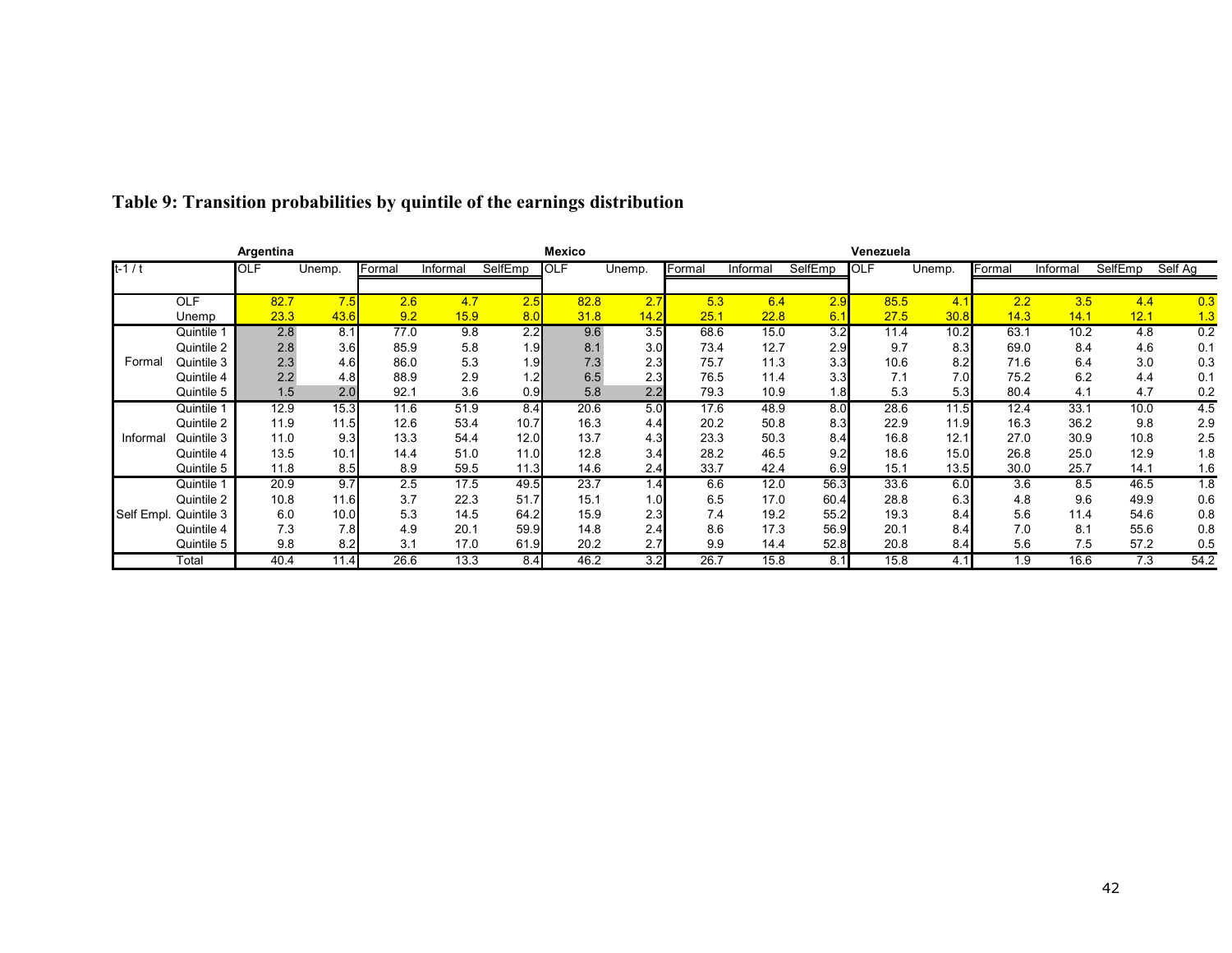| <b>ALBANIA</b> |                                       |          | Monthly Wage    |          |           |          | Hourly Wage     |           |           |
|----------------|---------------------------------------|----------|-----------------|----------|-----------|----------|-----------------|-----------|-----------|
|                |                                       | Formal   | <b>Informal</b> | SE       | SE agric. | Formal   | <b>Informal</b> | <b>SE</b> | SE agric. |
| status lag     | Median starting wage                  | 16893    | 17705           | 16000    | 16000     | 109      | 102             | 89        | 108       |
| formal wage    | Median % change in wage               | 0.065    | $-0.029$        | 0.364    | $-1.151$  | 0.049    | $-0.029$        | 0.105     | $-0.722$  |
|                | Mean % change in wage                 | 0.072    | $-0.184$        | 0.382    | $-1.022$  | 0.035    | $-0.201$        | 0.287     | $-0.899$  |
|                | Adjusted mean % change                | 0.055    | $-0.118$        | 0.305    | $-1.348$  | 0.028    | $-0.128$        | 0.225     | $-0.744$  |
|                | % of cases of wage increase           | 0.621    | 0.374           | 0.691    | 0.191     | 0.571    | 0.438           | 0.620     | 0.117     |
|                | N. observations                       | 956      | 64              | 25       | 15        | 956      | 64              | 25        | 15        |
| status lag     | Median starting wage                  | 19492    | 19492           | 20000    | 16000     | 101      | 102             | 100       | 120       |
|                | informal wage Median % change in wage | $-0.026$ | $-0.026$        | 0.157    | $-1.233$  | $-0.029$ | $-0.029$        | 0.157     | $-1.096$  |
|                | Mean % change in wage                 | $-0.017$ | $-0.015$        | 0.264    | $-1.569$  | $-0.072$ | $-0.066$        | 0.237     | $-1.639$  |
|                | Adjusted mean % change                | $-0.042$ | 0.015           | 0.232    | $-1.571$  | $-0.077$ | $-0.028$        | 0.155     | $-1.637$  |
|                | % of cases of wage increase           | 0.451    | 0.466           | 0.579    | 0.051     | 0.419    | 0.464           | 0.598     | 0.051     |
|                | N. observations                       | 101      | 328             | 122      | 21        | 101      | 328             | 122       | 21        |
| status lag     | Median starting wage                  | 23390    | 23390           | 23390    | 15999     | 102      | 131             | 116       | 139       |
| non agric self | Median % change in wage               | $-0.252$ | $-0.029$        | $-0.029$ | $-0.945$  | $-0.243$ | $-0.093$        | 0.020     | $-0.945$  |
|                | Mean % change in wage                 | $-0.334$ | 0.018           | 0.004    | $-0.787$  | $-0.131$ | $-0.179$        | 0.052     | $-0.848$  |
|                | Adjusted mean % change                | $-0.320$ | 0.260           | 0.007    | $-0.788$  | $-0.174$ | $-0.396$        | 0.051     | $-0.875$  |
|                | % of cases of wage increase           | 0.191    | 0.417           | 0.441    | 0.247     | 0.372    | 0.354           | 0.508     | 0.139     |
|                | N. observations                       | 11       | 40              | 209      | 9         | 11       | 40              | 209       | 9         |
| status lag     | Median starting wage                  | 2436     | 4873            | 4873     | 4142      | 32       | 35              | 24        | 33        |
| agric self     | Median % change in wage               | 1.850    | 0.993           | 1.441    | $-0.029$  | 0.907    | 1.881           | 1.252     | $-0.098$  |
|                | Mean % change in wage                 | 1.436    | 1.630           | 1.030    | $-0.039$  | 1.252    | 1.479           | 0.816     | $-0.124$  |
|                | Adjusted mean % change                | 1.300    | 0.992           | 0.952    | $-0.032$  | 1.018    | 1.074           | 0.840     | $-0.174$  |
|                | % of cases of wage increase           | 0.857    | 1.000           | 0.933    | 0.419     | 1.000    | 0.939           | 0.858     | 0.402     |
|                | N. observations                       |          | 16              | 13       | 311       | 7        | 16              | 13        | 311       |

# **Table 10: Wage Changes associated with Job Transitions**

| <b>ARGENTINA</b> |                                              | <b>EFFECT</b> | 'ON MONTH | W AGE              | <b>EFFECT</b> |          | 'AGE                        |
|------------------|----------------------------------------------|---------------|-----------|--------------------|---------------|----------|-----------------------------|
|                  |                                              | formal        | Informal  | <b>SE-Not Agre</b> | formal        |          | <b>Informal SE-Not Agro</b> |
| status lag       | Median starting wage                         | 648           | 496       | 593                | 3.921         | 2.796    | 3.155                       |
| formal wage      | Median % change in wage                      | 0.008         | $-0.078$  | 0.067              | 0.012         | 0.008    | 0.150                       |
|                  | Mean % change in wage                        | 0.022         | $-0.070$  | 0.032              | 0.022         | 0.025    | 0.250                       |
|                  | Adjusted mean % change                       | 0.017         | $-0.056$  | 0.027              | 0.020         | 0.049    | 0.243                       |
|                  | % of cases of wage increase                  | 0.542         | 0.426     | 0.58               | 0.528         | 0.509    | 0.609                       |
|                  | N. observations                              | 2,500         | 169       | 69                 | 2,500         | 169      | 69                          |
| status lag       | Median starting wage                         | 449           | 396       | 398                | 2.589         | 2.706    | 2.922                       |
|                  | <b>informal wage</b> Median % change in wage | 0.152         | 0.006     | $-0.002$           | 0.130         | $-0.001$ | 0.059                       |
|                  | Mean % change in wage                        | 0.215         | 0.042     | 0.044              | 0.156         | $-0.021$ | 0.154                       |
|                  | Adjusted mean % change                       | 0.196         | 0.043     | 0.094              | 0.119         | $-0.010$ | 0.194                       |
|                  | % of cases of wage increase                  | 0.646         | 0.509     | 0.487              | 0.602         | 0.491    | 0.545                       |
|                  | N. observations                              | 181           | 538       | 156                | 181           | 538      | 156                         |
| status lag       | Median starting wage                         | 650           | 301       | 593                | 3.858         | 2.827    | 3.887                       |
|                  | <b>SE-Not A wage</b> Median % change in wage | $-0.038$      | $-0.002$  | $-0.010$           | $-0.005$      | $-0.032$ | $-0.010$                    |
|                  | Mean % change in wage                        | 0.035         | 0.095     | $-0.083$           | $-0.024$      | $-0.012$ | 0.040                       |
|                  | Adjusted mean % change                       | $-0.007$      | 0.120     | $-0.076$           | $-0.066$      | 0.018    | 0.036                       |
|                  | % of cases of wage increase                  | 0.433         | 0.489     | 0.435              | 0.483         | 0.466    | 0.484                       |
|                  | N. observations                              | 60            | 176       | 547                | 60            | 176      | 547                         |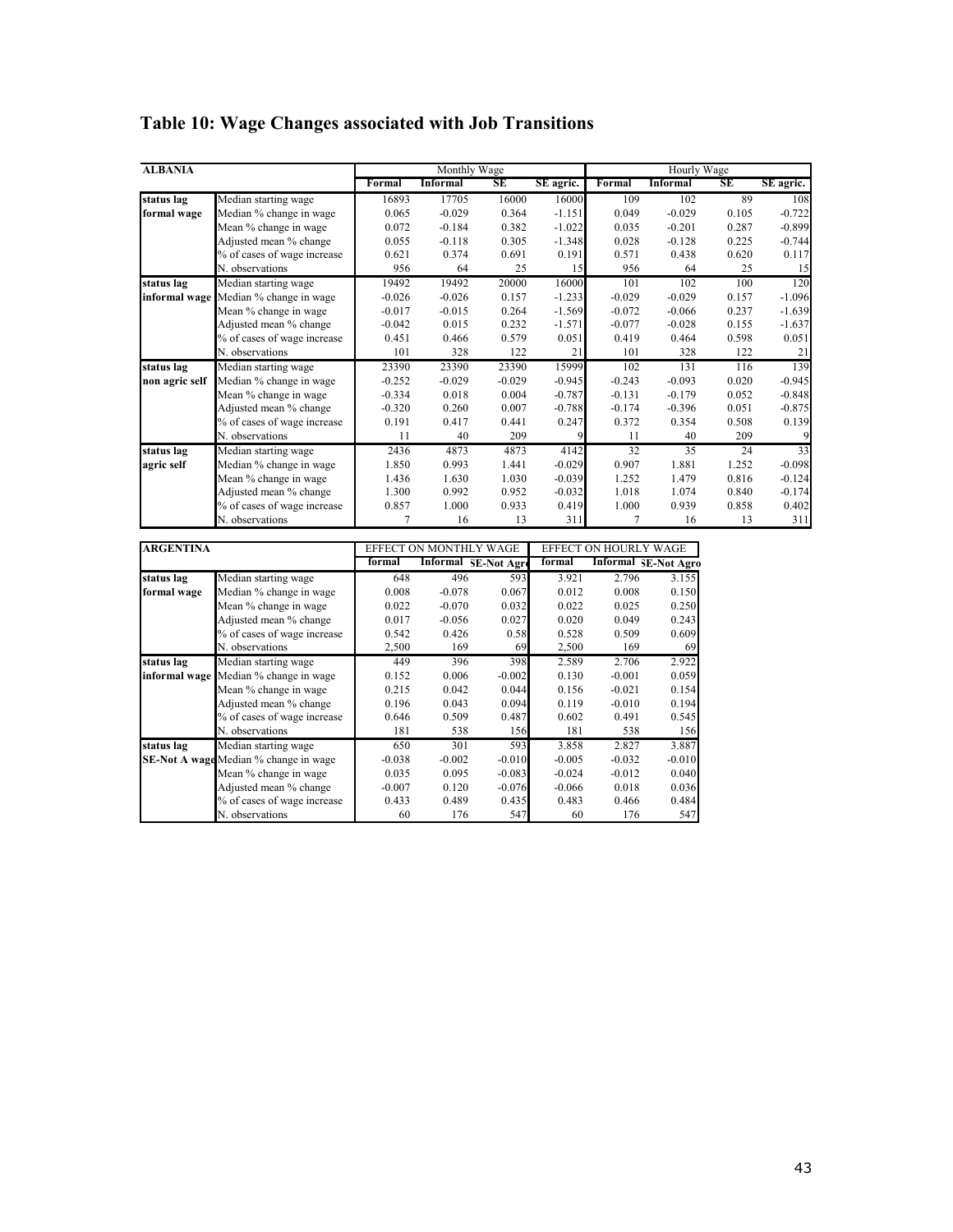|                |                             |          | Monthly Wage |          |          | Hourly Wage |          |
|----------------|-----------------------------|----------|--------------|----------|----------|-------------|----------|
| <b>HUNGARY</b> |                             | Formal   | Informal     | Self-    | Formal   | Informal    | Self-    |
|                |                             | Salaried | Salaried     | Employed | Salaried | Salaried    | Employed |
| Formal         | Median starting wage        | 41230    | 30000        | 39750    | 217.5    | 175.32      | 165.45   |
|                | Median % change in wage     | $-0.05$  | $-0.11$      | $-0.23$  | $-0.03$  | $-0.15$     | $-0.4$   |
|                | Mean % change in wage       | $-0.04$  | $-0.09$      | $-0.21$  | $-0.04$  | $-0.09$     | $-0.21$  |
|                | Adjusted mean % change      | $-0.041$ | $-0.015$     | $-0.210$ | $-0.015$ | $-0.064$    | $-0.256$ |
|                | % of cases of wage increase | 0.440    | 0.350        | 0.310    | 0.470    | 0.360       | 0.220    |
|                | N. observations             | 3893     | 47           | 33       | 3893     | 47          | 33       |
| Informal       | Median starting wage        | 34200    | 30000        | 42500    | 173.42   | 160.23      | 194.32   |
|                | Median % change in wage     | 0.09     | $-0.07$      | 0.04     | 0.09     | $-0.06$     | $-0.21$  |
|                | Mean % change in wage       | 0.08     | $-0.06$      | $-0.23$  | 0.08     | $-0.06$     | $-0.23$  |
|                | Adjusted mean % change      | 0.057    | $-0.125$     | $-0.547$ | 0.140    | $-0.038$    | $-0.910$ |
|                | % of cases of wage increase | 0.57     | 0.41         | 0.53     | 0.57     | 0.47        | 0.42     |
|                | N. observations             | 45       | 95           | 9        | 45       | 95          | 9        |
|                | Median starting wage        | 35000    | 36000        | 31350    | 201.85   | 109.62      | 142.05   |
| Self           | Median % change in wage     | $-0.21$  | $-0.62$      | $-0.14$  | 0.06     | $-0.73$     | 0.03     |
| Employed       | Mean % change in wage       | $-0.19$  | $-0.570$     | $-0.100$ | $-0.19$  | $-0.57$     | $-0.1$   |
|                | Adjusted mean % change      | $-0.224$ | $-0.462$     | $-0.048$ | 0.007    | $-0.053$    | 0.027    |
|                | % of cases of wage increase | 0.41     | 0.000        | 0.450    | 0.54     | 0.21        | 0.5      |
|                | N. observations             | 18       | 3.000        | 130.000  | 18       | 3.000       | 130.000  |

**Table 10: Wage Changes associated with Job Transitions (Continuation)** 

|                |                             | Monthly wage |          | Hourly wage |          |
|----------------|-----------------------------|--------------|----------|-------------|----------|
|                |                             | Formal       | Informal | Formal      | Informal |
| <b>GEORGIA</b> |                             | Salaried     | Salaried | Salaried    | Salaried |
| Formal         | Median starting wage        | 39           | 54       | 0.275       | 0.370    |
| Salaried       | Median % change in wage     | $-0.131$     | $-0.013$ | $-0.111$    | 0.003    |
|                | Mean % change in wage       | $-0.080$     | 0.050    | $-0.078$    | 0.101    |
|                | Adjusted mean % change      | $-0.094$     | 0.180    | $-0.085$    | 0.229    |
|                | % of cases of wage increase | 0.317        | 0.455    | 0.390       | 0.566    |
|                | N. observations             | 569          | 18       | 569         | 18       |
| informal       | Median starting wage        | 54           | 62       | 0.337       | 0.463    |
| Salaried       | Median % change in wage     | $-0.131$     | $-0.022$ | $-0.223$    | $-0.070$ |
|                | Mean % change in wage       | $-0.044$     | 0.029    | $-0.118$    | $-0.051$ |
|                | Adjusted mean % change      | $-0.075$     | 0.041    | $-0.128$    | $-0.045$ |
|                | % of cases of wage increase | 0.288        | 0.447    | 0.258       | 0.439    |
|                | N. observations             | 34           | 66       | 34          | 66       |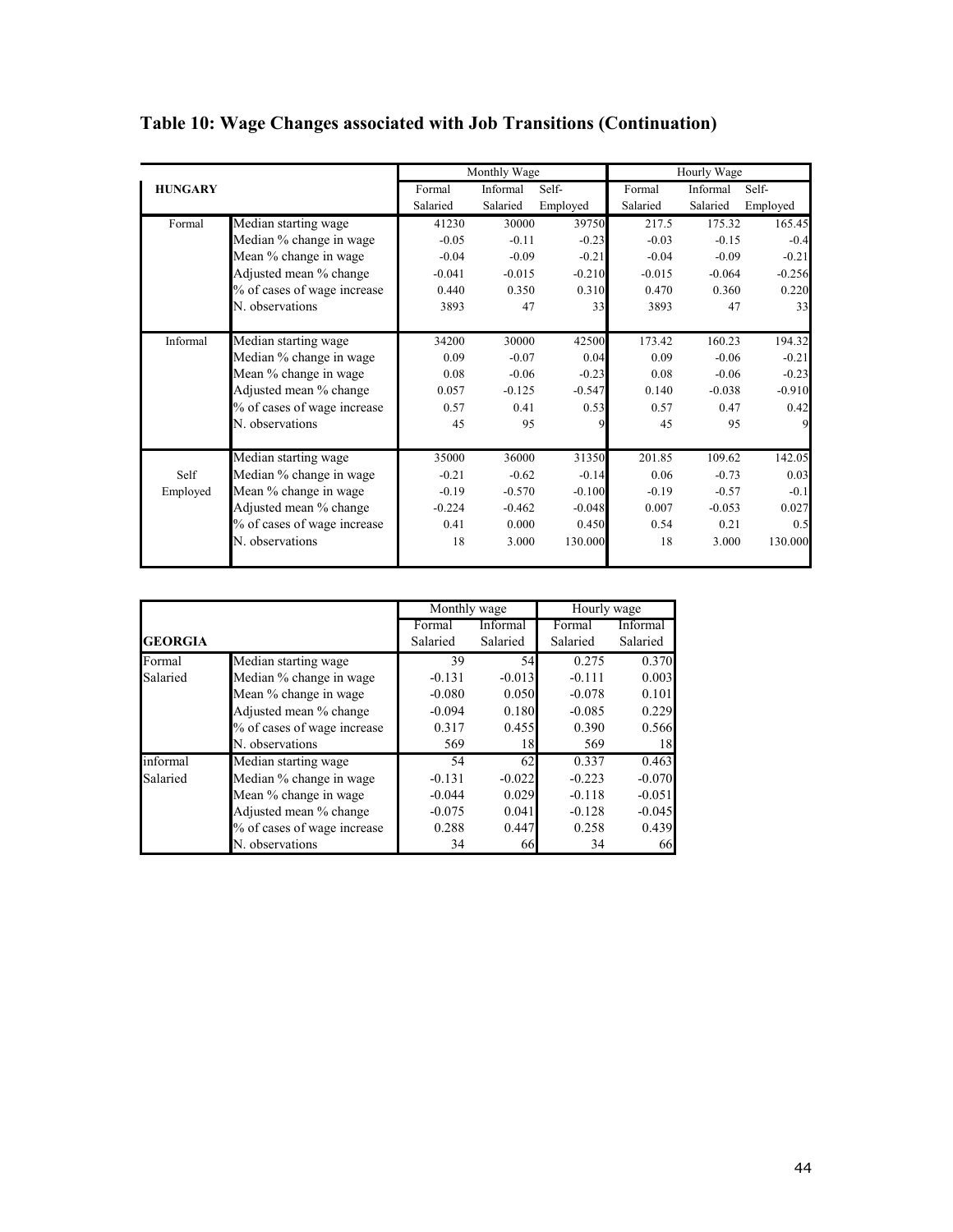| <b>MEXICO</b> |                             |          | <b>Effect on Monthly Wage</b> |                             |          | Effect on Hourly Wage |                             |
|---------------|-----------------------------|----------|-------------------------------|-----------------------------|----------|-----------------------|-----------------------------|
|               |                             | formal   |                               | <b>Informal SE-Not Agre</b> | formal   |                       | <b>Informal 3E-Not Agro</b> |
| status lag    | Median starting wage        | 2920     | 2715                          | 2772                        | 15.0     | 13.9                  | 13.8                        |
| Formal        | Median % change in wage     | 0.009    | $-0.065$                      | $-0.066$                    | 0.011    | $-0.040$              | 0.029                       |
| Salaried      | Mean % change in wage       | 0.011    | $-0.095$                      | $-0.121$                    | 0.011    | $-0.057$              | 0.011                       |
|               | Adjusted mean % change      | $-0.004$ | $-0.092$                      | $-0.165$                    | $-0.004$ | $-0.055$              | $-0.011$                    |
|               | % of cases of wage increase | 0.513    | 0.442                         | 0.453                       | 0.512    | 0.466                 | 0.516                       |
|               | N. observations             | 58,644   | 9,798                         | 2,298                       | 58,644   | 9,798                 | 2,298                       |
| status lag    | Median starting wage        | 2408     | 1900                          | 1921                        | 12.9     | 10.1                  | 10.7                        |
| Informal      | Median % change in wage     | 0.084    | 0.001                         | 0.048                       | 0.058    | $-0.001$              | 0.134                       |
| Salaried      | Mean % change in wage       | 0.120    | 0.003                         | 0.040                       | 0.061    | $-0.004$              | 0.104                       |
|               | Adjusted mean % change      | 0.113    | 0.008                         | 0.050                       | 0.059    | 0.001                 | 0.104                       |
|               | % of cases of wage increase | 0.582    | 0.500                         | 0.536                       | 0.553    | 0.500                 | 0.575                       |
|               | N. observations             | 12,160   | 22,229                        | 3,756                       | 12,160   | 22,229                | 3,756                       |
| status lag    | Median starting wage        | 2329     | 2074                          | 2137                        | 13.9     | 12.0                  | 11.7                        |
| Self-         | Median % change in wage     | 0.101    | $-0.090$                      | $-0.058$                    | $-0.025$ | $-0.151$              | $-0.025$                    |
| Employment    | Mean % change in wage       | 0.157    | $-0.088$                      | $-0.038$                    | $-0.046$ | $-0.171$              | $-0.029$                    |
|               | Adjusted mean % change      | 0.175    | $-0.068$                      | $-0.031$                    | $-0.054$ | $-0.156$              | $-0.026$                    |
|               | % of cases of wage increase | 0.552    | 0.431                         | 0.476                       | 0.485    | 0.411                 | 0.489                       |
|               | N. observations             | 2,121    | 3,680                         | 14,018                      | 2,121    | 3,680                 | 14,018                      |

|  |  |  | Table 10: Wage Changes associated with Job Transitions (Continuation) |  |
|--|--|--|-----------------------------------------------------------------------|--|
|  |  |  |                                                                       |  |

|               |                             | Monthly wage |          | Hourly wage |          |
|---------------|-----------------------------|--------------|----------|-------------|----------|
| <b>POLAND</b> |                             | Formal       | Informal | Formal      | Informal |
|               |                             | Salaried     | Salaried | Salaried    | Salaried |
| Formal        | Median starting wage        | 1195         | 997      | 6.790       | 5.570    |
| Salaried      | Median % change in wage     | $-0.010$     | $-0.010$ | $-0.010$    | $-0.010$ |
|               | Mean % change in wage       | 0.000        | 0.170    | 0.010       | 0.180    |
|               | Adjusted mean % change      | 0.007        | 0.193    | 0.016       | 0.227    |
|               | % of cases of wage increase | 0.320        | 0.460    | 0.370       | 0.490    |
|               | N. Observations             | 23791        | 465      | 23791       | 465      |
|               |                             |              |          |             |          |
| Informal      | Median starting wage        | 900.000      | 852.550  | 4.990       | 4.910    |
| Salaried      | Median % change in wage     | $-0.010$     | $-0.010$ | $-0.010$    | $-0.010$ |
|               | Mean % change in wage       | $-0.020$     | 0.040    | 0.000       | 0.050    |
|               | Adjusted mean % change      | 0.002        | $-0.014$ | 0.022       | $-0.015$ |
|               | % of cases of wage increase | 0.400        | 0.320    | 0.470       | 0.370    |
|               | N. Observations             | 582          | 1109     | 582         | 1109     |
|               |                             |              |          |             |          |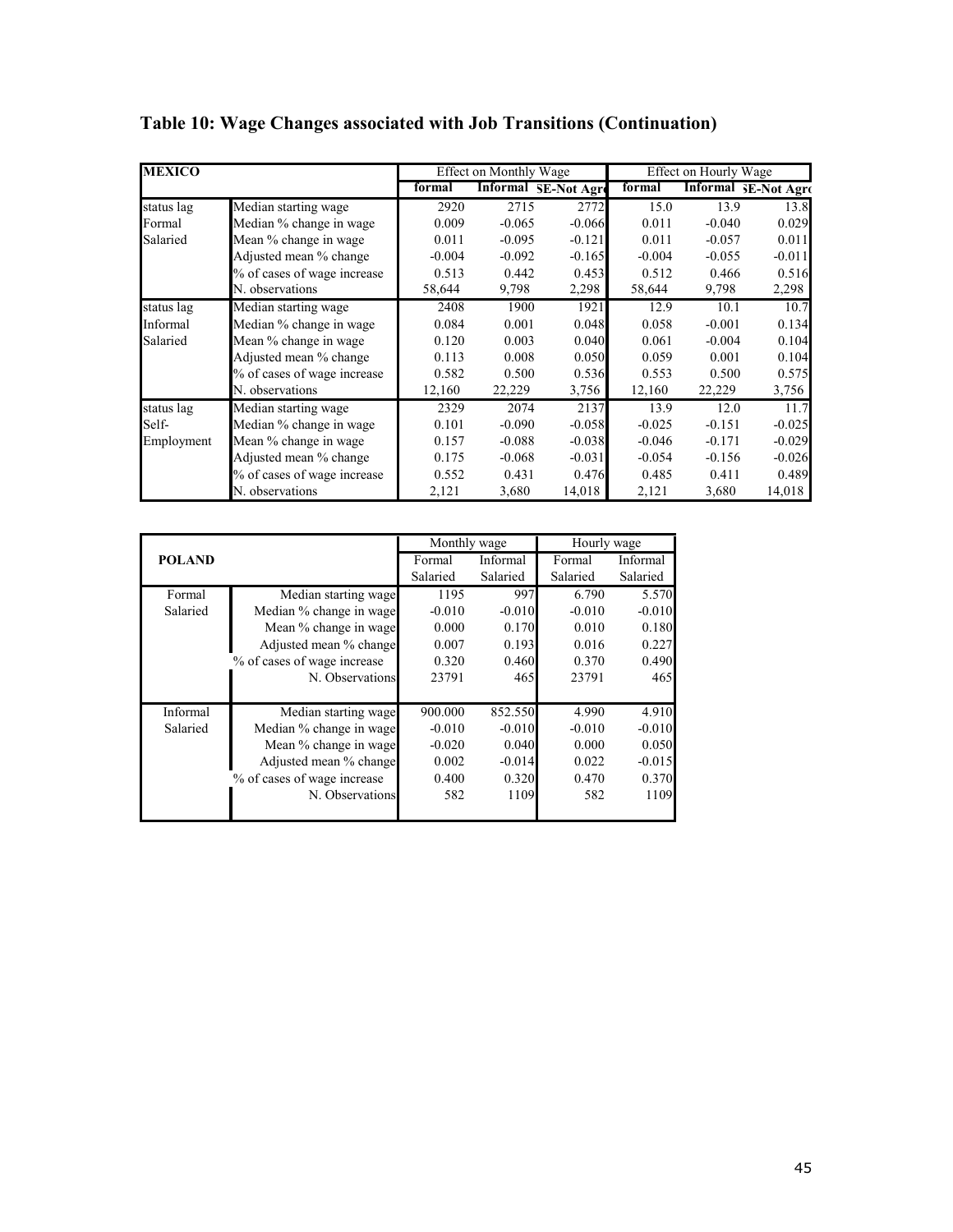| <b>UKRAINE</b> |                             |        | Monthly wage    |          |        | Hourly wage     |       |
|----------------|-----------------------------|--------|-----------------|----------|--------|-----------------|-------|
|                |                             | Formal | <b>Informal</b> | SE       | Formal | <b>Informal</b> | SE    |
| status lag     | Median starting wage        | 250    | 220             | 200      | 1.58   | 1.25            | 1.01  |
| formal         | Median % change in wage     | 0.202  | 0.137           | 0.425    | 0.178  | 0.145           | 0.319 |
| salaried       | Mean % change in wage       | 0.231  | 0.233           | $-0.310$ | 0.249  | 0.306           | 0.007 |
|                | Adjusted mean % change      | 0.230  | 0.087           | 0.480    | 0.253  | 0.285           | 0.168 |
|                | % of cases of wage increase | 0.745  | 0.565           | 0.559    | 0.707  | 0.640           | 0.559 |
|                | N. observations             | 1870   | 43              | 6        | 1870   | 43              | 6     |
| status lag     | Median starting wage        | 250    | 250             | 250      | 1.69   | 1.67            | 1.12  |
| informal       | Median % change in wage     | 0.319  | 0.137           | 0.607    | 0.208  | 0.094           | 0.789 |
| salaried       | Mean % change in wage       | 0.153  | 0.123           | 0.699    | 0.015  | 0.151           | 0.852 |
|                | Adjusted mean % change      | 0.046  | 0.145           | 0.583    | 0.040  | 0.068           | 0.610 |
|                | % of cases of wage increase | 0.556  | 0.617           | 1.000    | 0.564  | 0.596           | 1.000 |
|                | N. observations             | 28     | 54              | 4        | 28     | 54              | 4     |
| status lag     | Median starting wage        | 180    | 700             | 150      | 1.03   | 4.38            | 2.00  |
| self employed  | Median % change in wage     | 0.712  | $-0.597$        | 0.607    | 0.621  | 0.270           | 0.084 |
|                | Mean % change in wage       | 1.220  | $-0.392$        | 0.538    | 1.302  | $-0.048$        | 0.293 |
|                | Adjusted mean % change      | 0.825  | $-0.432$        | 0.463    | 0.829  | $-0.121$        | 0.253 |
|                | % of cases of wage increase | 1.000  | 0.462           | 0.647    | 1.000  | 0.669           | 0.523 |
|                | N. observations             | 3      | 4               | 21       | 3      | 4               | 21    |

# **Table 10: Wage Changes associated with Job Transitions**

| <b>VENEZUELA</b> |                             | EFFECT ON MONTHLY WAGE |          |          |                     | EFFECT ON HOURLY WAGE |                 |          |                     |
|------------------|-----------------------------|------------------------|----------|----------|---------------------|-----------------------|-----------------|----------|---------------------|
|                  |                             | formal                 | Informal |          | SE-Agro SE-Not Agro | formal                | <b>Informal</b> |          | SE-Agro SE-Not Agro |
| status lag       | Median starting wage        | 228,835                | 192,273  | 202,778  | 223,781             | 1,396                 | 1,154           | 1,158    | 1,489               |
| formal           | Median % change in wage     | $-0.014$               | $-0.166$ | $-0.388$ | $-0.195$            | $-0.019$              | $-0.149$        | $-0.270$ | $-0.165$            |
|                  | Mean % change in wage       | $-0.003$               | $-0.227$ | $-0.642$ | $-0.221$            | $-0.004$              | $-0.211$        | $-0.456$ | $-0.148$            |
|                  | Adjusted mean % change      | $-0.018$               | $-0.189$ | $-0.662$ | $-0.168$            | $-0.017$              | $-0.211$        | $-0.650$ | $-0.283$            |
|                  | % of cases of wage increase | 0.474                  | 0.351    | 0.070    | 0.376               | 0.474                 | 0.360           | 0.261    | 0.405               |
|                  | N. observations             | 10,750                 | 1,240    | 31       | 675                 | 10,750                | 1,240           | 31       | 675                 |
| status lag       | Median starting wage        | 167,344                | 125,771  | 98,561   | 146,378             | 1,006                 | 810             | 616      | 886                 |
| informal         | Median % change in wage     | 0.040                  | $-0.035$ | $-0.048$ | $-0.008$            | 0.058                 | $-0.022$        | 0.062    | 0.085               |
|                  | Mean % change in wage       | 0.112                  | $-0.033$ | $-0.036$ | 0.016               | 0.099                 | $-0.035$        | 0.017    | 0.088               |
|                  | Adjusted mean % change      | 0.075                  | $-0.051$ | 0.048    | 0.014               | 0.102                 | $-0.050$        | 0.017    | $-0.080$            |
|                  | % of cases of wage increase | 0.567                  | 0.457    | 0.480    | 0.499               | 0.557                 | 0.477           | 0.532    | 0.546               |
|                  | N. observations             | 1,995                  | 3,850    | 278      | 1,196               | 1,995                 | 3,850           | 278      | 1,196               |
| status lag       | Median starting wage        | 121,231                | 97,589   | 116,983  | 120,652             | 741                   | 638             | 733      | 1,591               |
| SE-Agro          | Median % change in wage     | 0.230                  | $-0.076$ | 0.040    | 0.202               | $-0.308$              | $-0.158$        | $-0.028$ | 0.329               |
|                  | Mean % change in wage       | 0.254                  | 0.076    | 0.043    | 0.295               | 0.106                 | $-0.021$        | $-0.004$ | 0.285               |
|                  | Adjusted mean % change      | 0.903                  | $-0.080$ | 0.213    | 0.067               | 0.945                 | 0.050           | 0.175    | 0.074               |
|                  | % of cases of wage increase | 0.646                  | 0.451    | 0.526    | 0.570               | 0.477                 | 0.408           | 0.483    | 0.629               |
|                  | N. observations             | 31                     | 226      | 772      | 75                  | 31                    | 226             | 772      | 75                  |
| status lag       | Median starting wage        | 187,203                | 148,760  | 139,082  | 175.140             | 1,166                 | 1,031           | 923      | 1,195               |
| <b>SE-Not A</b>  | Median % change in wage     | 0.040                  | $-0.077$ | $-0.184$ | $-0.027$            | 0.020                 | $-0.125$        | $-0.165$ | $-0.026$            |
|                  | Mean % change in wage       | 0.150                  | $-0.018$ | $-0.148$ | $-0.019$            | 0.065                 | $-0.092$        | $-0.079$ | $-0.021$            |
|                  | Adjusted mean % change      | 0.086                  | $-0.081$ | $-0.033$ | $-0.049$            | 0.205                 | 0.017           | $-0.024$ | $-0.050$            |
|                  | % of cases of wage increase | 0.539                  | 0.454    | 0.318    | 0.481               | 0.517                 | 0.427           | 0.357    | 0.485               |
|                  | N. observations             | 602                    | 1,157    | 245      | 6,183               | 602                   | 1,157           | 245      | 6,183               |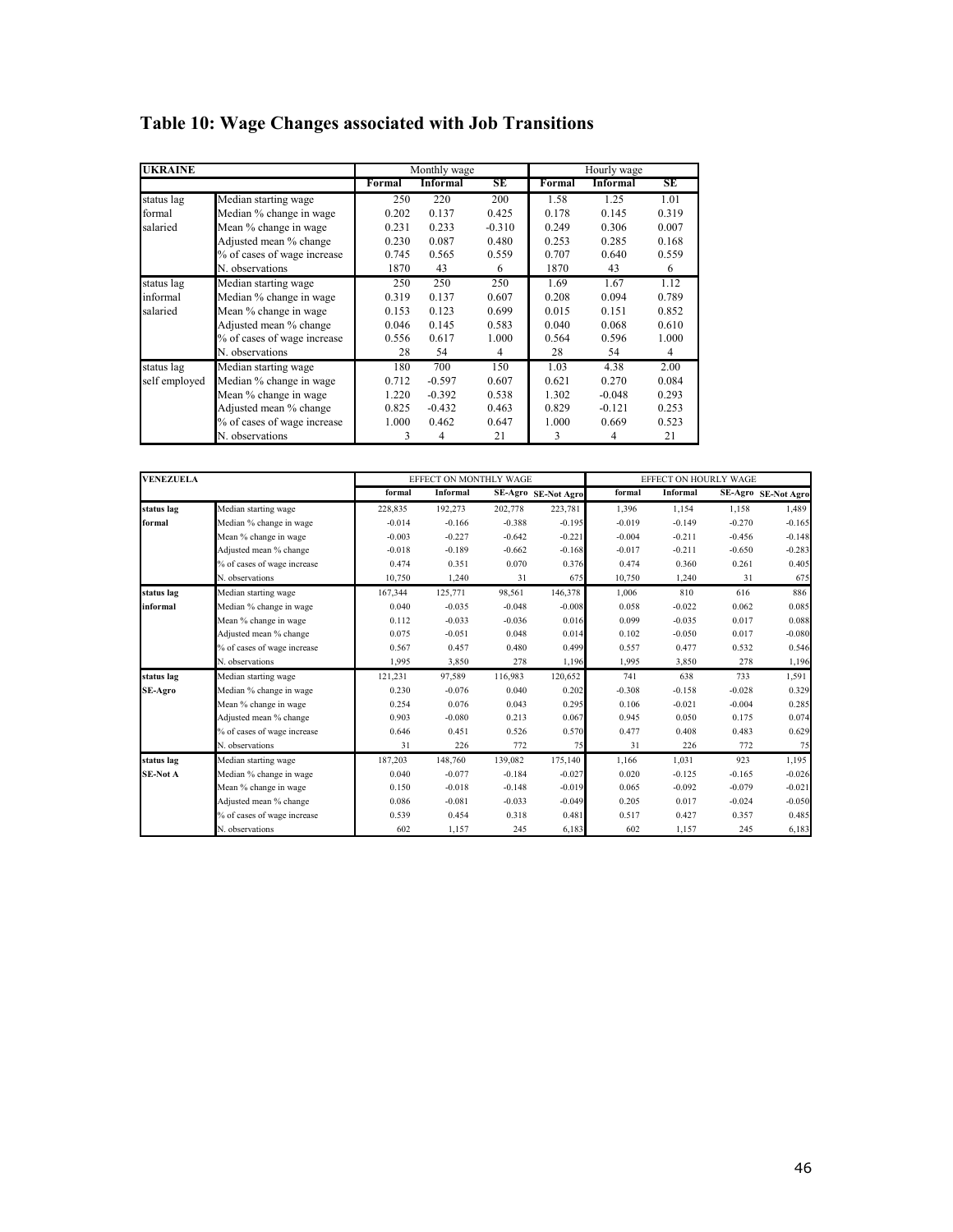**Figure 1: The** *F* **indicators of mobility**  (The F indicator is the sum of  $T_{ij}$  +  $T_{ji}$ )

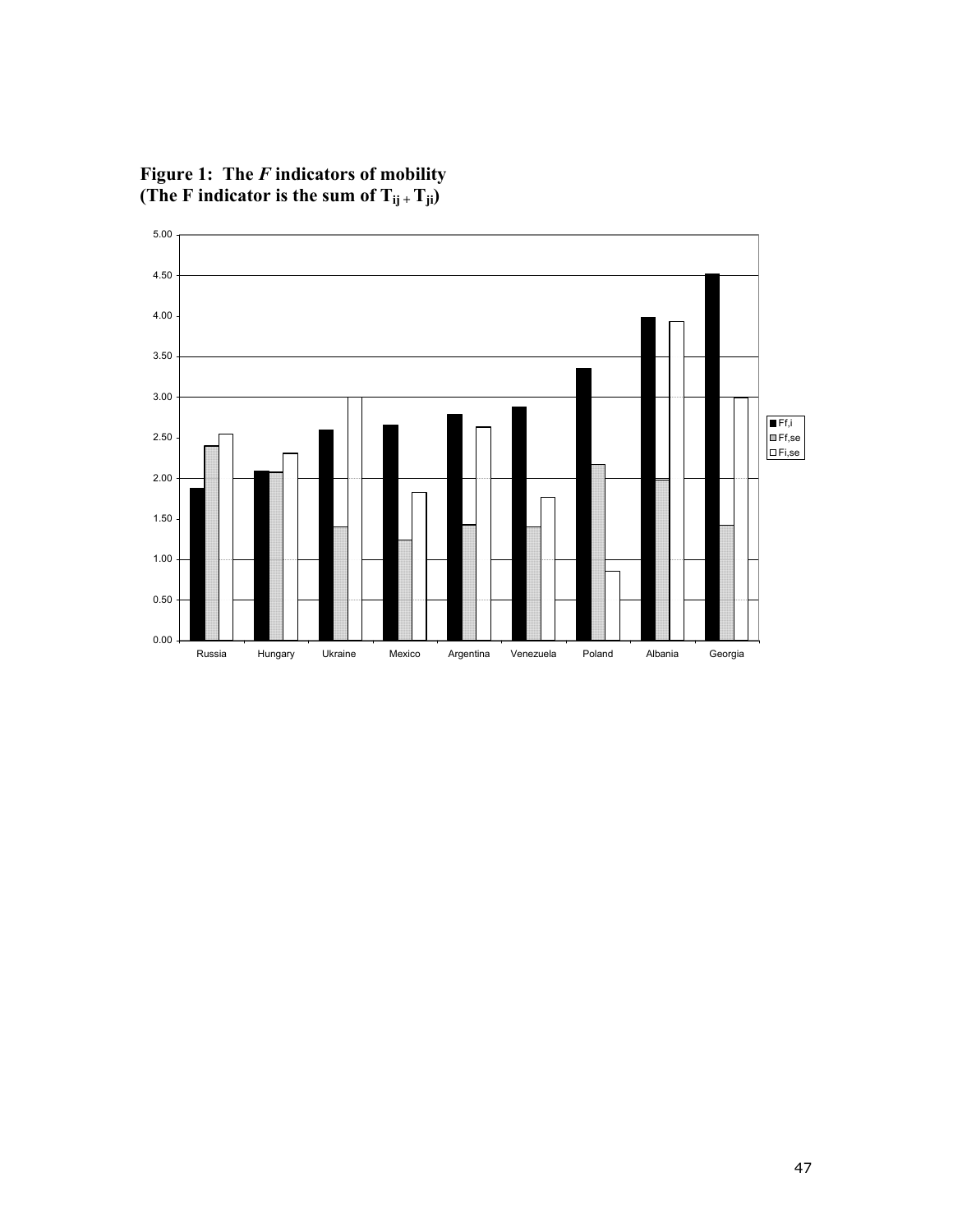**Figure 2:** *R* **indicators**  (The R indicator is the ratio  $T_{ij}/T_{ji}$ )

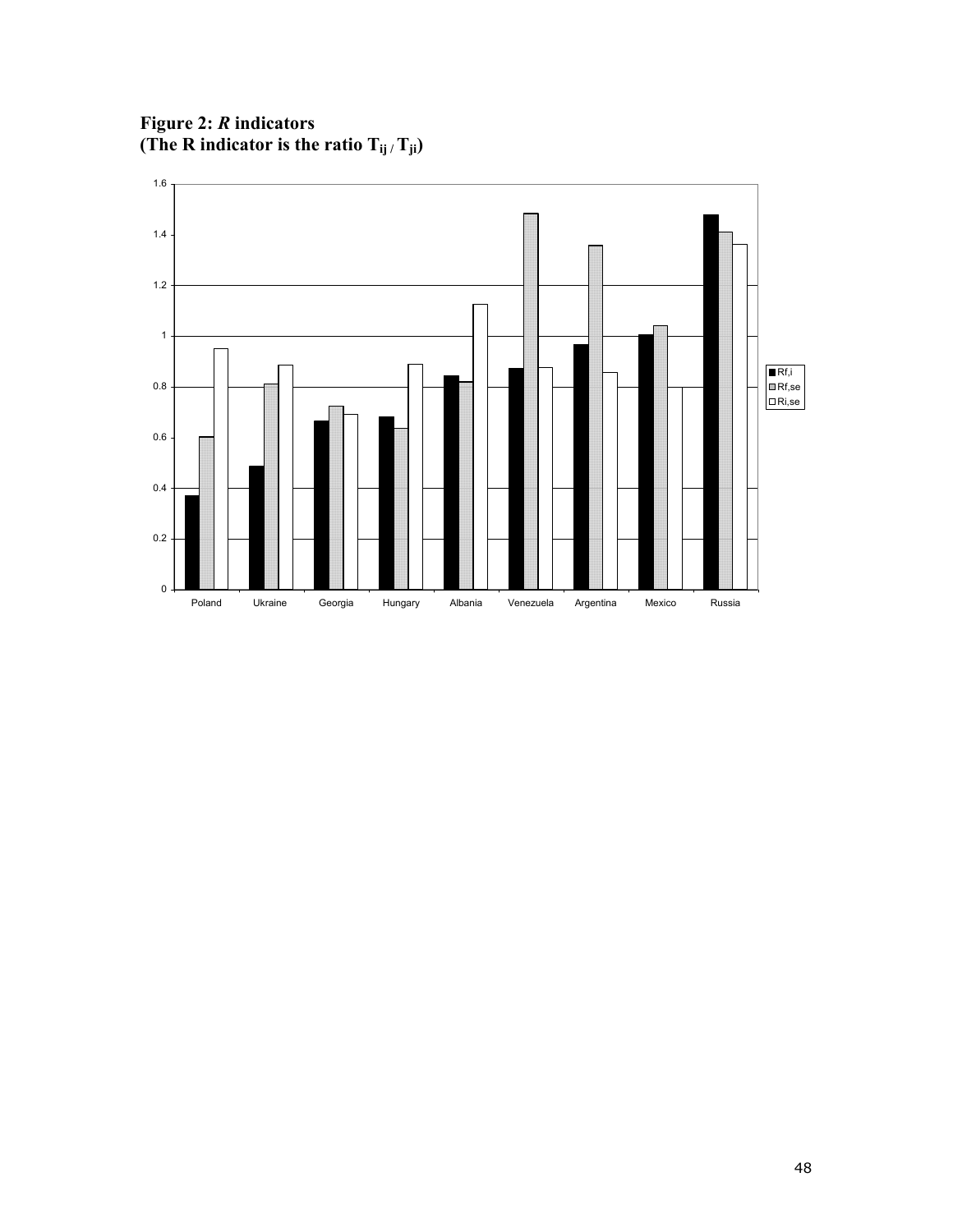

**Figure 3 Comparison of observed and estimated (mlogit) transition probabilities**